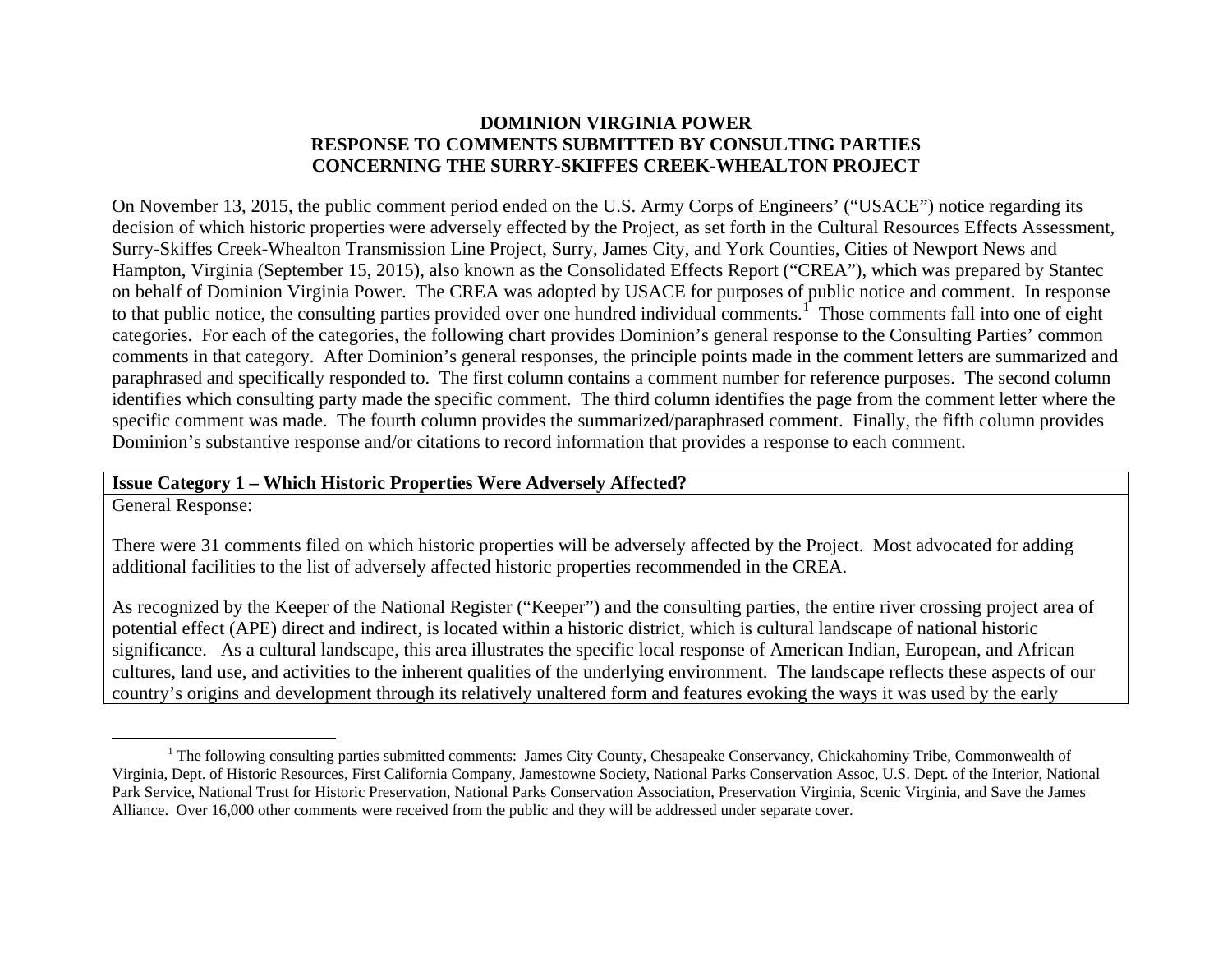# **Issue Category 1 – Which Historic Properties Were Adversely Affected?**

inhabitants and continuing to reveal much about our current evolving relationship with the natural world. As such, and as recognized by the National Park Service ("NPS"), assessing effects to historic properties for this Project is especially challenging given the nature of the Project and the presence of a substantial amount of visual effects, which are difficult to quantify in an objective manner that reflects individual perceptions and interests.

While many of the individual historic properties located within this cultural landscape historic district are distinct and significant enough to be either listed or considered eligible for inclusion in the National Register of Historic Places ("NRHP"), by themselves it is their thematic connections that make them significant contributing elements to the broader cultural landscape eligible for designation as a historic district, which documents from both a cultural and natural perspective a continuum of American history up through today. Similarly, the cultural landscape contributes historic context to each element.

There is 95% agreement between the lists of historic properties adversely affected by the Project prepared by Virginia Department of Historic Resources ("VDHR") and in the CREA. See VDHR letter dated November 13, 2015 and attached chart showing concurrence between CREA. Each evaluated the effects on each of the 39 architectural resources (including one landscape) and 19 archaeological resources identified by USACE and the VDHR.

The VDHR list identified the following eight historic properties as adversely affected by the undertaking: Carter's Grove, Colonial National Historic Park, Jamestown National Historic Site, Hog Island Wildlife Management Area, the Battle of Yorktown, Fort Crafford, Captain John Smith Trail Historic District ("Eligible Historic District") (including the contributing section of the Captain John Smith Chesapeake National Historic Trail ("CAJO Trail"), and Archaeological Site 44JC0662. VDHR recommended no adverse effect for the remaining historic properties.

The Keeper letter of August 14 states, "[p]roperties within and along this segment of the trail are directly associated with the historic patterns of events for which the trail was found to be nationally significant and thus this section of the trail itself is eligible for National Register of Historic Places as a contributing element in the larger historic district defined by the Indirect APE boundary."

In a follow-up discussion with VDHR regarding its list and conclusions, VDHR clarified that it interpreted the Keeper's letter to mean that the CAJO Trail is a contributing element to the Eligible Historic District, but it did not consider the CAJO Trail as eligible as a historic property in its own right. This is consistent with National Register regulatory definition of "historic property" which includes "buildings," "structures," "objects," "sites" and "districts." 36 C.F.R. §60.3. "Sites" do not include natural waterways. *Id.* USACE and Dominion interpret the Keeper's letter in this same manner, which is represented in the CREA.

In the CREA, Stantec recommended that archaeological site 44JC0662, Carter's Grove, Hog Island Wildlife Management Area, and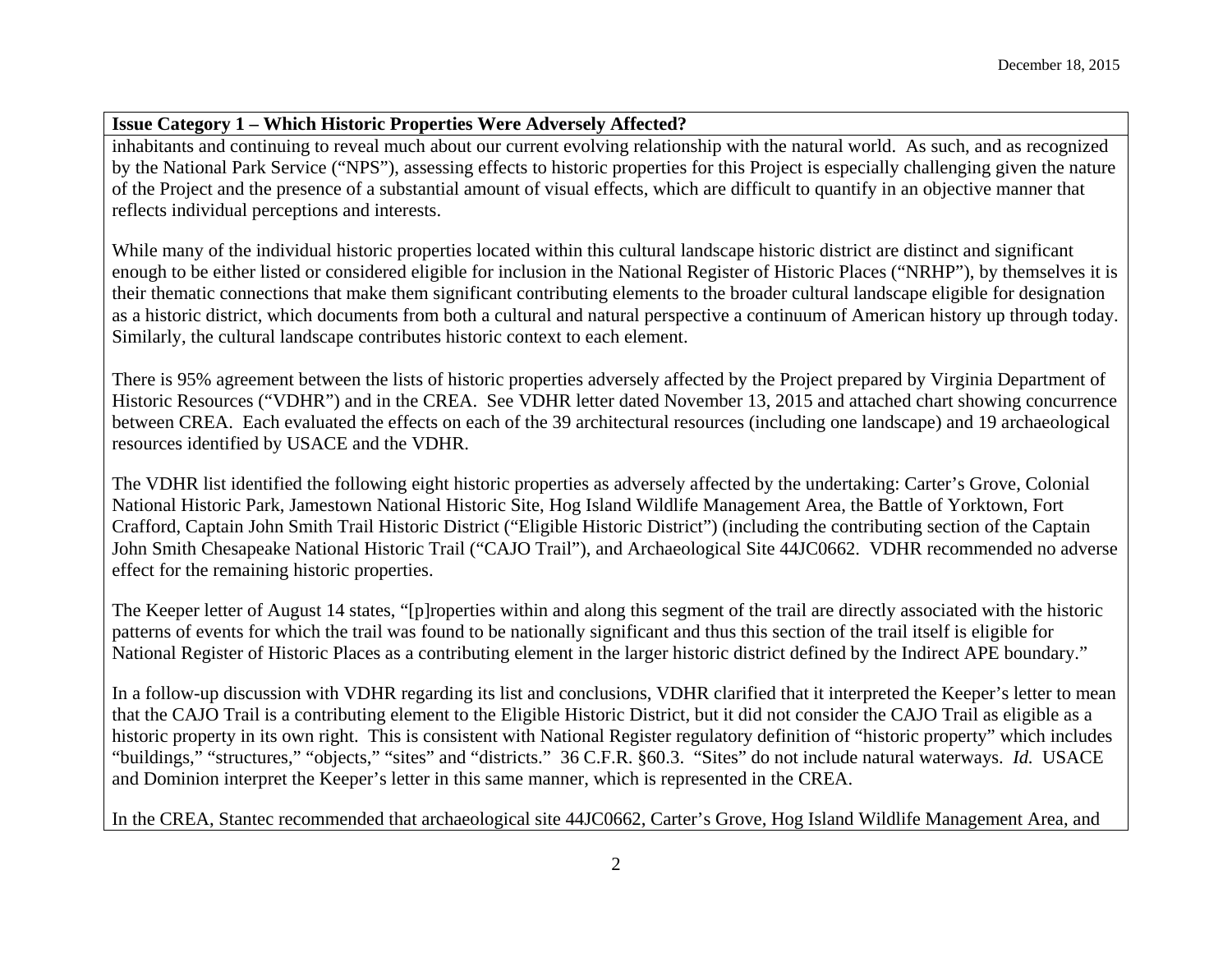## **Issue Category 1 – Which Historic Properties Were Adversely Affected?**

the newly defined Eligible Historic District (which includes the contributing portion of the CAJO Trail) would be adversely affected by the Project, as well as concurred with the Corps' determinations of adverse effect to the Colonial National Historical Park/Colonial Parkway and the Jamestown National Historic Site/Jamestown Island. Stantec recommended a no adverse effect for the remaining resources.

Thus, the only difference between VDHR and Stantec, is the VDHR listed Fort Crafford and Battle of Yorktown; Stantec did not.

In a follow up discussion with VDHR, it indicated that it only considered the Battle of Yorktown adversely affected based on its conclusion that Fort Crafford was adversely affected. Thus, any adverse effects to these two historic properties are limited to the Fort Crafford area, and do not include impacts to the remainder of the Battle of Yorktown area. Importantly, VDHR went on to note that it did not believe that the riverine portion of the Battle of Yorktown was adversely affected (this is the large area where the battlefield crosses the river to encompass Fort Boykin), and that that the 230kV line provided no additional effects over what was already there.

We anticipate that USACE and VDHR will consider consulting party comments, public comments, the input of Dominion and its consultant, and will consult further during the mitigation process to determine a final list of adversely affected historic properties. Professionals can reach different conclusions. It should be noted thought that the CREA was prepared consistent with USACE regulations codified as 33 C.F.R. Part 325, Appendix C (15), the Advisory Council on Historic Preservation Regulations at 36 C.F.R. 800, and VDHR guidance for visual effects studies published in 2010. The CREA evaluated effects on those resources identified by the USACE and the VDHR as historic, located within the APE, and having the potential to be affected by the proposed Project. Individual properties not listed in the CREA for which comments were received advising adverse effect are evaluated below.

The CREA's recommendations on adverse effects (or the lack thereof) to historic properties took into account VDHR's guidance, as well as assessed the potential effects on the defining characteristics for which a property was eligible or listed on the NRHP. The recommendations of adverse effect took into account a number of factors including distance to the proposed transmission line, potential visibility, key observation points representing, among other things, worst case scenarios and known and regular viewing points, significant characteristics and integrity for each property, cumulative effects, and the potential for the Project to diminish those characteristics which make each resource eligible for listing on the NRHP. Based on these factors, the CREA made the determination of "no adverse effect" for Fort Crafford, Crafford House, Kingsmill Plantation, the Matthew Jones House, the 76 submerged anomalies (underwater archaeology sites), and the Battle of Yorktown. We also note that while the 76 submerged anomalies were evaluated in the CREA, they were not identified by USACE as historic properties, but only as potential historic properties. Each of them is reevaluated below in response to specific public comments.

The CREA does not evaluate Lee Hall Mansion because it is not located within the Indirect APE for the Project and was not identified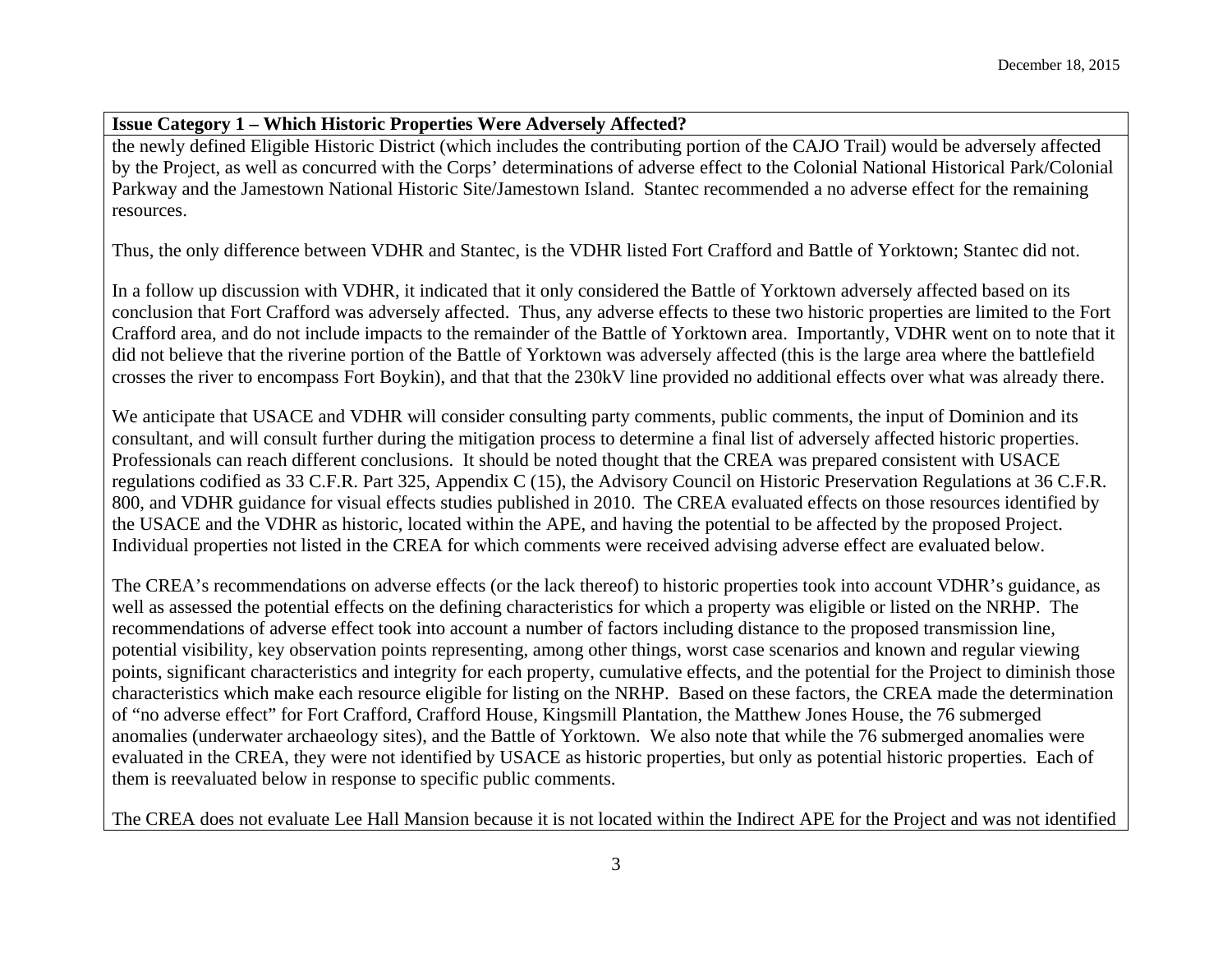|                  | <b>Issue Category 1 - Which Historic Properties Were Adversely Affected?</b> |                                                               |                                                                                                                                                                                                                                                                                                                                                                         |                                                                                                                                                                                                                                                                             |  |
|------------------|------------------------------------------------------------------------------|---------------------------------------------------------------|-------------------------------------------------------------------------------------------------------------------------------------------------------------------------------------------------------------------------------------------------------------------------------------------------------------------------------------------------------------------------|-----------------------------------------------------------------------------------------------------------------------------------------------------------------------------------------------------------------------------------------------------------------------------|--|
|                  |                                                                              |                                                               | as an historic property for the Project under 800.4. Similarly, the CREA does not evaluate the Washington-Rochambeau<br>Revolutionary Route National Historic Trail because it was not identified as a potentially effected historic property by the CREA or<br>VDHR. The Keeper declined to designate it as eligible, saying it had insufficient information about it. |                                                                                                                                                                                                                                                                             |  |
| 1.               | <b>NPS</b>                                                                   | Comment letters, p.<br>1 (Oct. 22, 2015)<br>and Nov 12, 2015) | The proposed transmission line would<br>cross Virginia's Historic Triangle and<br>have substantial impacts on several<br>National Historic Properties listed on the<br>National Register of Historic Places.                                                                                                                                                            | Stantec's analysis addressed the effects to<br>Historic Properties located within the<br>area of potential effect                                                                                                                                                           |  |
| 2.               | <b>NPS</b>                                                                   | Comment letter, p.<br>1 (Oct. 22, 2015)                       | The proposed transmission line would<br>cross directly over the CAJO Trail and<br>within sight of Jamestown Island, the<br>Colonial Parkway, Carter's Grove<br>Plantation National Historic Landmark,<br>and several other historic resources.                                                                                                                          | The visual assessment considered the<br>impacts to these resources. See CREA;<br>see also Letter from S. Miller, Dominion,<br>to L. Rhodes, USACE, at 5-6 and<br>Attachment 2, Response to Comment G<br>(July 2, 2015).                                                     |  |
| $\overline{3}$ . | Preservation<br>Virginia                                                     | Comment letter, p.<br>2 (Nov. 12, 2015)                       | The CREA makes the determination "no<br>adverse effect" for Fort Crafford, Crafford                                                                                                                                                                                                                                                                                     | The recommendations of no adverse<br>effect for these resource were based on an                                                                                                                                                                                             |  |
| 4.               | Scenic<br>Virginia                                                           | Comment letter, p.<br>2 (Nov. 12, 2015)                       | House, Kingsmill Plantation, the Matthew<br>Jones House, the 76 submerged anomalies<br>(underwater archaeology sites), and the                                                                                                                                                                                                                                          | assessment of adverse effects which took<br>into account a number of factors<br>including distance to the proposed                                                                                                                                                          |  |
| 5.               | <b>National Parks</b><br>Conservation<br>Association<br>("NPCA")             | Comment letter, p.<br>2 (Nov. 12, 2015)                       | Battle of Yorktown. These<br>determinations are not supportable given<br>the magnitude of the visual and<br>cumulative adverse effects on these sites.                                                                                                                                                                                                                  | transmission line, potential visibility,<br>significant characteristics and integrity<br>for each property, cumulative effects, and<br>the potential for the Project to diminish                                                                                            |  |
| 6.               | <b>NPCA</b>                                                                  | Comment letter, p.<br>3 (Nov. 13, 2015)                       |                                                                                                                                                                                                                                                                                                                                                                         | those characteristics which make each<br>resource eligible for listing on the NRHP.<br>See response to Comment 8 concerning<br>Fort Crafford and Battle of Yorktown.<br>See Response 17 regarding Kingsmill<br>Plantation and Response 12 regarding<br>Matthew Jones House, |  |
| 7.               | <b>NPCA</b>                                                                  | Comment letter, p.                                            | The proposed transmission towers and                                                                                                                                                                                                                                                                                                                                    | The visual assessment suggests that                                                                                                                                                                                                                                         |  |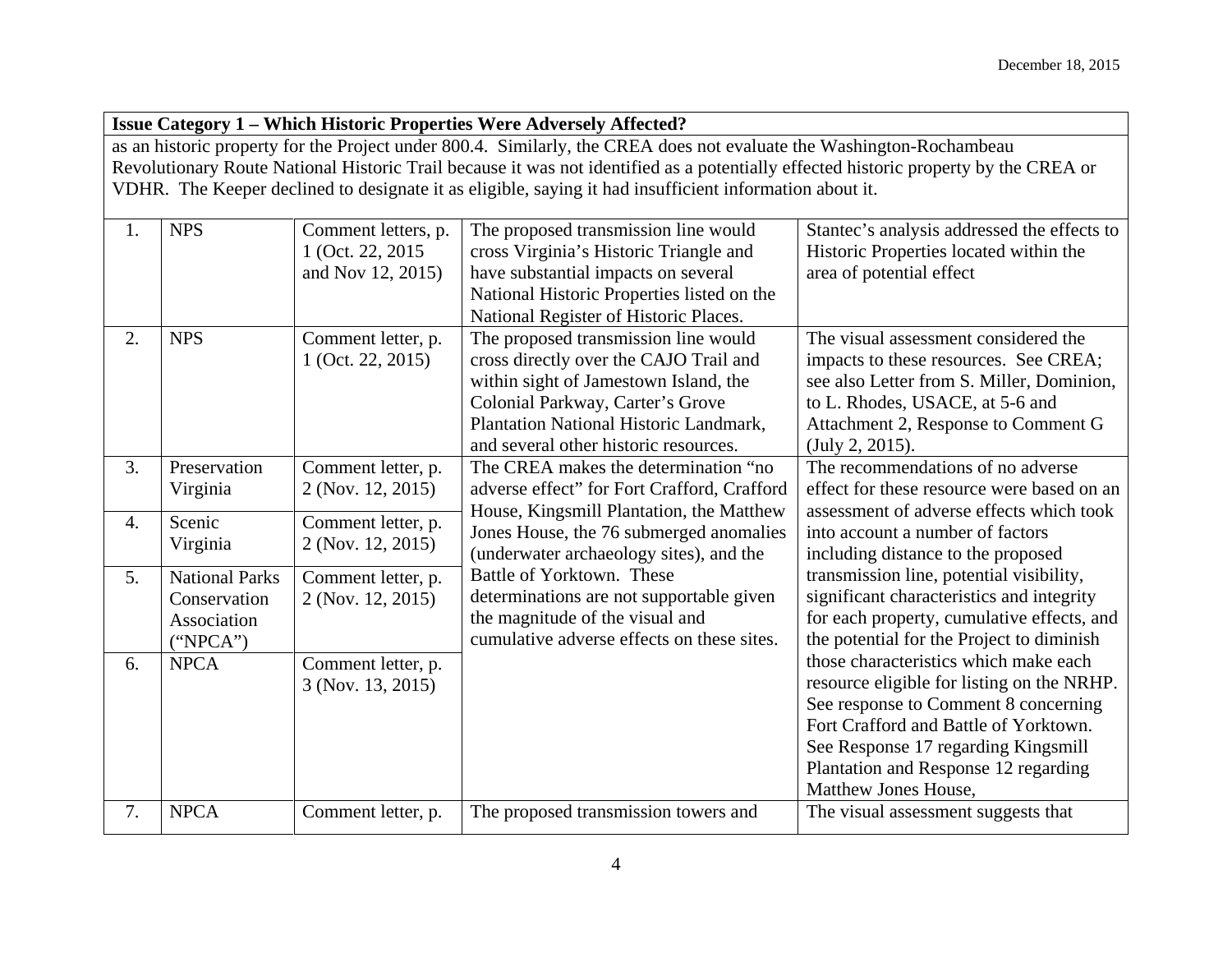|    | <b>Issue Category 1 - Which Historic Properties Were Adversely Affected?</b> |                    |                                              |                                             |  |
|----|------------------------------------------------------------------------------|--------------------|----------------------------------------------|---------------------------------------------|--|
|    |                                                                              | 2 (Nov. 13, 2015)  | line would be directly visible from 17       | towers would be visible from the            |  |
|    |                                                                              |                    | locations within Colonial National           | Colonial Parkway and that the Corps has     |  |
|    |                                                                              |                    | Historic Park and Colonial Parkway.          | determined that the Project would have      |  |
|    |                                                                              |                    |                                              | an adverse effect on the Colonial           |  |
|    |                                                                              |                    |                                              | Parkway/Colonial National Historical        |  |
|    |                                                                              |                    |                                              | Park. Stantec originally came to a          |  |
|    |                                                                              |                    |                                              | conclusion that the visibility of the       |  |
|    |                                                                              |                    |                                              | towers at that distance would not rise to a |  |
|    |                                                                              |                    |                                              | level of adverse effect. However, Stantec   |  |
|    |                                                                              |                    |                                              | recognizes that professionals can come to   |  |
|    |                                                                              |                    |                                              | different conclusions and given the         |  |
|    |                                                                              |                    |                                              | importance of setting, and in particular at |  |
|    |                                                                              |                    |                                              | the overlooks, to the Colonial Parkway's    |  |
|    |                                                                              |                    |                                              | historical significance, a determination of |  |
|    |                                                                              |                    |                                              | adverse effect to the Colonial Parkway is   |  |
|    |                                                                              |                    |                                              | certainly reasonable and it was included    |  |
|    |                                                                              |                    |                                              | on the list published for public notice.    |  |
| 8. | <b>VDHR</b>                                                                  | Comment letter, p. | The Project will result in an adverse effect | Recommendations of adverse effect are       |  |
|    |                                                                              | 1 (Nov. 13, 2015)  | on the following historic properties:        | generally consistent with those made by     |  |
|    |                                                                              |                    | Colonial National Historical Park,           | Stantec in the CREA. The VDHR has           |  |
|    |                                                                              |                    | Carter's Grove, Jamestown National           | found that the Project would also have an   |  |
|    |                                                                              |                    | Historic Site/Jamestown Island, Hog          | adverse effect to Fort Crafford and the     |  |
|    |                                                                              |                    | Island Wildlife Management area, Battle      | Battle of Yorktown. Based on                |  |
|    |                                                                              |                    | of Yorktown, Fort Crafford, Eligible         | information in the CREA, Stantec and the    |  |
|    |                                                                              |                    | Historic District (including the             | USACE came to the initial conclusion        |  |
|    |                                                                              |                    | contributing CAJO Trail, and                 | that the Project would not have an          |  |
|    |                                                                              |                    | archaeological site 44 JC0662.               | adverse effect on these two resources.      |  |
|    |                                                                              |                    |                                              | The CREA acknowledged that towers           |  |
|    |                                                                              |                    |                                              | would be visible from Fort Crafford but     |  |
|    |                                                                              |                    |                                              | also noted that the existing vegetation     |  |
|    |                                                                              |                    |                                              | screening and other conditions would        |  |
|    |                                                                              |                    |                                              | provide suitable screening of the           |  |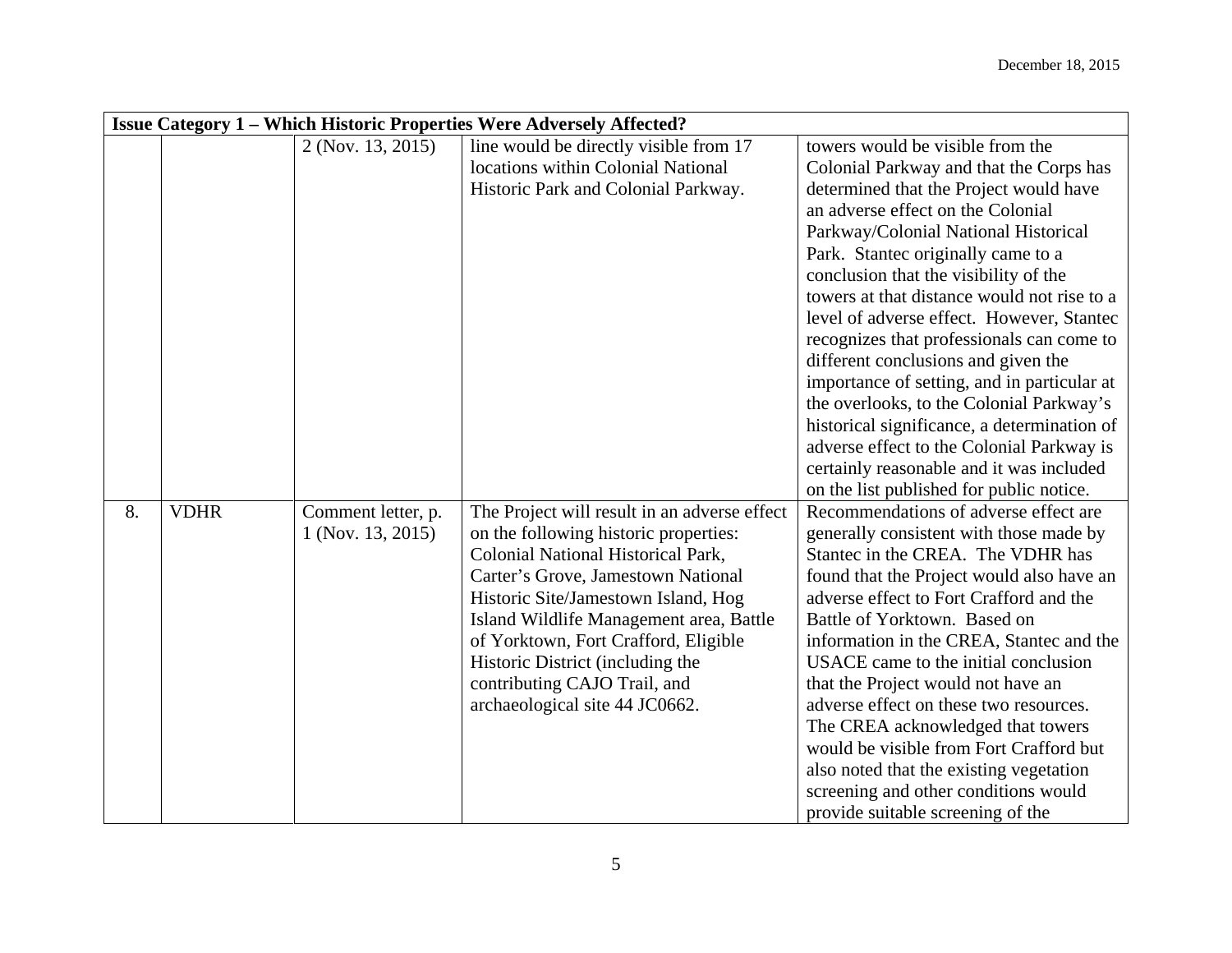|    | <b>Issue Category 1 – Which Historic Properties Were Adversely Affected?</b> |                    |                                        |                                             |  |
|----|------------------------------------------------------------------------------|--------------------|----------------------------------------|---------------------------------------------|--|
|    |                                                                              |                    |                                        | resource. The VDHR, in follow-up            |  |
|    |                                                                              |                    |                                        | conversation, indicated that in their       |  |
|    |                                                                              |                    |                                        | opinion the Project would adversely         |  |
|    |                                                                              |                    |                                        | affect the integrity of setting and feeling |  |
|    |                                                                              |                    |                                        | associated with the NRHP-significance of    |  |
|    |                                                                              |                    |                                        | Fort Crafford. In turn, because Fort        |  |
|    |                                                                              |                    |                                        | Crafford is a significant contributing      |  |
|    |                                                                              |                    |                                        | element to the Battle of Yorktown, the      |  |
|    |                                                                              |                    |                                        | VDHR determined that the Project would      |  |
|    |                                                                              |                    |                                        | also adversely affect the battlefield       |  |
|    |                                                                              |                    |                                        | resource at the river crossing but only in  |  |
|    |                                                                              |                    |                                        | the immediate vicinity of Fort Crafford.    |  |
|    |                                                                              |                    |                                        | The portion of the Battle of Yorktown       |  |
|    |                                                                              |                    |                                        | crossed by the proposed 230 kV Skiffes      |  |
|    |                                                                              |                    |                                        | Creek- to-Whealton segment has already      |  |
|    |                                                                              |                    |                                        | been compromised and the proposed           |  |
|    |                                                                              |                    |                                        | Project would not further detract from the  |  |
|    |                                                                              |                    |                                        | battlefield. Additionally, VDHR noted       |  |
|    |                                                                              |                    |                                        | that it did not believe that the riverine   |  |
|    |                                                                              |                    |                                        | portion of the Battle of Yorktown (i.e.,    |  |
|    |                                                                              |                    |                                        | where the battlefield crosses the river to  |  |
|    |                                                                              |                    |                                        | encompass Fort Boykin) was adversely        |  |
|    |                                                                              |                    |                                        | affected. As the VDHR                       |  |
|    |                                                                              |                    |                                        | recommendations are reasonable, Stantec     |  |
|    |                                                                              |                    |                                        | recommends that the Corps accept these      |  |
|    |                                                                              |                    |                                        | VDHR conclusions in their final             |  |
|    |                                                                              |                    |                                        | determination of adverse effect.            |  |
| 9. | <b>NTHP</b>                                                                  | Comment letter, p. | The information provided by the Corps  | While a number of factors, noted above      |  |
|    |                                                                              | 25 (undated)       | does not consider the impacts that the | in Comment Responses 3-6, were utilized     |  |
|    |                                                                              |                    | Project will have on the experience of | in assessing the potential adverse effects  |  |
|    |                                                                              |                    | visitors to CAJO Trail, Hog Island     | associated with the Project, visitor        |  |
|    |                                                                              |                    | Wildlife Management Area, and Matthew  | experience and recreation are outside the   |  |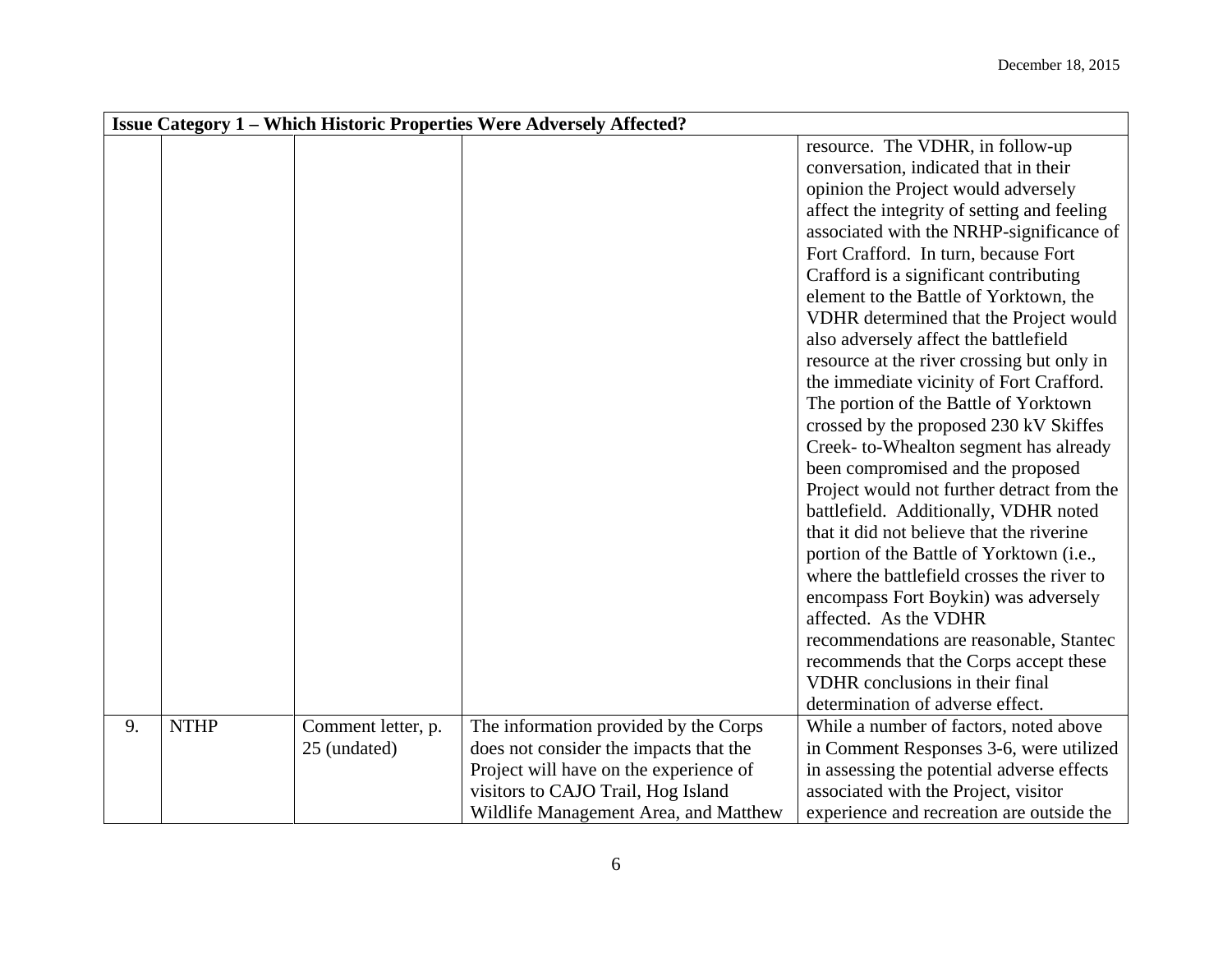|     |             |                                         | <b>Issue Category 1 – Which Historic Properties Were Adversely Affected?</b>                                                                                                                                                                                                                                                                                                                         |                                                                                                                                                                                                                                                                                                                                                                                                                                                                                                                                                                                                                                                                                                                                                                                                                                                                       |
|-----|-------------|-----------------------------------------|------------------------------------------------------------------------------------------------------------------------------------------------------------------------------------------------------------------------------------------------------------------------------------------------------------------------------------------------------------------------------------------------------|-----------------------------------------------------------------------------------------------------------------------------------------------------------------------------------------------------------------------------------------------------------------------------------------------------------------------------------------------------------------------------------------------------------------------------------------------------------------------------------------------------------------------------------------------------------------------------------------------------------------------------------------------------------------------------------------------------------------------------------------------------------------------------------------------------------------------------------------------------------------------|
|     |             |                                         | Jones House.                                                                                                                                                                                                                                                                                                                                                                                         | scope of the Section 106 process. These<br>elements would be considered under the<br>Corps' Public Interest Review.                                                                                                                                                                                                                                                                                                                                                                                                                                                                                                                                                                                                                                                                                                                                                   |
| 10. | <b>NTHP</b> | Comment letter, p.<br>3 (undated)       | Disagrees with the finding of no adverse<br>effect for Fort Crafford, Crafford House<br>Site/Earthworks, the Matthew Jones<br>House, the Kingsmill Plantation, the 76<br>submerged anomalies and the Battle of<br>Yorktown. Objects to the absence of any<br>determination for Lee Hall Mansion, The<br>Washington-Rochambeau Revolutionary<br>Route National Historic Trail, and the<br>CAJO Trail. | The recommendations of effects for these<br>resources were made by Stantec utilizing<br>the VDHR-published guidance on the<br>assessment of visual/adverse effects as<br>well as GIS generated line of sight<br>analysis and field inspection. See<br>Comment Responses 3-6, 8, 12, and 17.<br>Lee Hall Mansion is not located within<br>the defined APE for the Project and was<br>not identified by the USACE and the<br>VDHR as a historic property for<br>consideration. The Washington<br>Rochambeau Revolutionary Route<br>Historic Trail was also not identified by<br>the USACE and the VDHR as a historic<br>property for purposes of this Project.<br>Stantec recommended the newly defined<br>Eligible Historic District which includes<br>the portion of the CAJO Trail located<br>within the defined APE for the Project<br>would be adversely affected. |
| 11. | <b>NTHP</b> | Comment letter, p.<br>4 (Nov. 12, 2015) | At least 7 towers are visible from Ft.<br>Crafford and NTHP believes that it rises<br>to the level of an adverse visual effect.                                                                                                                                                                                                                                                                      | See Comment Response 8. Stantec<br>concurs with VDHR's finding of adverse<br>effect.                                                                                                                                                                                                                                                                                                                                                                                                                                                                                                                                                                                                                                                                                                                                                                                  |
| 12. | <b>NTHP</b> | Comment letter, p.<br>5 (Nov. 12, 2015) | Thirteen of the proposed transmission<br>towers would be visible from the steps of<br>the Matthew Jones House and NTHP<br>disagrees with the Corps' no adverse<br>effect finding for this site.                                                                                                                                                                                                      | Stantec's line of sight analysis, coupled<br>with site visits to the resource, indicated<br>that while there would be views of the<br>proposed Project from the Matthew Jones<br>House, the views would not detract from                                                                                                                                                                                                                                                                                                                                                                                                                                                                                                                                                                                                                                              |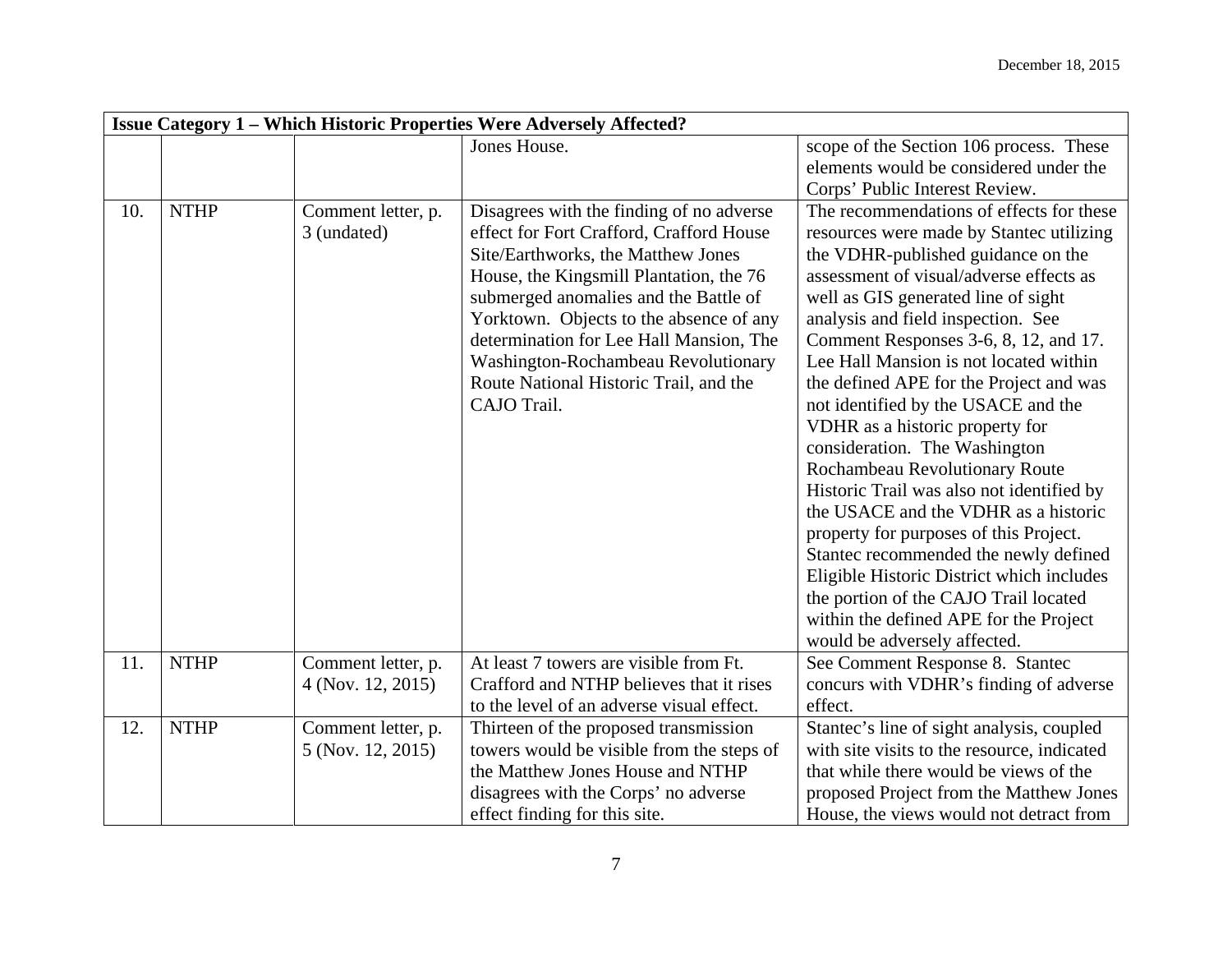|     | <b>Issue Category 1 – Which Historic Properties Were Adversely Affected?</b> |                                         |                                                                                                                                                    |                                                                                                                                                                                                                                                                                                                                                                                                                                                                                                                                                                                                                                                                                                                                                                                                                                                                                                                                                                                                                                                                                                                                                                                                |  |
|-----|------------------------------------------------------------------------------|-----------------------------------------|----------------------------------------------------------------------------------------------------------------------------------------------------|------------------------------------------------------------------------------------------------------------------------------------------------------------------------------------------------------------------------------------------------------------------------------------------------------------------------------------------------------------------------------------------------------------------------------------------------------------------------------------------------------------------------------------------------------------------------------------------------------------------------------------------------------------------------------------------------------------------------------------------------------------------------------------------------------------------------------------------------------------------------------------------------------------------------------------------------------------------------------------------------------------------------------------------------------------------------------------------------------------------------------------------------------------------------------------------------|--|
|     |                                                                              |                                         |                                                                                                                                                    | or diminish the resource's significance to<br>a level of adverse effect. Matthew Jones<br>House is listed on the NRHP under<br>Criterion C for its architectural features.<br>The Project will not affect the integrity of<br>location, workmanship, design, and<br>materials. The house is located within<br>the bounds of Fort Eustis and in close<br>proximity to a train yard and cluster of<br>military buildings. These buildings and<br>intrusions on the landscape were present<br>when the resource was listed, indicating<br>that setting and feeling were not integral<br>in the evaluation of the resource for<br>listing on the NRHP. For purposes of the<br>current study, assessment of setting and<br>feeling were considered. Stantec found<br>that these aspects of integrity had already<br>been diminished by the development of<br>Fort Eustis. Stantec concluded that the<br>Project would not adversely affect this<br>resource or diminish its qualifying<br>characteristics to the level of adverse<br>effect. The Corps determined that the<br>Project would have no adverse effect to<br>the Matthew Jones House and the VDHR<br>concurred with this determination. |  |
|     |                                                                              |                                         |                                                                                                                                                    |                                                                                                                                                                                                                                                                                                                                                                                                                                                                                                                                                                                                                                                                                                                                                                                                                                                                                                                                                                                                                                                                                                                                                                                                |  |
| 13. | <b>NTHP</b>                                                                  | Comment letter, p.<br>8 (Nov. 12, 2015) | Proposed towers would be built within<br>and visible from the Battle of Yorktown<br>battlefield study area, core areas and<br>proposed boundaries. | See Comment Response 8.                                                                                                                                                                                                                                                                                                                                                                                                                                                                                                                                                                                                                                                                                                                                                                                                                                                                                                                                                                                                                                                                                                                                                                        |  |
| 14. | <b>NTHP</b>                                                                  | Comment letter, p.                      | The CREA does not discuss Lee Hall                                                                                                                 | See Comment Response 10.                                                                                                                                                                                                                                                                                                                                                                                                                                                                                                                                                                                                                                                                                                                                                                                                                                                                                                                                                                                                                                                                                                                                                                       |  |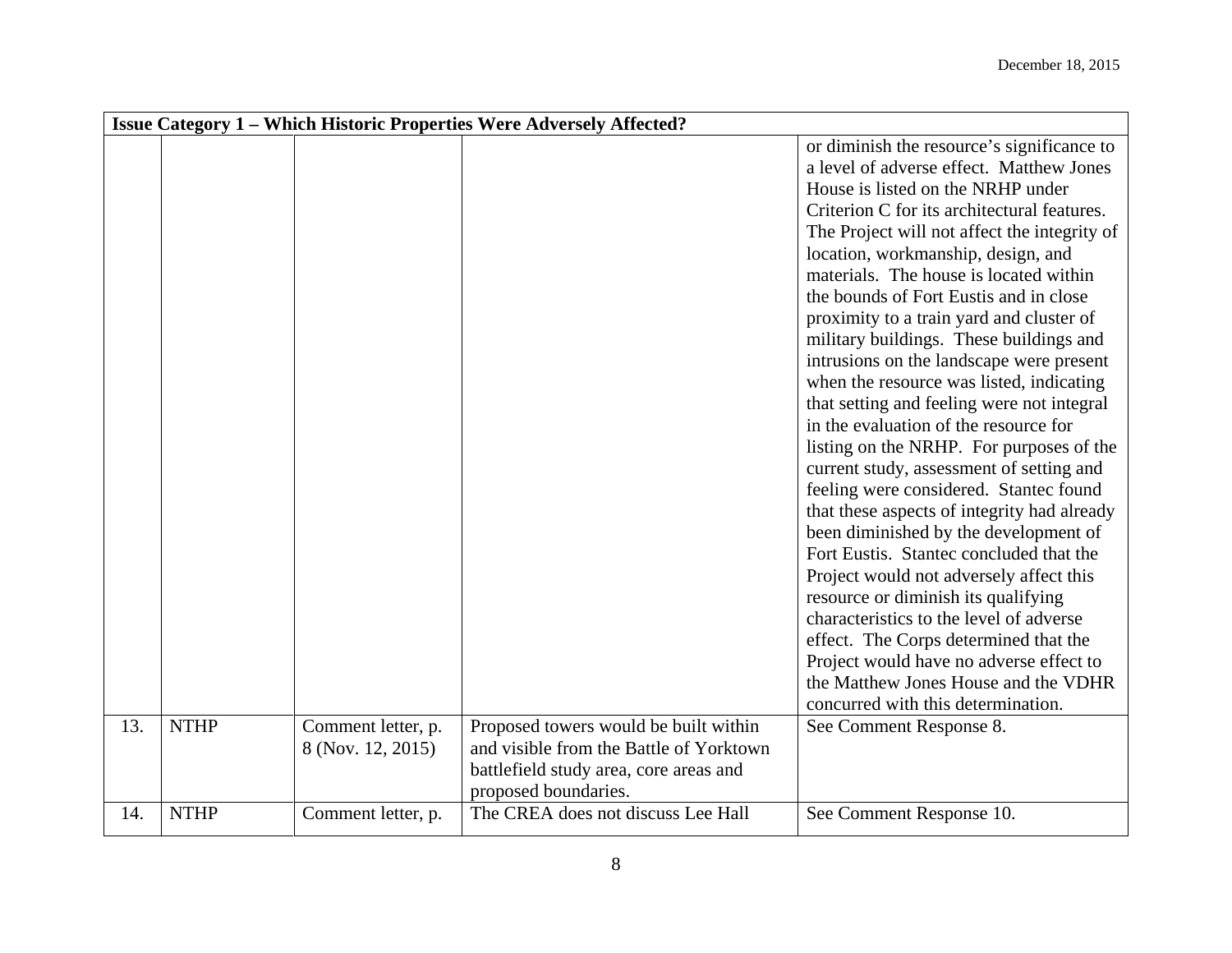|     | <b>Issue Category 1 - Which Historic Properties Were Adversely Affected?</b> |                                          |                                                                                                                                                                                                                                                                                                                                                       |                                                                                                                                                                                                                                                                                                                                                                                                                                                                                                       |
|-----|------------------------------------------------------------------------------|------------------------------------------|-------------------------------------------------------------------------------------------------------------------------------------------------------------------------------------------------------------------------------------------------------------------------------------------------------------------------------------------------------|-------------------------------------------------------------------------------------------------------------------------------------------------------------------------------------------------------------------------------------------------------------------------------------------------------------------------------------------------------------------------------------------------------------------------------------------------------------------------------------------------------|
|     |                                                                              | 8 (Nov. 12, 2015)                        | Mansion.                                                                                                                                                                                                                                                                                                                                              |                                                                                                                                                                                                                                                                                                                                                                                                                                                                                                       |
| 15. | <b>NTHP</b>                                                                  | Comment letter, p.<br>8 (Nov. 12, 2015)  | The CREA does not discuss the<br>Washington-Rochambeau Trail.                                                                                                                                                                                                                                                                                         | See Comment Response 10.                                                                                                                                                                                                                                                                                                                                                                                                                                                                              |
| 16. | <b>NTHP</b>                                                                  | Comment letter, p.<br>13 (Nov. 12, 2015) | The CREA fails to address the importance<br>of setting to the significance of Colonial<br>Parkway, and fails to address the<br>degradation of the experience for visitors<br>who drive on the Parkway.                                                                                                                                                | The CREA took into consideration the<br>seven aspects of integrity as related to the<br>NRHP criteria for which the Colonial<br>Parkway was listed on the NRHP.<br>Although Stantec's conclusions lead to a<br>recommendation of no adverse effect, the<br>USACE and VDHR concluded there<br>would be an adverse effect. See<br>Comment Response 7.                                                                                                                                                   |
| 17. | <b>NTHP</b>                                                                  | Comment letter, p.<br>6 (Nov. 12, 2015)  | The Project will adversely affect<br>Kingsmill Plantation integrity of setting<br>and feeling.                                                                                                                                                                                                                                                        | Kingsmill Plantation is documented as an<br>archaeological site with above-ground<br>components and is located within the<br>boundaries of the Kingsmill Resort. The<br>integrity of setting and feeling has been<br>significantly compromised by the<br>construction of the Kingsmill Resort and<br>residential development in the immediate<br>vicinity of the extant components of this<br>resource. The USACE and VDHR came<br>to the conclusion of no adverse effect to<br>Kingsmill Plantation. |
| 18. | <b>NPS</b>                                                                   | Comment letter, p.<br>2 (undated)        | Disagrees with the methodology utilized<br>and mentions throughout the letter that the<br>methodology was flawed. Feels that<br>classifying resources into archaeological<br>and architectural does not allow the Corps<br>to assess adverse effects on landscape<br>resources. References to the methodology<br>as flawed are throughout the comment | The methodology utilized for the Stantec<br>assessment followed the guidance of the<br>VDHR and utilized the compiled list of<br>resources that may be affected by the<br>Project, which classified them as<br>architectural and archaeological<br>resources. Stantec evaluated impacts to<br>the Eligible Historic District and has                                                                                                                                                                  |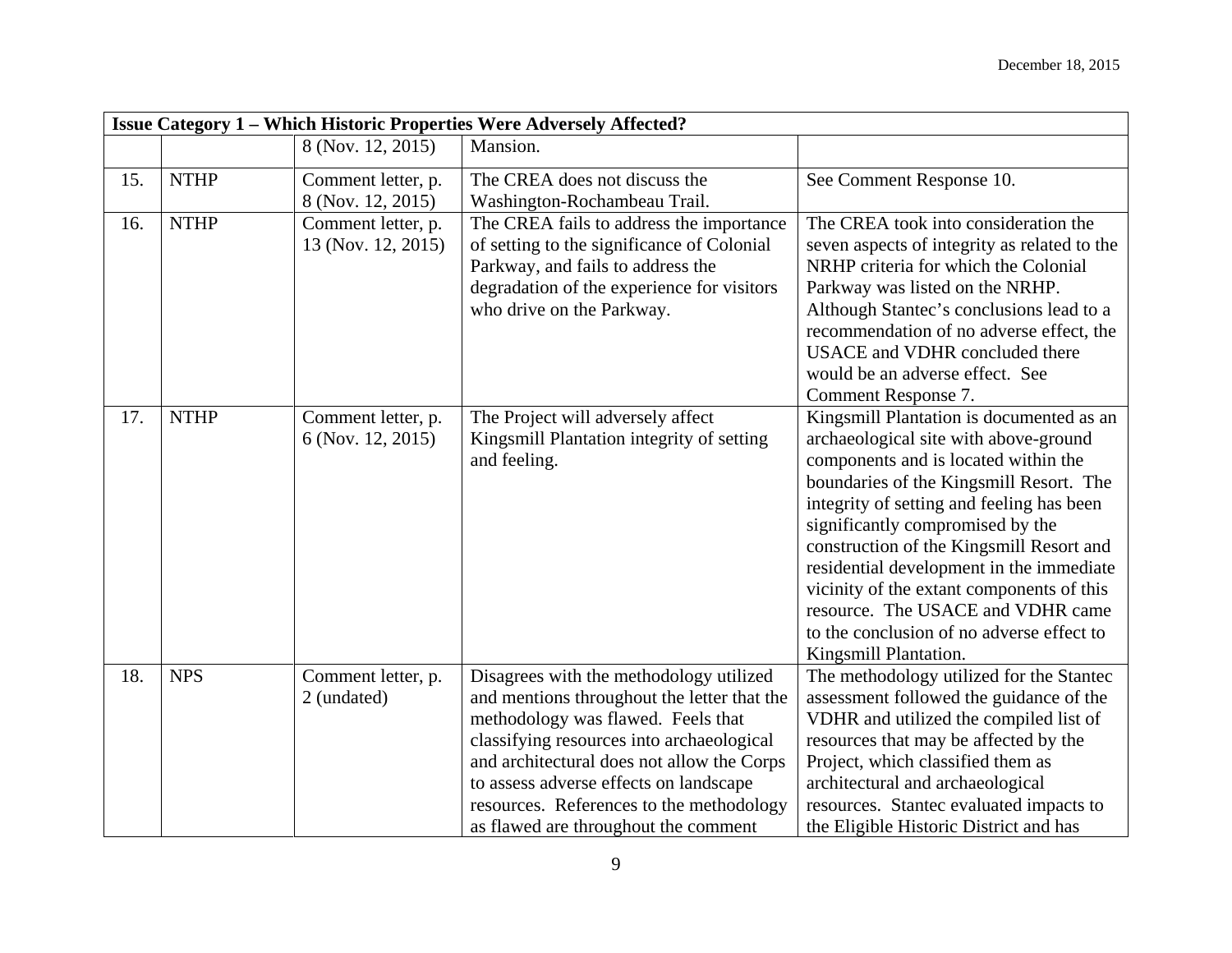|     | <b>Issue Category 1 – Which Historic Properties Were Adversely Affected?</b> |                    |                                            |                                              |  |
|-----|------------------------------------------------------------------------------|--------------------|--------------------------------------------|----------------------------------------------|--|
|     |                                                                              |                    | letter. Comments repeatedly state that the | previously established the Jamestown         |  |
|     |                                                                              |                    | photographs were inadequate and that the   | Island-Hog Island Cultural Landscape         |  |
|     |                                                                              |                    | visual effects analyses should have        | and determined they would be adversely       |  |
|     |                                                                              |                    | considered all seasons as well as a no-    | affected. The landscape associated with      |  |
|     |                                                                              |                    | vegetation scenario.                       | individual resources, particularly those     |  |
|     |                                                                              |                    |                                            | where setting and feeling were               |  |
|     |                                                                              |                    |                                            | considered significant to the eligibility of |  |
|     |                                                                              |                    |                                            | the resource, was considered in the          |  |
|     |                                                                              |                    |                                            | overall assessment of effect. These          |  |
|     |                                                                              |                    |                                            | resources were also considered               |  |
|     |                                                                              |                    |                                            | individually as noted. Photographs were      |  |
|     |                                                                              |                    |                                            | taken for resources during a variety of      |  |
|     |                                                                              |                    |                                            | seasons and environmental conditions.        |  |
|     |                                                                              |                    |                                            | Line of sight analyses took into             |  |
|     |                                                                              |                    |                                            | consideration a "worst case scenario"        |  |
|     |                                                                              |                    |                                            | which would equate to a no vegetation        |  |
|     |                                                                              |                    |                                            | scenario and were calculated from            |  |
|     |                                                                              |                    |                                            | unobstructed key observer points where       |  |
|     |                                                                              |                    |                                            | appropriate. For some resources, it was      |  |
|     |                                                                              |                    |                                            | apparent that the Project would not be       |  |
|     |                                                                              |                    |                                            | visible and viewpoints were utilized to      |  |
|     |                                                                              |                    |                                            | represent potential views from the           |  |
|     |                                                                              |                    |                                            | primary resources.                           |  |
| 19. | <b>NPS</b>                                                                   | Comment letter, p. | NPS has found multiple projects, research  | Two of these examples concern the            |  |
|     |                                                                              | 5 (undated)        | articles and reports that contained a much | visibility of wind turbines. Offshore        |  |
|     |                                                                              |                    | more objective, thorough and articulate    | wind turbines have significantly different   |  |
|     |                                                                              |                    | methodology of analysis of visual effects. | characteristics than the lattice towers      |  |
|     |                                                                              |                    | These reports include the Northern Pass    | planned for Dominion's Project. Off-         |  |
|     |                                                                              |                    | Transmission Line Project EIS, Offshore    | shore wind turbines are enormously tall      |  |
|     |                                                                              |                    | Wind Turbine Visibility and Visual         | (350-500 feet (including the 150 foot)       |  |
|     |                                                                              |                    | <b>Impact Threshold Distances, Wind</b>    | blade)), wide $(264-415$ feet (including the |  |
|     |                                                                              |                    | Turbine Visibility and Visual Impact       | 150 foot blade)), and thick structures       |  |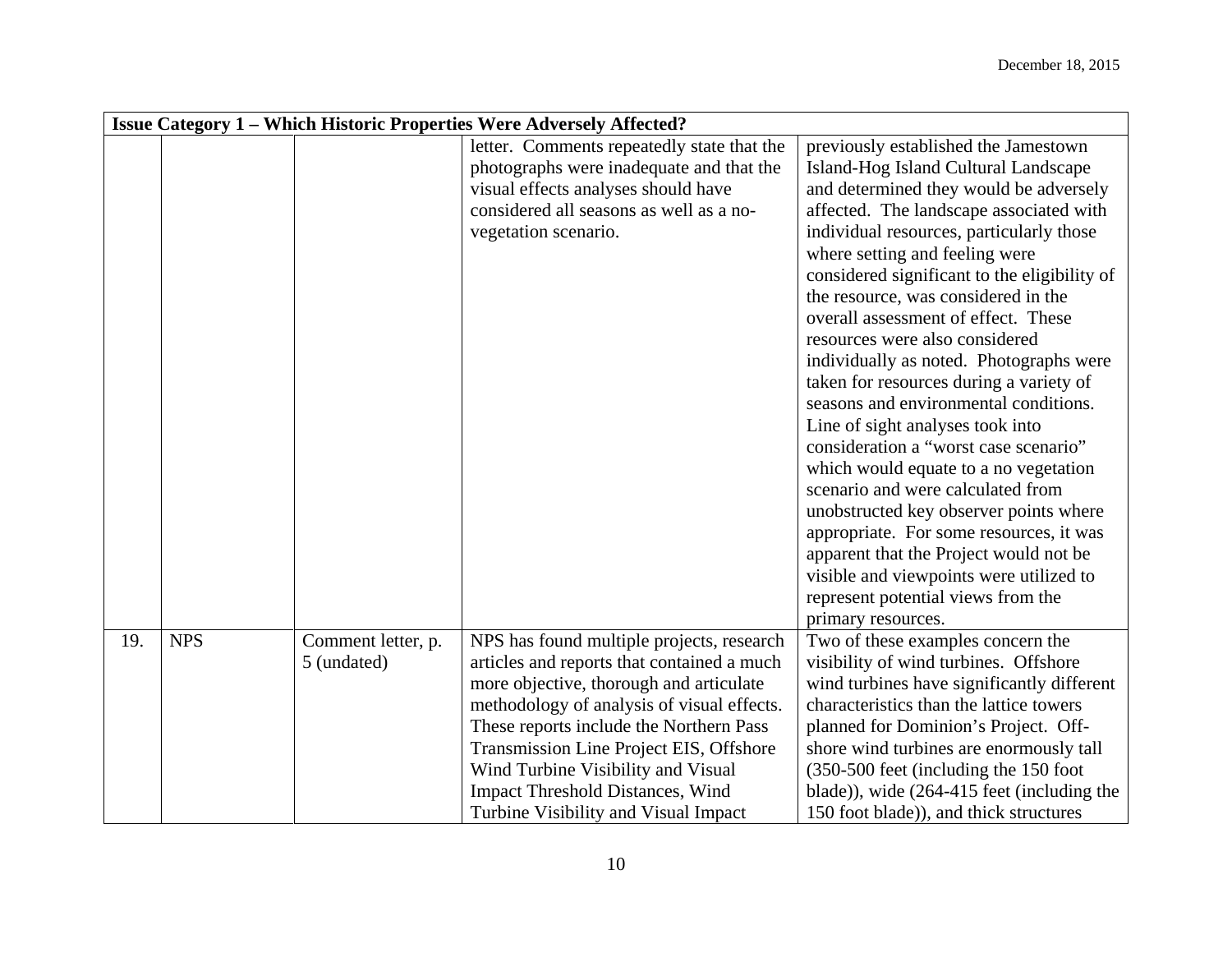| <b>Issue Category 1 - Which Historic Properties Were Adversely Affected?</b> |                                       |                                              |  |
|------------------------------------------------------------------------------|---------------------------------------|----------------------------------------------|--|
|                                                                              | <b>Threshold Distances in Western</b> | (turbine towers are solid and at least 10)   |  |
|                                                                              | Landscapes.                           | feet in diameter). They have bright          |  |
|                                                                              |                                       | colors and geometry that contrast            |  |
|                                                                              |                                       | strongly with the natural seascapes. They    |  |
|                                                                              |                                       | have moving, synchronized sweeping           |  |
|                                                                              |                                       | blades. Off-shore turbines have no other     |  |
|                                                                              |                                       | natural background against which to          |  |
|                                                                              |                                       | contrast – they stand alone at the flat,     |  |
|                                                                              |                                       | static horizon where the sea and sky         |  |
|                                                                              |                                       | meet. In contrast, the lattice towers are    |  |
|                                                                              |                                       | not solid and are constructed of visibility  |  |
|                                                                              |                                       | reducing materials. They do not have         |  |
|                                                                              |                                       | moving parts, are only one-fifth the width   |  |
|                                                                              |                                       | of a turbine, and even the tallest proposed  |  |
|                                                                              |                                       | tower are between one half to two thirds     |  |
|                                                                              |                                       | as tall. Land-based wind turbines have       |  |
|                                                                              |                                       | similar characteristics. In addition, in the |  |
|                                                                              |                                       | context of the James River, the lattice      |  |
|                                                                              |                                       | towers are not set against a flat, unbroken  |  |
|                                                                              |                                       | seascape, but rather have a number of        |  |
|                                                                              |                                       | different shore-based contrasts with         |  |
|                                                                              |                                       | which to mix. Depending on the vantage       |  |
|                                                                              |                                       | point of the viewer, this could be the tree  |  |
|                                                                              |                                       | line, historic properties, the Surry         |  |
|                                                                              |                                       | Nuclear Power Station, Busch Gardens,        |  |
|                                                                              |                                       | Department of Defense facilities, etc.       |  |
|                                                                              |                                       | The Northern Pass Transmission Line          |  |
|                                                                              |                                       | EIS documentation is dated July 2015         |  |
|                                                                              |                                       | and included visual analyses for 192         |  |
|                                                                              |                                       | miles of proposed transmission line. The     |  |
|                                                                              |                                       | Northern Pass work included similar          |  |
|                                                                              |                                       | methodology consistent to that used by       |  |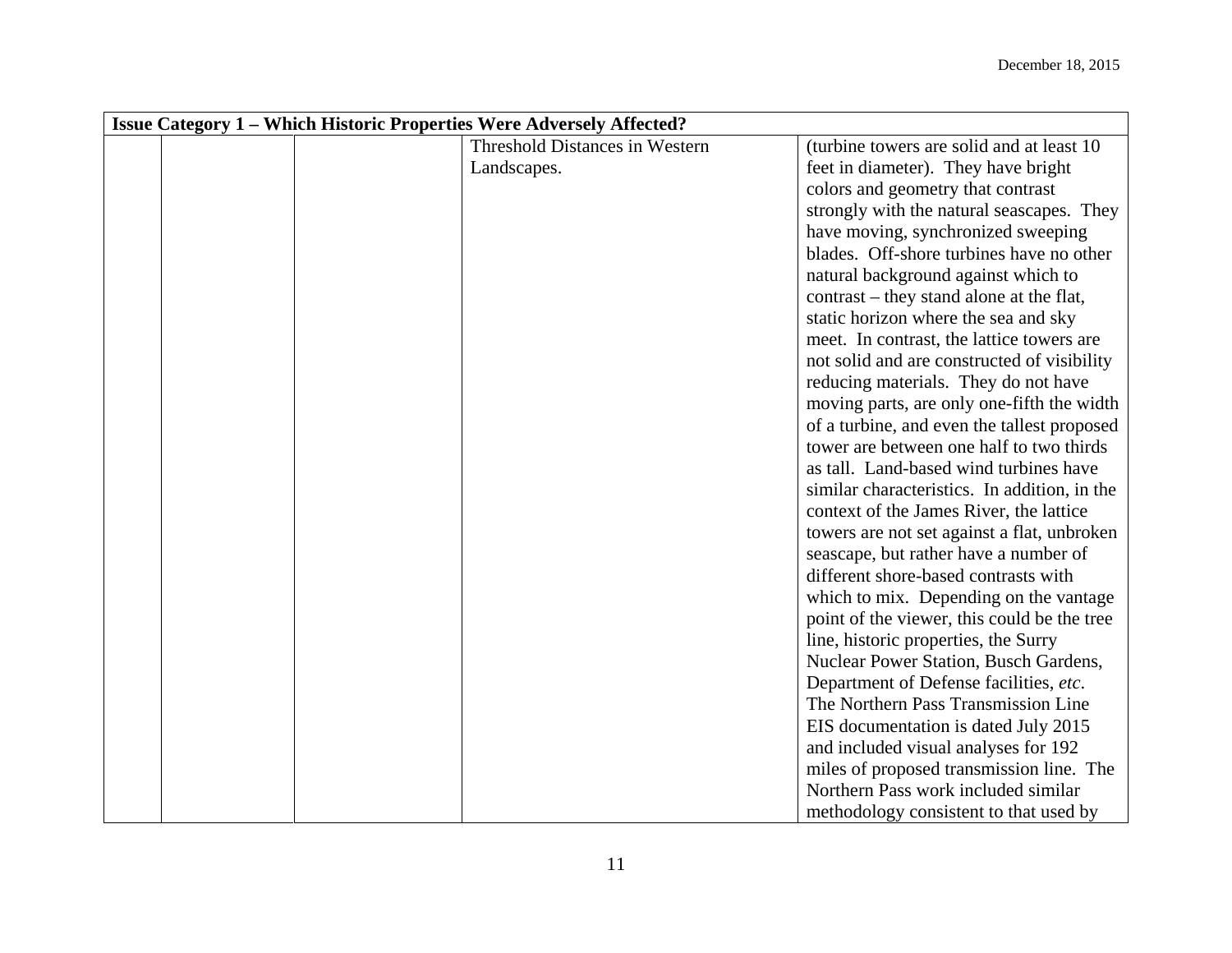|     |            |                                   | <b>Issue Category 1 – Which Historic Properties Were Adversely Affected?</b> |                                                                                                                                                                                                                                                                                                                                                                                                                                                                                                                                                                                                                                                                                                                                                                                                                                                                                                                                                                                                                                                                                                                                                                                                                                                    |
|-----|------------|-----------------------------------|------------------------------------------------------------------------------|----------------------------------------------------------------------------------------------------------------------------------------------------------------------------------------------------------------------------------------------------------------------------------------------------------------------------------------------------------------------------------------------------------------------------------------------------------------------------------------------------------------------------------------------------------------------------------------------------------------------------------------------------------------------------------------------------------------------------------------------------------------------------------------------------------------------------------------------------------------------------------------------------------------------------------------------------------------------------------------------------------------------------------------------------------------------------------------------------------------------------------------------------------------------------------------------------------------------------------------------------|
|     |            |                                   |                                                                              | Stantec with respect to viewshed analysis<br>using digitally generated surface models,<br>line of sight analysis utilizing key<br>observation points, and photo simulations<br>for significant views.                                                                                                                                                                                                                                                                                                                                                                                                                                                                                                                                                                                                                                                                                                                                                                                                                                                                                                                                                                                                                                              |
| 20. | <b>NPS</b> | Comment letter, p.<br>6 (undated) | Does not agree with characterization of<br>the James River.                  | During the identification of historic<br>resources and assessment of effects, the<br>integrity of the James River with respect<br>to the characteristics of setting and<br>feeling was considered. In the Public<br>Notice issued by USACE in May 2015,<br>the Corps notes "observations made from<br>the river and multiple points on land find<br>many sections of the James River near<br>Jamestown and Hog Island to retain<br>sufficient integrity to convey the<br>appearance of the area during the early<br>17th century. The maritime approaches<br>to Jamestown and between Jamestown<br>and Hog Island convey the feeling and<br>association with the significant historic<br>event of the establishment of the<br>settlement at Jamestown." The USACE<br>goes on to note that the "desktop integrity"<br>evaluation concluded the presence of<br>large segments of shoreline impacted by<br>modern 20th century intrusions; however<br>many of these areas in vicinity of the<br>Jamestown-Hog Island area, with<br>exception of Kings Mill and Fort Eustis,<br>were found to be low density intrusions<br>that become relatively lost within the<br>overall landscape." In reference to the<br>assessment of integrity of setting and |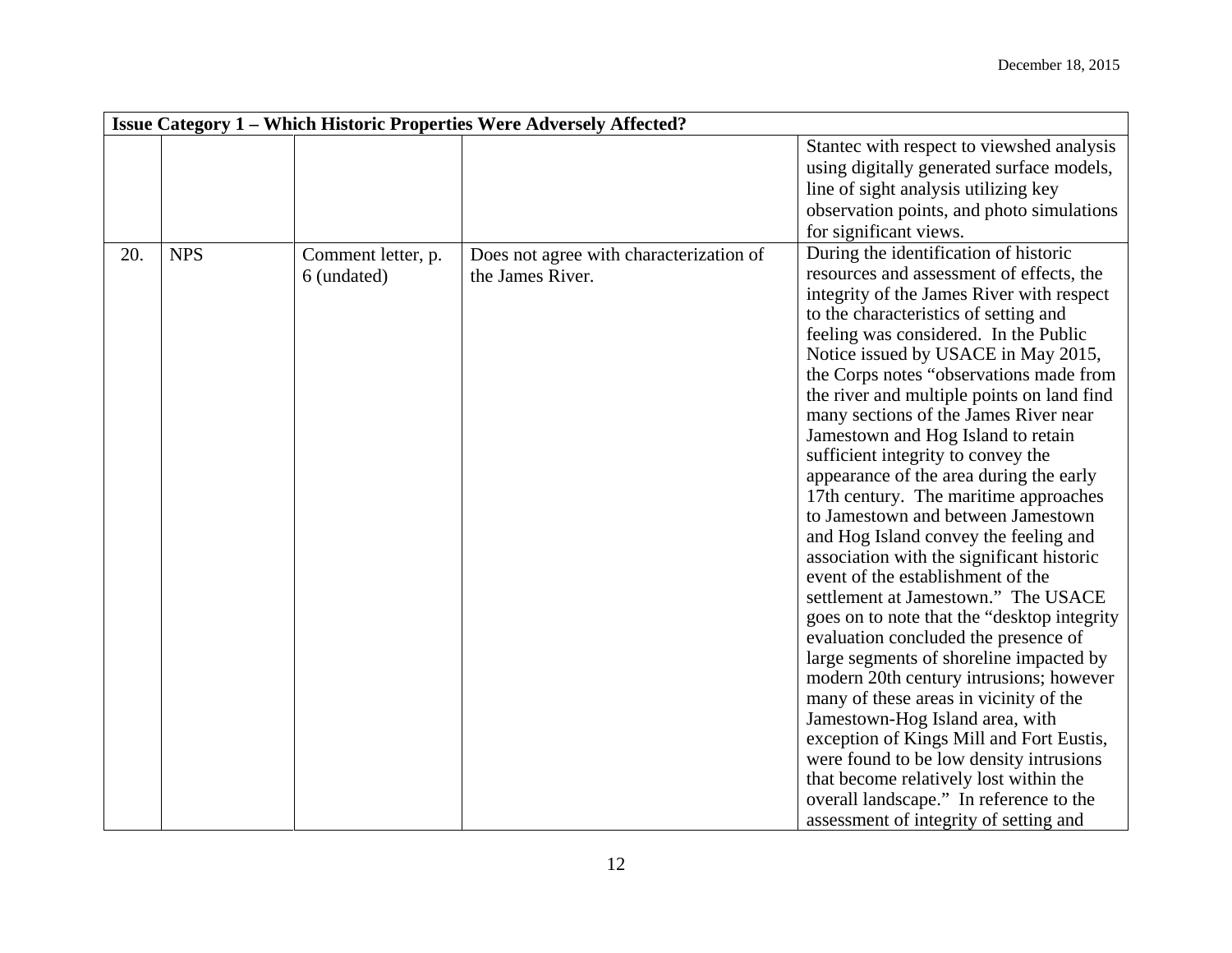| <b>Issue Category 1 – Which Historic Properties Were Adversely Affected?</b> |  |                                           |
|------------------------------------------------------------------------------|--|-------------------------------------------|
|                                                                              |  | feeling for specific resources, Stantec   |
|                                                                              |  | notes the modern intrusions along the     |
|                                                                              |  | James River, including development        |
|                                                                              |  | within the Kingsmill Resort, Fort Eustis  |
|                                                                              |  | and in the lower portion of the APE, as   |
|                                                                              |  | the river approaches Newport News.        |
|                                                                              |  | Light pollution was noted resulting from  |
|                                                                              |  | Busch Gardens, the Surry Power station    |
|                                                                              |  | and Kingsmill resort. However, Stantec    |
|                                                                              |  | also notes on page 5.270 that portions of |
|                                                                              |  | the James River shoreline are protected   |
|                                                                              |  | through land conservation, thus           |
|                                                                              |  | protecting the shoreline from additional  |
|                                                                              |  | development and inferring that these      |
|                                                                              |  | locations do in fact retain integrity of  |
|                                                                              |  | setting and feeling.                      |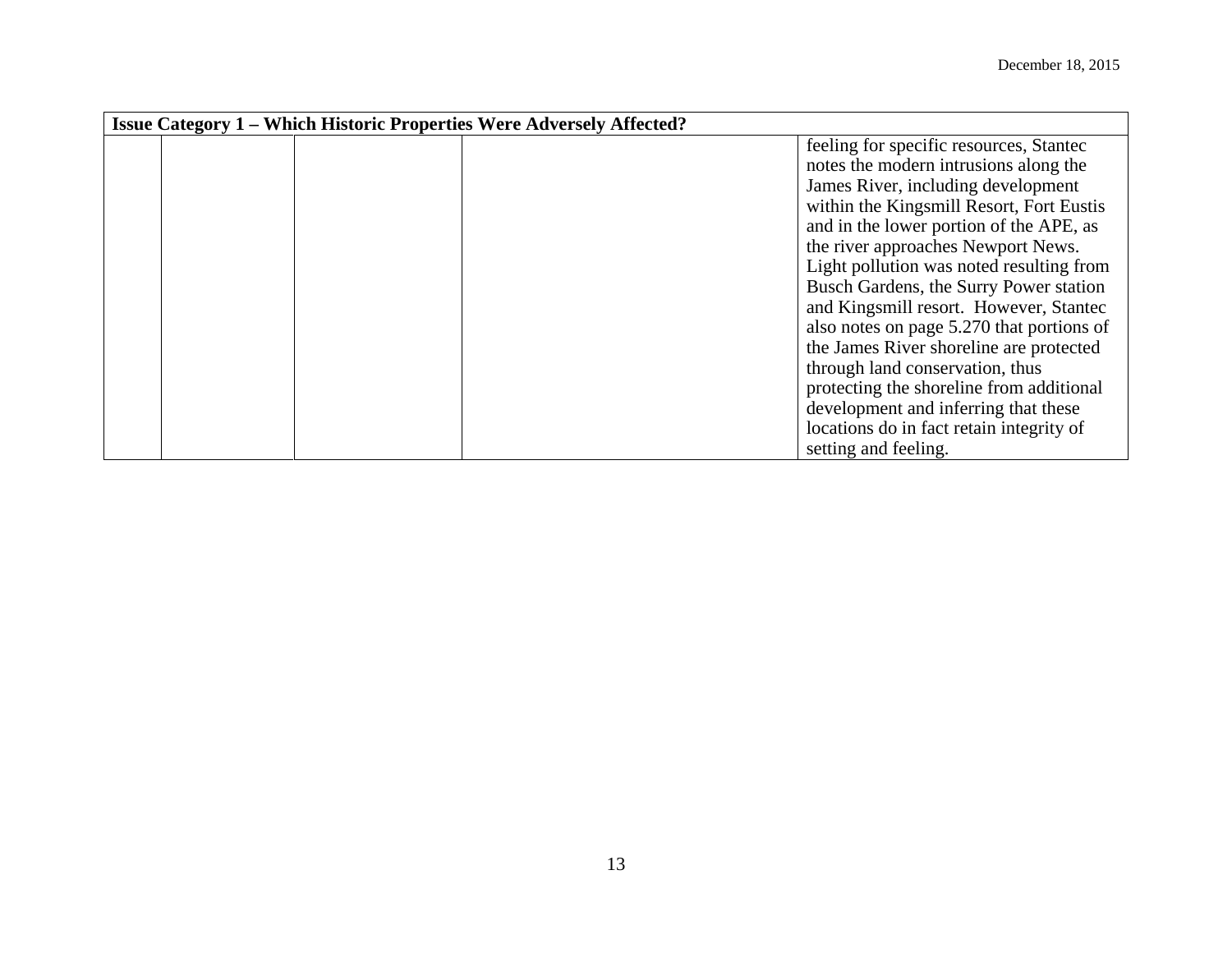|     | <b>Issue Category 1 – Which Historic Properties Were Adversely Affected?</b> |                                        |                                                                                         |                                                                                        |  |
|-----|------------------------------------------------------------------------------|----------------------------------------|-----------------------------------------------------------------------------------------|----------------------------------------------------------------------------------------|--|
| 21. | <b>NPS</b>                                                                   | Comment letter, p.<br>$3, 4$ (undated) | Notes that Stantec has not recognized the<br>CAJO Trail as a National Register eligible | It is Dominion's understanding that the<br>Corps and the VDHR consider the CAJO        |  |
|     |                                                                              |                                        | resource of its own. Takes exception to                                                 | Trail as a contributing element of the                                                 |  |
|     |                                                                              |                                        | the assessment of the CAJO as part of the                                               | larger, newly defined Eligible Historic                                                |  |
|     |                                                                              |                                        | Eligible Historic District                                                              | District. Stantec complied with the<br>directive of the Corps, the VDHR, and           |  |
|     |                                                                              |                                        |                                                                                         | the Keeper of the National Register in its                                             |  |
|     |                                                                              |                                        |                                                                                         | consideration of the CAJO Trail and the                                                |  |
|     |                                                                              |                                        |                                                                                         | Eligible Historic District. This is                                                    |  |
|     |                                                                              |                                        |                                                                                         | consistent with the Keeper determination                                               |  |
|     |                                                                              |                                        |                                                                                         | and National Register Regulations.                                                     |  |
|     |                                                                              |                                        |                                                                                         | Effects to the Eligible Historic District                                              |  |
|     |                                                                              |                                        |                                                                                         | and consequently the CAJO Trail itself                                                 |  |
|     |                                                                              |                                        |                                                                                         | were assessed utilizing not only views                                                 |  |
|     |                                                                              |                                        |                                                                                         | from the open water of the James River                                                 |  |
|     |                                                                              |                                        |                                                                                         | but also from associated land-based                                                    |  |
|     |                                                                              |                                        |                                                                                         | resources including Jamestown Island,                                                  |  |
|     |                                                                              |                                        |                                                                                         | the Colonial Parkway, Carter's Grove,                                                  |  |
|     |                                                                              |                                        |                                                                                         | Hog Island, and others located within the                                              |  |
|     |                                                                              |                                        |                                                                                         | Keeper defined boundaries of the Eligible<br>Historic District. As a result of ongoing |  |
|     |                                                                              |                                        |                                                                                         | consultation, and as also stated in the                                                |  |
|     |                                                                              |                                        |                                                                                         | CREA, Stantec has recommended an                                                       |  |
|     |                                                                              |                                        |                                                                                         | adverse effect finding for the Eligible                                                |  |
|     |                                                                              |                                        |                                                                                         | Historic District including the                                                        |  |
|     |                                                                              |                                        |                                                                                         | contributing CAJO Trail.                                                               |  |
| 22. | <b>NPS</b>                                                                   | Comment letter, p                      | Stantec only assesses indirect effects for                                              | Direct effects to resources were assessed                                              |  |
|     |                                                                              | .5 (undated)                           | architectural resources where the CAJO                                                  | where the Project would have the                                                       |  |
|     |                                                                              |                                        | Trail and Eligible Historic District would                                              | potential to directly impact (i.e. ground                                              |  |
|     |                                                                              |                                        | be directly affected.                                                                   | disturbance, destruction of property, etc.)                                            |  |
|     |                                                                              |                                        |                                                                                         | a historic resource. In the case of the                                                |  |
|     |                                                                              |                                        |                                                                                         | Eligible Historic District and the Trail,                                              |  |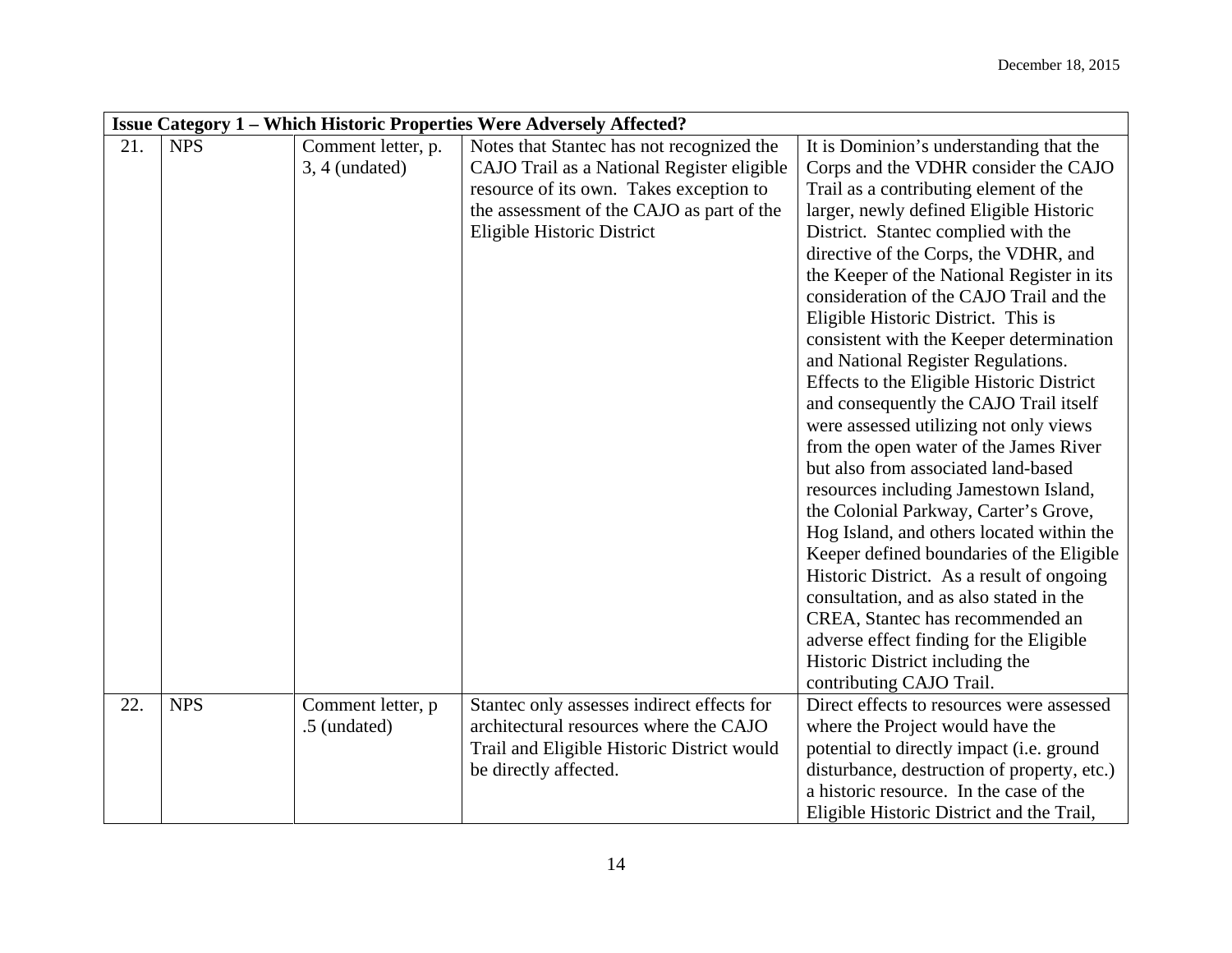|     |            |                                   | <b>Issue Category 1 - Which Historic Properties Were Adversely Affected?</b>                                                                                            |                                                                                                                                                                                                                                                                                                                                                                                                                                                                                                                                                                                                                                                                                                                                 |
|-----|------------|-----------------------------------|-------------------------------------------------------------------------------------------------------------------------------------------------------------------------|---------------------------------------------------------------------------------------------------------------------------------------------------------------------------------------------------------------------------------------------------------------------------------------------------------------------------------------------------------------------------------------------------------------------------------------------------------------------------------------------------------------------------------------------------------------------------------------------------------------------------------------------------------------------------------------------------------------------------------|
|     |            |                                   |                                                                                                                                                                         | direct effects were considered in the<br>overall assessment of adverse effects<br>(CREA p 3.220). The proposed Project<br>will directly affect the Eligible Historic<br>District and also the Trail by the<br>placement of structures within the<br>boundaries of the district and in the<br>waters of the James River.                                                                                                                                                                                                                                                                                                                                                                                                         |
| 23. | <b>NPS</b> | Comment letter, p.<br>5 (undated) | Finds that effects to Fort Huger would be<br>adverse.                                                                                                                   | The Corps and VDHR have concluded<br>that the proposed Project would not have<br>an adverse effect to Fort Huger. We<br>acknowledge the NPS' opinion that the<br>Project would have an adverse effect to<br>Fort Huger. However, as a result of the<br>assessment conducted, Stantec believes<br>that the significant traits associated with<br>the eligibility of Fort Huger would not be<br>diminished to the level of adverse effect.<br>Structures associated with the Project<br>would be visible from Fort Huger.<br>However, given the existing obstructions<br>from this viewpoint, the visibility would<br>not detract significantly from those<br>defining characteristics contributing to<br>the Fort's eligibility. |
| 24. | <b>NPS</b> | Comment letter, p.<br>6 (undated) | Finds that Stantec's assessment of the<br>adverse effects to Hog Island are<br>minimized. The Project would destroy the<br>resource's integrity of setting and feeling. | VDHR, the Corps and Stantec<br>determined there would be an adverse<br>effect to Hog Island, as well as the<br>Eligible Historic District in which it is<br>located. See Comment Response 22.                                                                                                                                                                                                                                                                                                                                                                                                                                                                                                                                   |
| 25. | <b>NPS</b> | Comment letter, p.<br>6 (undated) | NPS finds that the Project would have an<br>adverse effect on Fort Crafford. Suggests                                                                                   | See Comment Response 8.                                                                                                                                                                                                                                                                                                                                                                                                                                                                                                                                                                                                                                                                                                         |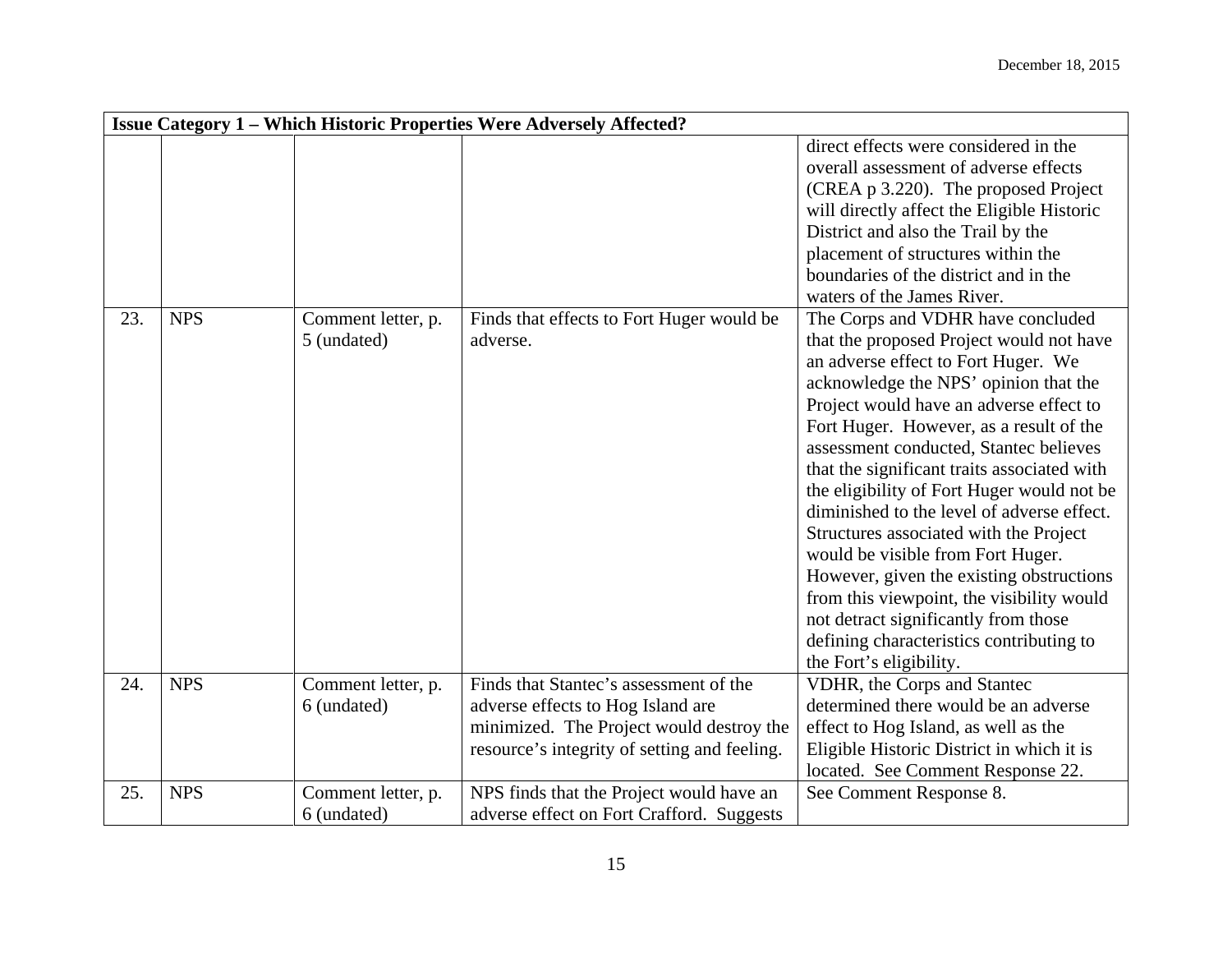|     |            |                                        | <b>Issue Category 1 - Which Historic Properties Were Adversely Affected?</b>                                                                                                                                                                                                                                     |                                                                                                                                                                              |
|-----|------------|----------------------------------------|------------------------------------------------------------------------------------------------------------------------------------------------------------------------------------------------------------------------------------------------------------------------------------------------------------------|------------------------------------------------------------------------------------------------------------------------------------------------------------------------------|
|     |            |                                        | eligibility under Criterion C in addition to<br>A and D.                                                                                                                                                                                                                                                         |                                                                                                                                                                              |
| 26. | <b>NPS</b> | Comment letter, p.<br>8-9 (undated)    | Disagrees with Stantec's assessment of no<br>adverse effect to the Colonial Parkway.<br>States that "No objective analysis could<br>possibly conclude that the visibility of this<br>many towers with the naked eye would<br>not create a noticeably adverse effect".                                            | See Comment Response 7.                                                                                                                                                      |
| 27. | <b>NPS</b> | Comment letter, p.<br>$9-12$ (undated) | Disagrees with Stantec's assessment of no<br>adverse effect to Jamestown Island.<br>States again, similar to the statement made<br>above, that "No objective analysis could<br>possibly conclude that the visibility of this<br>many towers with the naked eye would<br>not create a noticeably adverse effect". | As reflected in the CREA correspondence<br>dated May 2015, the Corps determined<br>that the Project would adversely affect<br>Jamestown and in turn the Colonial<br>Parkway. |
| 28. | <b>NPS</b> | Comment letter, p.<br>12 (undated)     | Finds that the Project would have an<br>adverse effect on the Battle of Yorktown.<br>Notes that the DHR has recommended the<br>battlefield potentially eligible and that no<br>formal determination of eligibility was<br>conducted.                                                                             | Please see Comment Response 8.                                                                                                                                               |

# **Issue Category 2 – Severity of Effects**

General Response: There were 28 comments on the severity of the adverse effects claiming they were underestimated. The claims involved professional technical judgment suggesting a different methodology or result was more appropriate. The CREA addressed the requirements for the assessment of adverse effects pursuant to 36 C.F.R 800.5. As discussed above, the CREA identified six historic properties that were adversely affected by the Project. VDHR identified two more.

The NHPA Section 106 regulations do not expressly require the identification of the severity of impacts, but instead require (and focus on) the identification of adverse effects. Nevertheless, the NHPA Section 106 regulations do require the consideration of mitigating any adverse effects on historic properties that cannot be avoided or minimized. Therefore, depending on the circumstances, the need for determining the severity and/or nature of adverse effects may exist. In those circumstances, agencies often look to their NEPA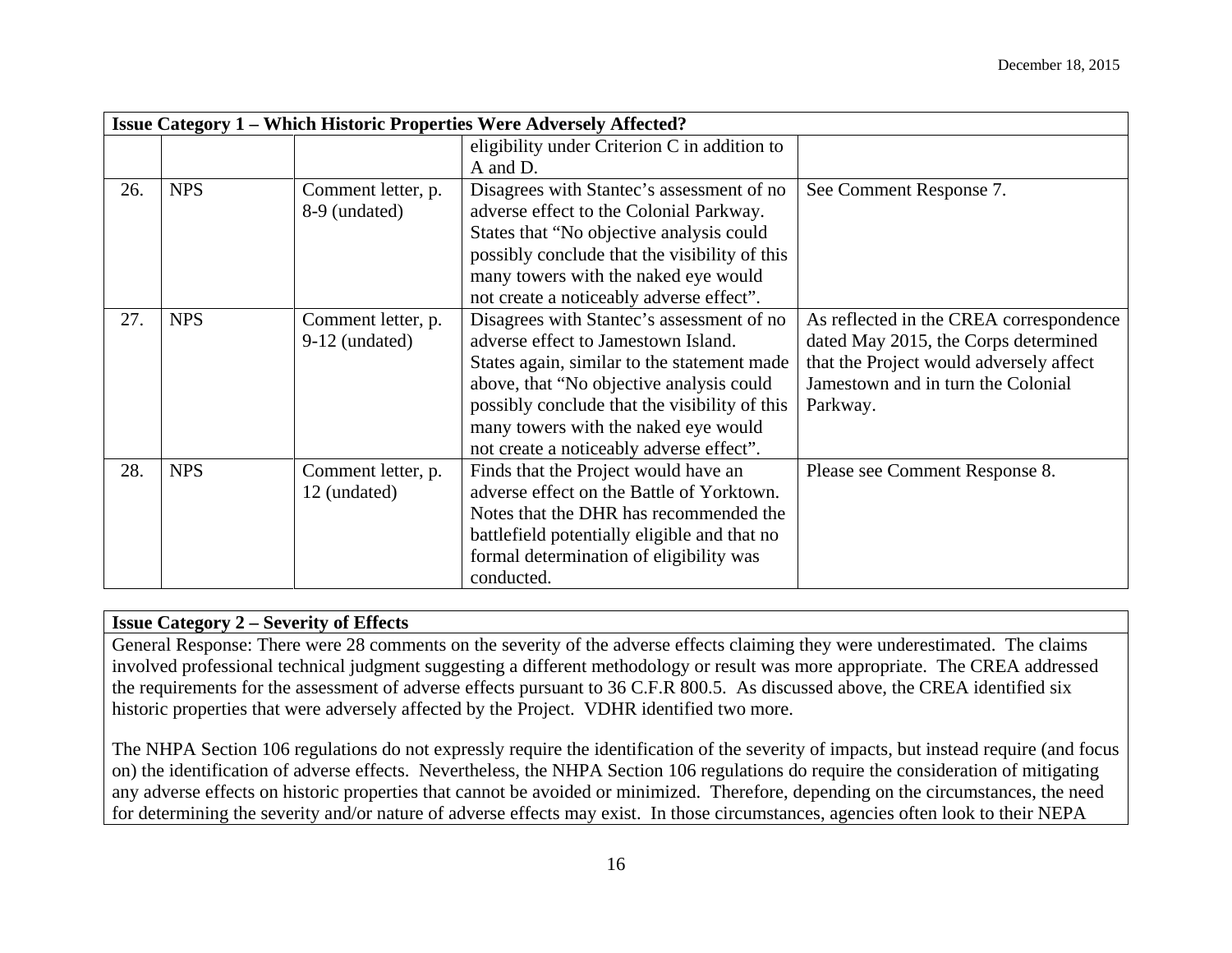# **Issue Category 2 – Severity of Effects**

evaluations for assistance, and link the two similar analyses. This is because identification of the severity of impacts is more suitably addressed under the NEPA review process. In that evaluation, USACE evaluates the intensity and context of potential impacts to historic properties to determine whether significant impact to the human environment will occur as a result of the Project. NEPA evaluations typically classify the intensity of potential impacts by categorizing the intensity of impacts as negligible, minor, moderate, or major. The NPS recently completed an Environmental Assessment for shoreline stabilization along the Colonial Parkway. Within that document, intensity of impact to cultural resources was defined and compared to Section 106 effects as follows:

- *Negligible*: the impact is at the lowest level with no identifiable positive or negative impact. This category of impact would correlate to an NHPA evaluation of no effect or no adverse effect.
- *Minor*: the impact would alter a defining characteristic of a resource, but would not diminish the integrity of the resource. This category would correlate to an NHPA evaluation of no adverse effect.
- *Moderate*: the impact would alter a defining characteristic of the resource and would diminish the overall integrity of the resource. This category would correlate to an NHPA evaluation of adverse effect.
- *Major*: the impact would result in the actual loss of a character-defining feature and would diminish the overall integrity of the resource. This category of intensity would correlate to an NHPA evaluation of adverse effect.

Using these definitions of intensities, one can develop intensities of impact for each historic property within the APE of the Project using the assessment of effects described in the CREA. [Visual effects are the primary indirect effects relate to the Project.] Historic properties from which there would be no visibility of the proposed Project, and would therefore have no alteration of any defining characteristic of the resource, would have an impact intensity of Negligible (e.g. Bourne-Turner House). Historic properties from which the Property would be visible, but that visibility would not diminish the integrity of the characteristics contributing to the NRHP eligibility of the resource, would have an impact intensity of Minor. Examples are Fort Boykin, which has visibility of the transmission line only at the James River shoreline at a distance of nearly nine miles, and the Ghost Fleet, for which the characteristic of setting and feeling does not contribute to the resource's NRHP eligibility.

The five historic properties that would experience an adverse effect due to visual impacts would have an impact intensity of Moderate. For these five resources, the visibility of the transmission line would alter the integrity of setting and/or feeling in a way that would diminish the overall integrity of the resource. These resources will still retain historic importance and integrity for other characteristics. While the construction of the Project will introduce elements that are out of historic character for the properties' setting and feeling, the structures are seen within the mid-ground to background and do not obstruct, sever, or surround historical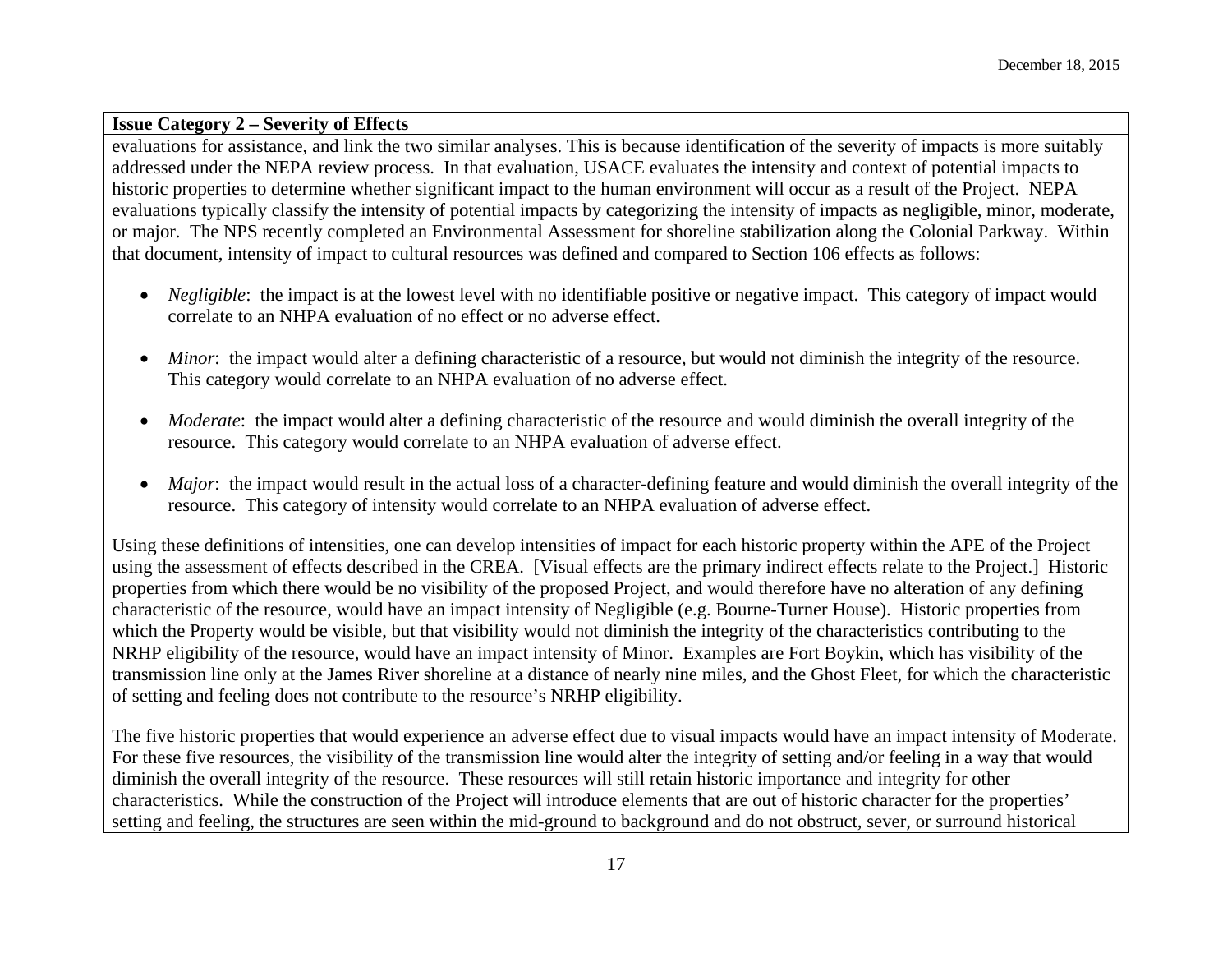#### **Issue Category 2 – Severity of Effects**

viewsheds for Carter's Grove, Colonial Parkway, and Jamestown. Hog Island derives its historical significance primarily under Criterion D, for its archaeological potential to yield important information in prehistory and history. The construction of structures east of Hog Island will diminish the setting and feeling of the property but not result in a loss of these characteristics as views from Hog Island to Jamestown are maintained and the setting and feeling within the boundary of the property itself remains. Similarly, the integrity of setting and feeling of the Eligible Historic District will be altered and diminished by the visibility of the transmission line structures, particularly in the immediate vicinity of the river crossing. However, setting and feeling are not lost overall for the resource as important views are maintained (e.g. Hog Island to Jamestown) and visibility of Project is minimal throughout much of this large property due to distance and topographic and vegetative obstructions. For example, more than 75% of the Eligible Historic District is greater than 3.5 miles from the transmission structures, making the structures to appear in the background, if they are even visible at all. Therefore, setting and feeling is not lost for the Eligible Historic District and the intensity of the impact is Moderate.

| 1. | Preservation | Comment letter, p. | The Corps has concluded that a number of     | See general response.                      |
|----|--------------|--------------------|----------------------------------------------|--------------------------------------------|
|    | Virginia     | 2 (Nov. 12, 2015)  | resources including the Colonial National    |                                            |
|    |              |                    | Historical Park, Carter's Grove,             |                                            |
|    |              |                    | <b>Jamestown National Historic</b>           |                                            |
|    |              |                    | Site/Jamestown Island, Hog Island            |                                            |
|    |              |                    | Wildlife Management area and the             |                                            |
|    |              |                    | Eligible Historic District will be adversely |                                            |
|    |              |                    | effected by this proposed Project to         |                                            |
|    |              |                    | construct 17 transmission towers across      |                                            |
|    |              |                    | the James River. The CREA fails to           |                                            |
|    |              |                    | accurately discuss the magnitude of the      |                                            |
|    |              |                    | adverse effects on these resources.          |                                            |
| 2. | Preservation | Comment letter, p. | The Consultant's analysis of views to,       | Views from each of the resources toward    |
|    | Virginia     | 2 (Nov. 12, 2015)  | from, and within historic properties and     | the proposed Project were considered.      |
|    |              |                    | cultural landscapes is inadequate, and a     | Line of sight analysis was prepared for    |
|    |              |                    | systematic and comprehensive                 | each of the identified resources and based |
|    |              |                    | identifications of views, vistas, and view   | on a "worst case scenario" viewpoint       |
|    |              |                    | sheds has not occurred.                      | where possible. Key Observer Points        |
|    |              |                    |                                              | were identified in locations that would    |
|    |              |                    |                                              | provide unobstructed views of the          |
|    |              |                    |                                              | proposed Project and utilized LiDAR        |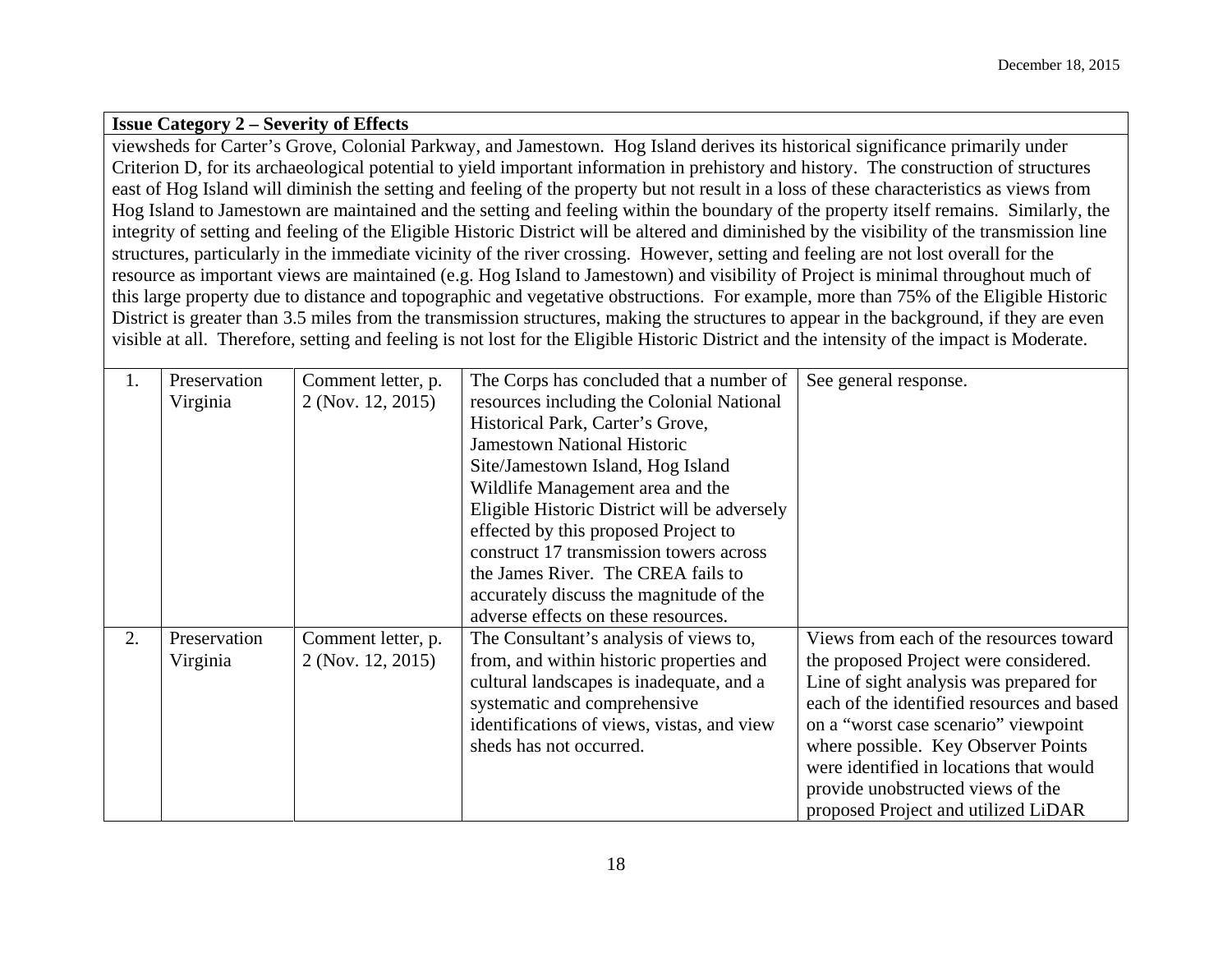|    | <b>Issue Category 2 - Severity of Effects</b> |                                         |                                                                                                                                                                                                                                                                                                                                                   |                                                                                                                                                                                                                                                                                                                                                                                                                                                                  |  |
|----|-----------------------------------------------|-----------------------------------------|---------------------------------------------------------------------------------------------------------------------------------------------------------------------------------------------------------------------------------------------------------------------------------------------------------------------------------------------------|------------------------------------------------------------------------------------------------------------------------------------------------------------------------------------------------------------------------------------------------------------------------------------------------------------------------------------------------------------------------------------------------------------------------------------------------------------------|--|
|    |                                               |                                         |                                                                                                                                                                                                                                                                                                                                                   | based surface elevation models.                                                                                                                                                                                                                                                                                                                                                                                                                                  |  |
| 3. | <b>NPCA</b>                                   | Comment letter, p.<br>2 (Nov. 12, 2015) | Stantec calculations on visual impacts in<br>the CREA ignores changes in vegetation<br>over time and seasons when trees lose<br>their leaves, changing the view shed and<br>impacts to historic resources.                                                                                                                                        | See Comment Response 2. Vegetation in<br>the vicinity of the proposed Project<br>includes a mixed pine/hardwood forest,<br>marshland, and open farm<br>fields/expanses of undeveloped land.<br>Field visits and photographs were taken<br>during a variety of seasons and in most<br>instances resources were documented<br>during the late winter/early spring.                                                                                                 |  |
| 4. | <b>NPCA</b>                                   | Comment letter, p.<br>2 (Nov. 12, 2015) | The CREA states that towers which are<br>3.1 miles or more from resources equals a<br>finding of no adverse effect. The National<br>Parks Service visual impact showed that<br>42 of the 44 towers are visible from<br>Carter's Grove. Stantec should be able to<br>provide this type of research. When<br>would the Corps provide this research? | This is an incorrect characterization of<br>the analysis. The reference to a distance<br>of 3.1 miles relates to the potential<br>visibility of FAA required lights and at<br>what distance visibility of those lights<br>would be minimized. This reference does<br>not equate the distance of 3.1 miles to a<br>blanket recommendation of no adverse<br>effect. The line of sight analysis does<br>document the number of towers visible<br>for each resource. |  |
| 5. | <b>NPCA</b>                                   | Comment letter, p.<br>3 (Nov. 12, 2015) | Additional research is needed to access<br>the impacts of the proposed Project to the<br>76 submerged anomalies.                                                                                                                                                                                                                                  | The 76 submerged anomalies will be<br>avoided during construction activities.<br>Conditions will be imposed to assess<br>submerged resources in the case of<br>unanticipated discoveries and potential<br>effects. See response to Comment 7.                                                                                                                                                                                                                    |  |
| 6. | <b>VDHR</b>                                   | Comment letter, p.<br>1 (Nov. 13, 2015) | Stantec's methodology for assessing<br>visual impacts in the CREA did not utilize<br>photo-simulations for every property on<br>the APE. The photographs in the report<br>provided only a geographical reference                                                                                                                                  | Photo simulations were prepared for key<br>resources by Truescapes as part of work<br>associated with this Project. It is not<br>possible to cover the entire APE since it<br>is thousands of acres. Reference points                                                                                                                                                                                                                                            |  |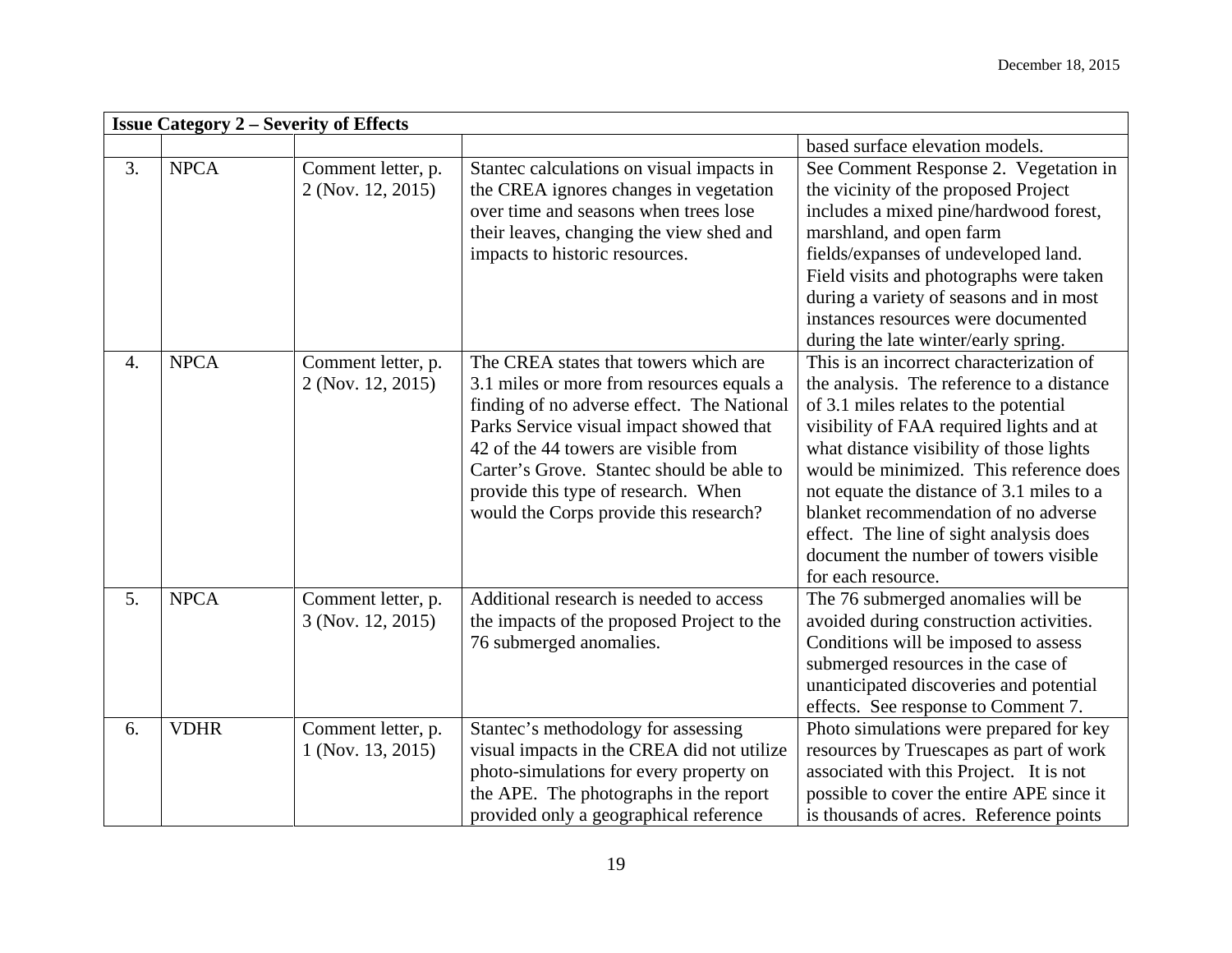|    | <b>Issue Category 2 – Severity of Effects</b> |                                         |                                                                                                                                                                                                                                                                                                                                                                                                                                                                                                                                                                                                                                                                                                                                                  |                                                                                                                                                                                                                                                                                                                                                                                                                              |  |  |
|----|-----------------------------------------------|-----------------------------------------|--------------------------------------------------------------------------------------------------------------------------------------------------------------------------------------------------------------------------------------------------------------------------------------------------------------------------------------------------------------------------------------------------------------------------------------------------------------------------------------------------------------------------------------------------------------------------------------------------------------------------------------------------------------------------------------------------------------------------------------------------|------------------------------------------------------------------------------------------------------------------------------------------------------------------------------------------------------------------------------------------------------------------------------------------------------------------------------------------------------------------------------------------------------------------------------|--|--|
|    |                                               |                                         | looking toward the proposed transmission<br>line and do not accurately depict tower<br>distance or height.                                                                                                                                                                                                                                                                                                                                                                                                                                                                                                                                                                                                                                       | were noted in the photographs to indicate<br>the general location of the line and as<br>noted to provide geographic reference.<br>Use of these key observation points<br>("KOPs") is consistent with NPS<br>Guidance. Line of sight analysis was<br>utilized in concert with these photographs<br>to identify the visibility and assess the<br>potential effects of the Project from each<br>of the resources.               |  |  |
| 7. | <b>VDHR</b>                                   | Comment letter, p.<br>2 (Nov. 13, 2015) | The 50' buffer areas around the 76<br>submerged anomalies is minimal and<br>avoidance during construction will require<br>significant planning. The VDHR requests<br>detailed Project plans showing the<br>location of the potential Project<br>anomalies, boundaries of the 23 buffered<br>areas, all proposed Project elements<br>including coffer dams, tower footers,<br>fenders, and moorings. The VDHR would<br>also like to see detailed plan for the<br>handling of any unanticipated Project<br>activity that may impact the anomalies<br>during construction. Similar plans should<br>be provided that reflect the avoidance of<br>the NRHP eligible or potential eligible<br>archeological sites identified within the<br>direct AEP. | Buffer areas surrounding the submerged<br>anomalies were recommended by the<br>underwater archaeological consultant to<br>assist in the avoidance strategy.<br>Dominion will provide the VDHR with a<br>detailed avoidance plan as well as a plan<br>for handling unanticipated discoveries. It<br>is anticipated that these plans would be<br>included in a negotiated mitigation<br>agreement associated with the Project. |  |  |
| 8. | Chesapeake<br>Conservancy.                    | Comment letter, p.<br>2 (Nov. 12, 2015) | Stantec only chose four observer points<br>for assessing the impacts to several<br>historical resources including the historic<br>district defined by the Indirect APE                                                                                                                                                                                                                                                                                                                                                                                                                                                                                                                                                                           | The four observer point locations<br>identified were chosen to provide an<br>overview of the potential views<br>associated with the Eligible Historic                                                                                                                                                                                                                                                                        |  |  |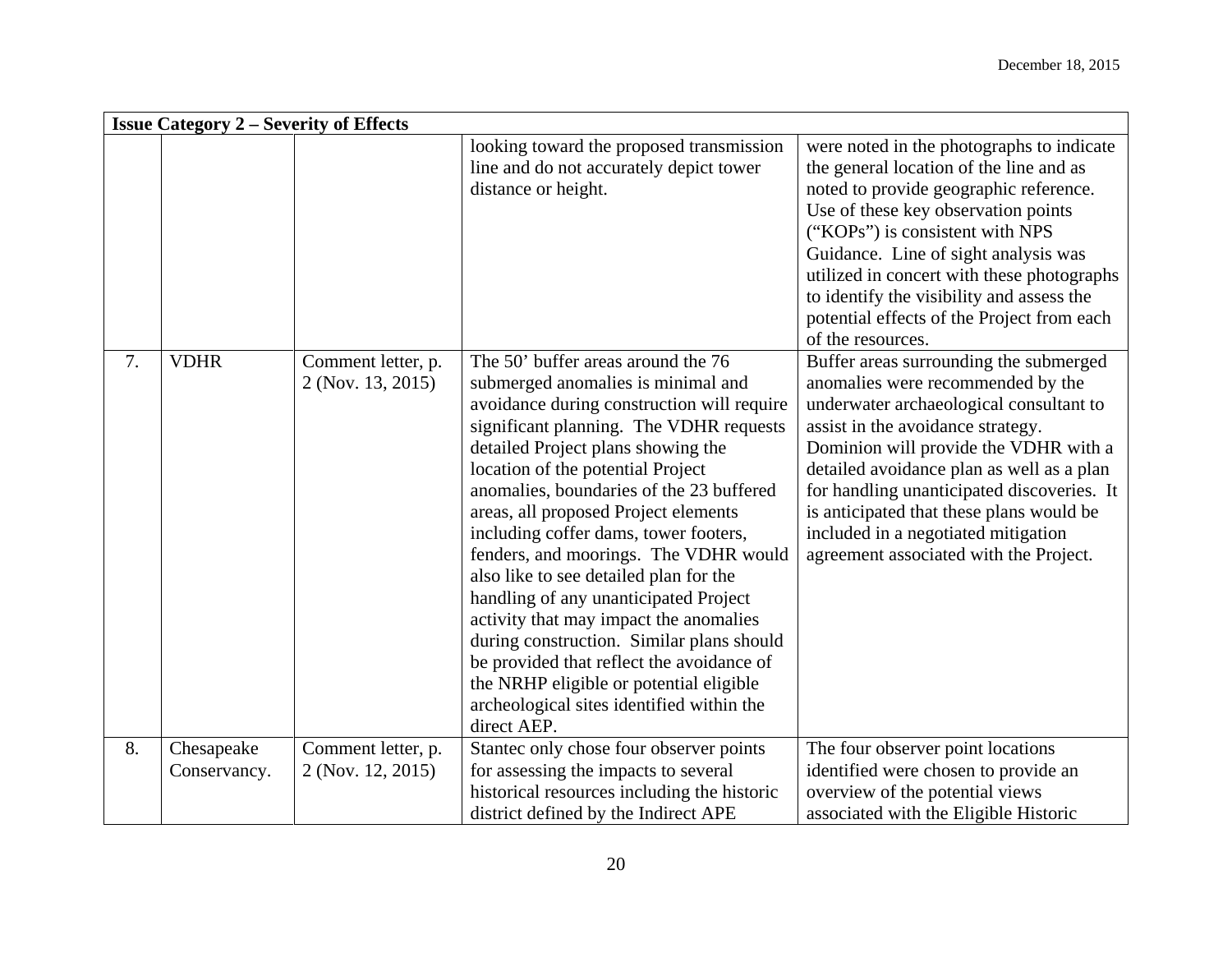|     | <b>Issue Category 2 – Severity of Effects</b> |                                          |                                                                                                                                                                                   |                                                                                                                                                                                                                                                                                                                                                                                                                                                                                                                                                                                                                                                                                  |  |  |
|-----|-----------------------------------------------|------------------------------------------|-----------------------------------------------------------------------------------------------------------------------------------------------------------------------------------|----------------------------------------------------------------------------------------------------------------------------------------------------------------------------------------------------------------------------------------------------------------------------------------------------------------------------------------------------------------------------------------------------------------------------------------------------------------------------------------------------------------------------------------------------------------------------------------------------------------------------------------------------------------------------------|--|--|
|     |                                               |                                          | boundary. These points were also further<br>than two miles of a proposed tower.                                                                                                   | District from locations outside the<br>immediate vicinity of the transmission<br>line crossing. Viewpoints in the<br>immediate vicinity of the transmission<br>line crossing were not included because<br>100 percent visibility was assumed for<br>the portion of the Eligible Historic<br>District in the immediate vicinity of the<br>crossing. Additionally, views from other<br>resources including Carter's Grove,<br>Colonial Parkway, Black Point, and Hog<br>Island were considered representative of<br>the views from the Eligible Historic<br>District. A recommendation of adverse<br>effect was made using these observer<br>points; therefore, further viewpoints |  |  |
|     |                                               |                                          |                                                                                                                                                                                   | would not add further benefit to<br>determining whether adverse effects<br>occur under 800.5.                                                                                                                                                                                                                                                                                                                                                                                                                                                                                                                                                                                    |  |  |
| 9.  | <b>NTHP</b>                                   | Comment letter, p.<br>4 (Nov. 12, 2015)  | Stantec's most recent archeological report<br>lists the Crafford House as eligible under<br>Criterion D. It is NTHP's belief that the<br>site is also eligible under Criterion A. | The Crafford House site is an<br>archaeological site and was deemed<br>eligible under Criteria A and D.                                                                                                                                                                                                                                                                                                                                                                                                                                                                                                                                                                          |  |  |
| 10. | <b>NTHP</b>                                   | Comment letter, p.<br>6 (Nov. 12, 2015)  | There is insufficient information in the<br>assessment to ensure that the submerged<br>cultural resources can be avoided.                                                         | See Comment Response 7                                                                                                                                                                                                                                                                                                                                                                                                                                                                                                                                                                                                                                                           |  |  |
| 11. | <b>NTHP</b>                                   | Comment letter, p.<br>11 (Nov. 12, 2015) | The CREA has photos taken at long<br>distances away and filled with conclusory<br>statements that the visual impacts will be<br>minimal.                                          | Photographs were taken from each of the<br>resources and from specific observer<br>locations within the Eligible Historic<br>District. Photograph locations were<br>based on the resource locations.                                                                                                                                                                                                                                                                                                                                                                                                                                                                             |  |  |
| 12. | <b>NTHP</b>                                   | Comment letter, p.                       | With respect to Jamestown Island, none of                                                                                                                                         | The reference to developments such as                                                                                                                                                                                                                                                                                                                                                                                                                                                                                                                                                                                                                                            |  |  |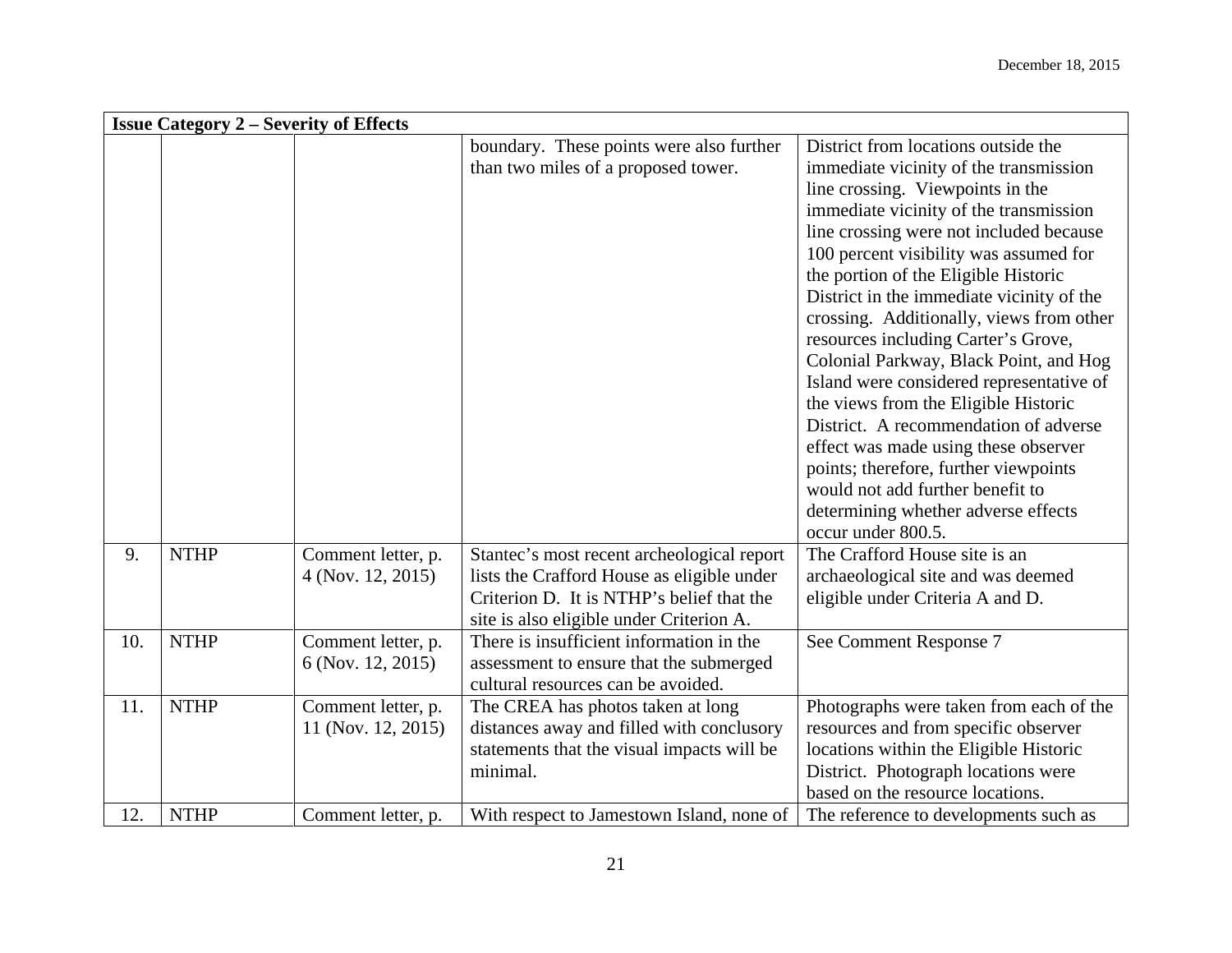|     | <b>Issue Category 2 – Severity of Effects</b> |                                          |                                                                                                                                                          |                                                                                                                                                                                                                                                                                                                                                                                                     |  |
|-----|-----------------------------------------------|------------------------------------------|----------------------------------------------------------------------------------------------------------------------------------------------------------|-----------------------------------------------------------------------------------------------------------------------------------------------------------------------------------------------------------------------------------------------------------------------------------------------------------------------------------------------------------------------------------------------------|--|
|     |                                               | 13 (Nov. 12, 2015)                       | the development described in the CREA is<br>comparable to the scale of this Project and<br>the existing developments are on land and<br>can be screened. | Kingsmill, the Surry Power Station, and<br>Busch Gardens were made with respect<br>to existing light pollution and not the<br>visibility of the developments from<br>Jamestown. Dominion is not aware of<br>any plans by the Kingsmill Resort to<br>screen their waterfront development or<br>marina.                                                                                               |  |
| 13. | Chesapeake<br>Conservancy.                    | Comment letter, p.<br>2 (Nov. 12, 2015)  | The visual affects assessment completed<br>by Stantec should include all seasons.                                                                        | Line of sight analysis observer points<br>were chosen to best portray an                                                                                                                                                                                                                                                                                                                            |  |
| 14. | <b>NTHP</b>                                   | Comment letter, p.<br>14 (Nov. 12, 2015) | There should be visual assessments with<br>leaf-off studies for each historic resource                                                                   | unobstructed worst case scenario which<br>would correlate with a leaf on/leaf off                                                                                                                                                                                                                                                                                                                   |  |
| 15. | Chesapeake<br>Conservancy.                    | Comment letter, p.<br>2 (Nov. 12, 2015)  | within the APE.                                                                                                                                          | scenario. Many of the resources were<br>visited in the late winter when leaves<br>were absent from the deciduous trees.                                                                                                                                                                                                                                                                             |  |
| 16. | <b>NPCA</b>                                   | Comment letter, p.<br>3 (Nov. 12, 2015)  | The report only looked at a ten-year<br>timeline when considering cumulative                                                                             | The comments on Stantec's application<br>of timeframe for effects are incorrect.                                                                                                                                                                                                                                                                                                                    |  |
| 17. | <b>NTHP</b>                                   | Comment letter, p.<br>17 (Nov. 12, 2015) | impacts even though the Project lifecycle<br>is at least 50 years.                                                                                       | The 10 to 20 year timeframe was used to<br>identify reasonably foreseeable actions.<br>Outside of this timeframe, it is extremely<br>speculative to try to project potential<br>actions and projects unless they are<br>defined or identified in other planning<br>documents. Stantec did not make any<br>arguments that the effects would not last<br>for the life of the Project (i.e. 50 years). |  |
| 18. | <b>NPS</b>                                    | Comment letter, p.<br>6 (undated)        | Feels that Stantec has severely minimized<br>effect to Hog Island and other adverse<br>effects.                                                          | In the CREA, Stantec recommended that<br>the proposed Project would constitute an<br>adverse effect to the setting and feeling of<br>Hog Island (CREA page 3.119). To<br>provide further clarification here, the                                                                                                                                                                                    |  |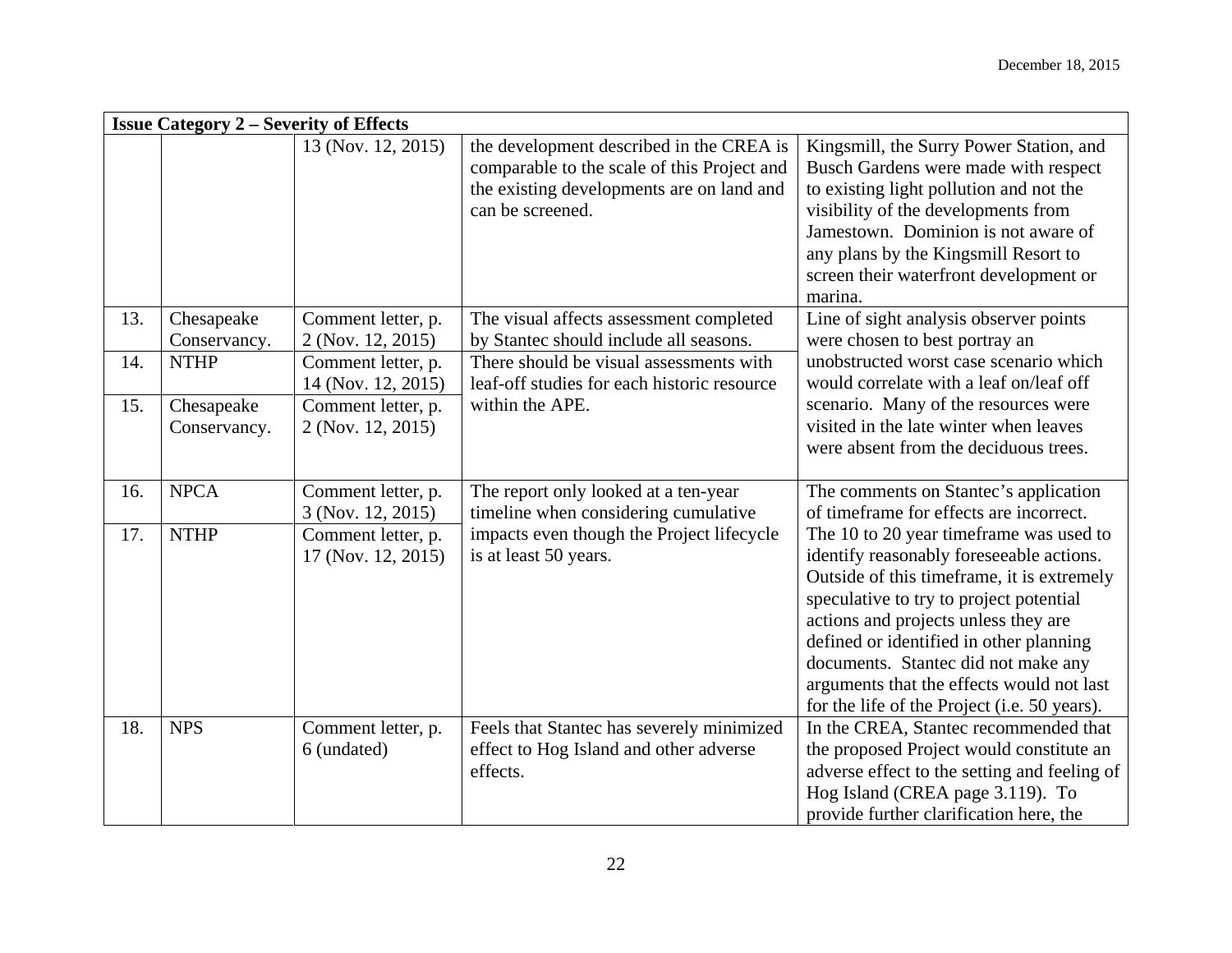| <b>Issue Category 2 – Severity of Effects</b> |                                          |  |  |
|-----------------------------------------------|------------------------------------------|--|--|
|                                               | views to the south from Hog Island       |  |  |
|                                               | would be partially obstructed by the     |  |  |
|                                               | towers in some places and would be       |  |  |
|                                               | highly noticeable in the foreground from |  |  |
|                                               | other locations. However, significant    |  |  |
|                                               | views to the north connecting Hog Island |  |  |
|                                               | to Jamestown would not be affected by    |  |  |
|                                               | the Project. This view and association   |  |  |
|                                               | with Jamestown would remain intact.      |  |  |
|                                               | USACE and the VDHR have both found       |  |  |
|                                               | that the Project would have an adverse   |  |  |
|                                               | effect to Hog Island.                    |  |  |

# **Issue Category 3 – Treatment of CAJO**

General Response:

There are eight comments questioning how the Eligible Historic District and CAJO Trail were addressed in the CREA. The comments generally indicated an interest in increasing the adversity of the effects given the size of the CAJO Trail with in the APE and Eligible Historic District.

As recognized by the Keeper of the National Register ("Keeper") and the consulting parties, the entire river crossing project area of potential effect (APE) direct and indirect, is located within a historic district, which is cultural landscape of national historic significance. As a cultural landscape, this area illustrates the specific local response of American Indian, European, and African cultures, land use, and activities to the inherent qualities of the underlying environment. The landscape reflects these aspects of our country's origins and development through its relatively unaltered form and features evoking the ways it was used by the early inhabitants and continuing to reveal much about our current evolving relationship with the natural world.

The CAJO Trail was identified by the Keeper of the National Register as a contributing element to a new eligible Hog Island-Jamestown Island Cultural Landscape District.

The Keeper letter of August 14 states, "[p]roperties within and along this segment of the trail are directly associated with the historic patterns of events for which the trail was found to be nationally significant and thus this section of the trail itself is eligible for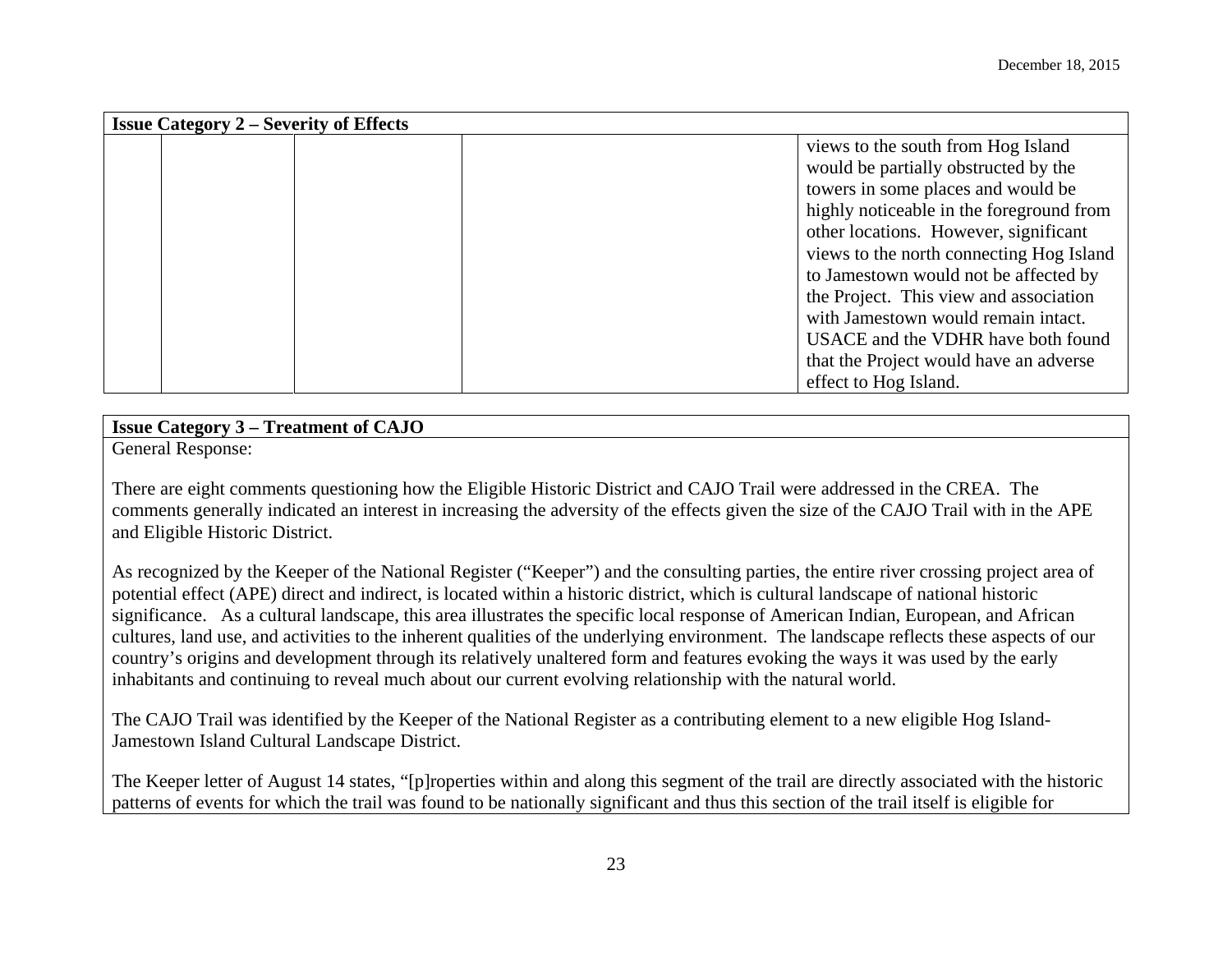## **Issue Category 3 – Treatment of CAJO**

National Register of Historic Places as a contributing element in the larger historic district defined by the Indirect APE boundary."

In a follow-up discussion with VDHR regarding its list and conclusions, VDHR clarified that it interpreted the Keeper's letter to mean that the CAJO Trail is a contributing element to the Eligible Historic District, but it did not consider the CAJO Trail as eligible as a historic property in its own right. This is consistent with National Register regulatory definition of "historic property" which includes "buildings," "structures," "objects," "sites" and "districts." 36 C.F.R. §60.3. "Sites" do not include natural waterways. *Id.* USACE and Dominion interpret the Keeper's letter in this same manner, which is represented in the CREA.

As stated in the CREA: with regard to the current undertaking and the newly defined Eligible Historic District, the Keeper's letter stated that the "entire area encompassed by the (water-based portion of the) Indirect APE is eligible for listing on the National Register of Historic Places as a historic district under National Register Criteria A, B, C, and D, in the areas of significance of Exploration/Settlement, Ethnic Heritage, and Archeology." The Keeper's correspondence goes on to note that the Eligible Historic District "forms a significant cultural landscape associated with both the American Indian inhabitants of the area and the later English settlers." As discussed above, VDHR has clarified that it concurs with USACE's and Dominion's reading of the verbatim language of the Keeper's determination letter that the CAJO Trail itself is not eligible to be treated as a historic property in its own right, but instead is a contributing element of the Eligible Historic District.

The boundary of the Eligible Historic District has been interpreted as including the entire water-based portion of the Indirect APE for the Project which extends from approximately the James River – Scotland Wharf Ferry crossing downstream to the mouth of the Pagan River and includes a portion of the CAJO Trail, which extends from shore to shore of the James River, as well as Jamestown Island and Hog Island because of their locations within the James River. Included in the boundaries of the Eligible Historic District, as noted by the Keeper's correspondence of August 14, 2015, are significant historic properties including Colonial National Historical Park, Jamestown National Historic Site, Colonial Parkway, Yorktown Battlefield, Kingsmill Plantation, and Carter's Grove National Historic Landmark, as well as archaeological sites on Hog Island and twelve additional sites located within the Indirect APE that have been listed or determined eligible for listing on the NRHP. A recommendation of adverse effect was made for the Eligible Historic District which includes the CAJO Trail. Thus, the CAJO Trail need not be considered as a historic property separate from the Eligible Historic District. As Dominion commented regarding the NPS's Visual Impacts Analysis, focusing on the potential number of acres from which the transmission line might be seen to evaluate visual impacts is contrary to standard visual impact assessments, in both VDHR's and NPS's guidance. Those sources instruct that the assessment should focus on visual impacts from KOPs that serve as worst case visual impact scenarios, as well as representative observation points known based on the public's known use of the area. The CREA used KOPs to evaluate effectively visual impacts to the Eligible Historic District (as well as the rest of the historic properties)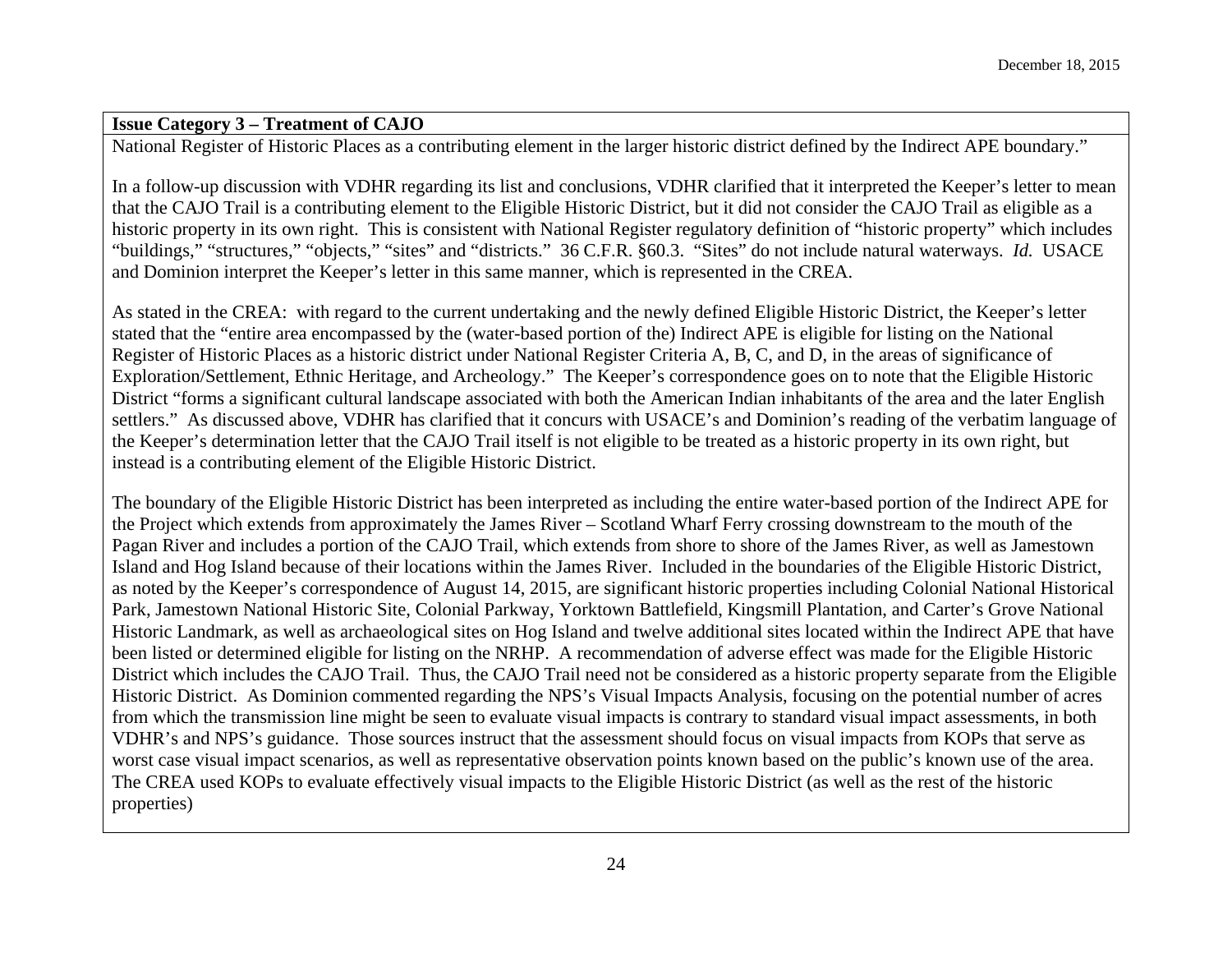|    | <b>Issue Category 3 – Treatment of CAJO</b> |                 |                                          |                                           |  |
|----|---------------------------------------------|-----------------|------------------------------------------|-------------------------------------------|--|
|    | <b>NPCA</b>                                 | Comment letter, | The transmission line would be directly  | See General Response to Issue             |  |
|    |                                             | p. 2 (Nov. 13,  | visible from numerous points of the      | Category 3A recommendation of             |  |
|    |                                             | 2015)           | CAJO Trail. It should have been          | adverse effect was made for the           |  |
| 2. | <b>Chesapeake Conservancy</b>               | Comment letter, | assessed independently of the "Eligible" | Eligible Historic District which          |  |
|    |                                             | p. 1 (Nov. 12,  | Historic District" in the CREA.          | includes the portion of the CAJO trail    |  |
|    |                                             | 2015)           |                                          | located within the Project APE.           |  |
| 3. | <b>NTHP</b>                                 | Comment letter, | The determination of adverse effect for  | <b>Consistent with National Register</b>  |  |
|    |                                             | p. 10 (Nov. 12, | the National Register-Eligible Historic  | regulations, the CAJO Trail has not       |  |
|    |                                             | 2015)           | District should also include an          | been identified as an individual historic |  |
|    |                                             |                 | individual "adverse effect"              | property for purposes of this Project.    |  |
|    |                                             |                 | determination for the CAJO trail.        | There will be a direct adverse effect     |  |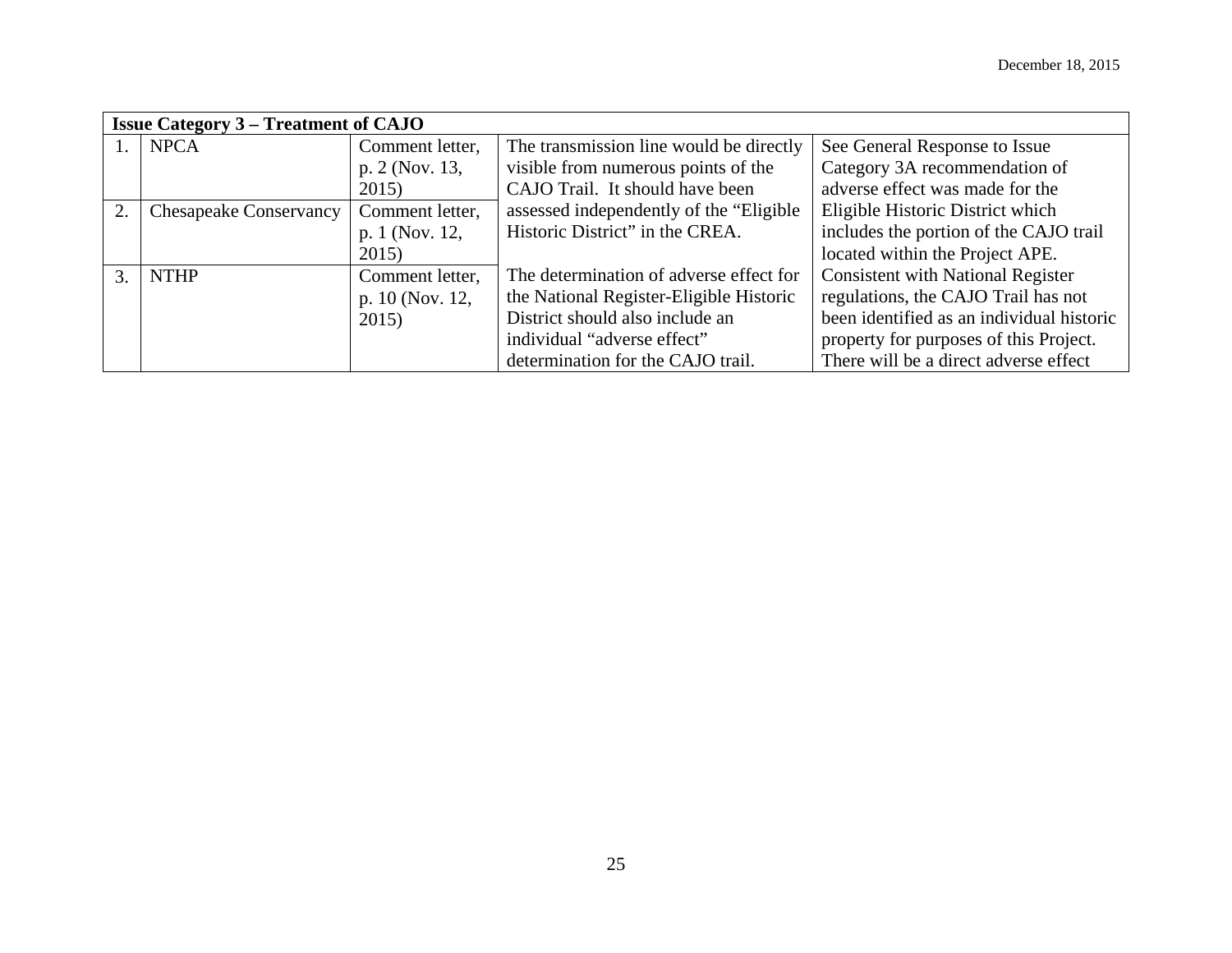|                  | <b>Issue Category 3 - Treatment of CAJO</b> |                 |                                        |                                     |  |  |
|------------------|---------------------------------------------|-----------------|----------------------------------------|-------------------------------------|--|--|
| $\overline{4}$ . | <b>NTHP</b>                                 | Comment letter, | Disagrees with Stantec's assessment of | from the placement of towers in the |  |  |
|                  |                                             | p. 10 (Nov. 12, | the Eligible Historic District and the | Eligible Historic District.         |  |  |
|                  |                                             | 2015)           | CAJO Trail. The Trail should be        |                                     |  |  |
|                  |                                             |                 | considered independently of the        |                                     |  |  |
|                  | <b>NPS</b>                                  | Comment letter, | Eligible Historic District and direct  |                                     |  |  |
|                  |                                             | p. 13-15        | effects as well as indirect effects    |                                     |  |  |
|                  |                                             | (undated)       | should be assessed as such.            |                                     |  |  |
|                  |                                             |                 |                                        |                                     |  |  |
|                  |                                             |                 |                                        |                                     |  |  |
|                  |                                             |                 |                                        |                                     |  |  |
|                  |                                             |                 |                                        |                                     |  |  |
|                  |                                             |                 |                                        |                                     |  |  |
|                  |                                             |                 |                                        |                                     |  |  |
|                  |                                             |                 |                                        |                                     |  |  |
|                  |                                             |                 |                                        |                                     |  |  |
|                  |                                             |                 |                                        |                                     |  |  |
|                  |                                             |                 |                                        |                                     |  |  |
|                  |                                             |                 |                                        |                                     |  |  |
|                  |                                             |                 |                                        |                                     |  |  |
|                  |                                             |                 |                                        |                                     |  |  |
|                  |                                             |                 |                                        |                                     |  |  |
|                  |                                             |                 |                                        |                                     |  |  |
|                  |                                             |                 |                                        |                                     |  |  |
|                  |                                             |                 |                                        |                                     |  |  |
|                  |                                             |                 |                                        |                                     |  |  |
|                  |                                             |                 |                                        |                                     |  |  |
|                  |                                             |                 |                                        |                                     |  |  |
|                  |                                             |                 |                                        |                                     |  |  |
|                  |                                             |                 |                                        |                                     |  |  |
|                  |                                             |                 |                                        |                                     |  |  |
|                  |                                             |                 |                                        |                                     |  |  |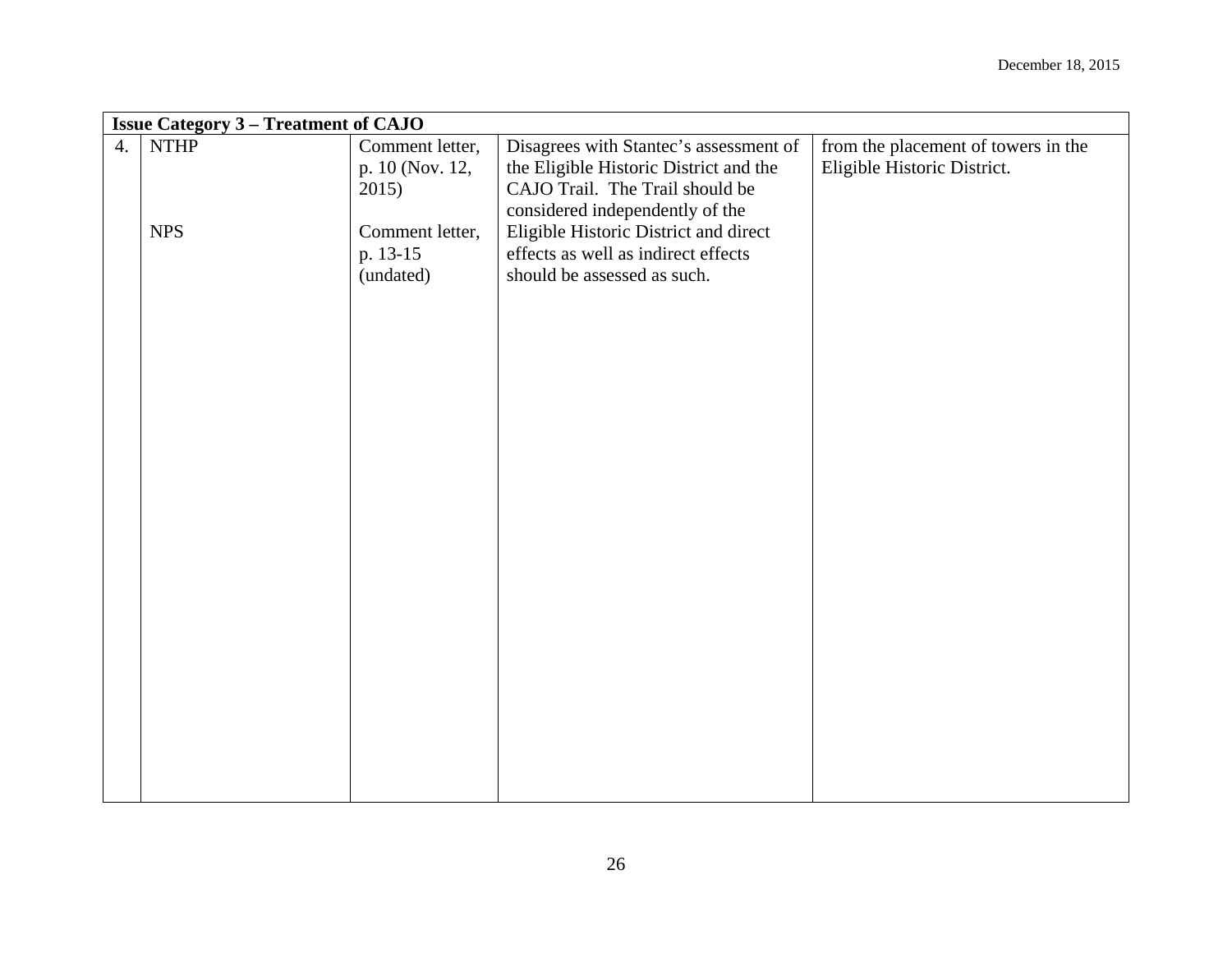| <b>Issue Category 3 – Treatment of CAJO</b> |                 |                                      |  |
|---------------------------------------------|-----------------|--------------------------------------|--|
| Chesapeake                                  | Comment letter, | Disagrees with Stantec determination |  |
| Conservancy.                                | p. 2 (Nov. 12,  | that the transmission line does not  |  |
|                                             | 2015            | adversely affect the CAJO Trail.     |  |

# **Issue Category 4 – Industrialization of the James River**

General Response:

There were three comments that the river crossing would "industrialize" the James River.

As recognized by the Keeper of the National Register ("Keeper") and the consulting parties, the entire river crossing project area of potential effect (APE) direct and indirect, is located within a historic district, which is cultural landscape of national historic significance. As a cultural landscape, this area illustrates the specific local response of American Indian, European, and African cultures, land use, and activities to the inherent qualities of the underlying environment. The landscape reflects these aspects of our country's origins and development through its relatively unaltered form and features evoking the ways it was used by the early inhabitants and continuing to reveal much about our current evolving relationship with the natural world. While many of the individual historic properties located within this cultural landscape historic district are distinct and significant enough to be either listed or considered eligible for inclusion in the NRHP by themselves it is their thematic connections that make them significant contributing elements to the broader cultural landscape eligible for designation as a historic district, which documents from both a cultural and natural perspective a continuum of American history up through today.

As acknowledged by one of the consulting parties, the area of the river that will be crossed is not "pristine." NPS letter at 3. Another acknowledged the area of most significant impact is to the south of the Project on the river because the views to the north of the Project are cut off by curvature of the river's path. Yet, if one were traveling on the water from the south that visitor's field of vision would first see the James River Bridge, Newport News Shipbuilding and the highly developed shoreline of Newport News. Further up river, Busch Gardens is visible as is the Ghost Fleet located in the water and Surry Nuclear Power Station to the west. Such a view at the point the towers would come into view is not pristine, and the impacts of the visible towers must be evaluated in light of the surroundings and shoreline and river use. The river first became a working river with the establishment of Jamestown and has continued as such to this day. Views of the river are dynamic and have changed over time due to river traffic, including the ferry operations and other modern river traffic.

To the extent the comments suggest that building the transmission line crossing will promote other industrial facilities to locate there, there is no evidence in the record to suggest such an outcome. Therefore, such comments are speculation. This is particularly true given the current ownership of the properties in the area, which consists of public or preservation-based ownership in the Jamestown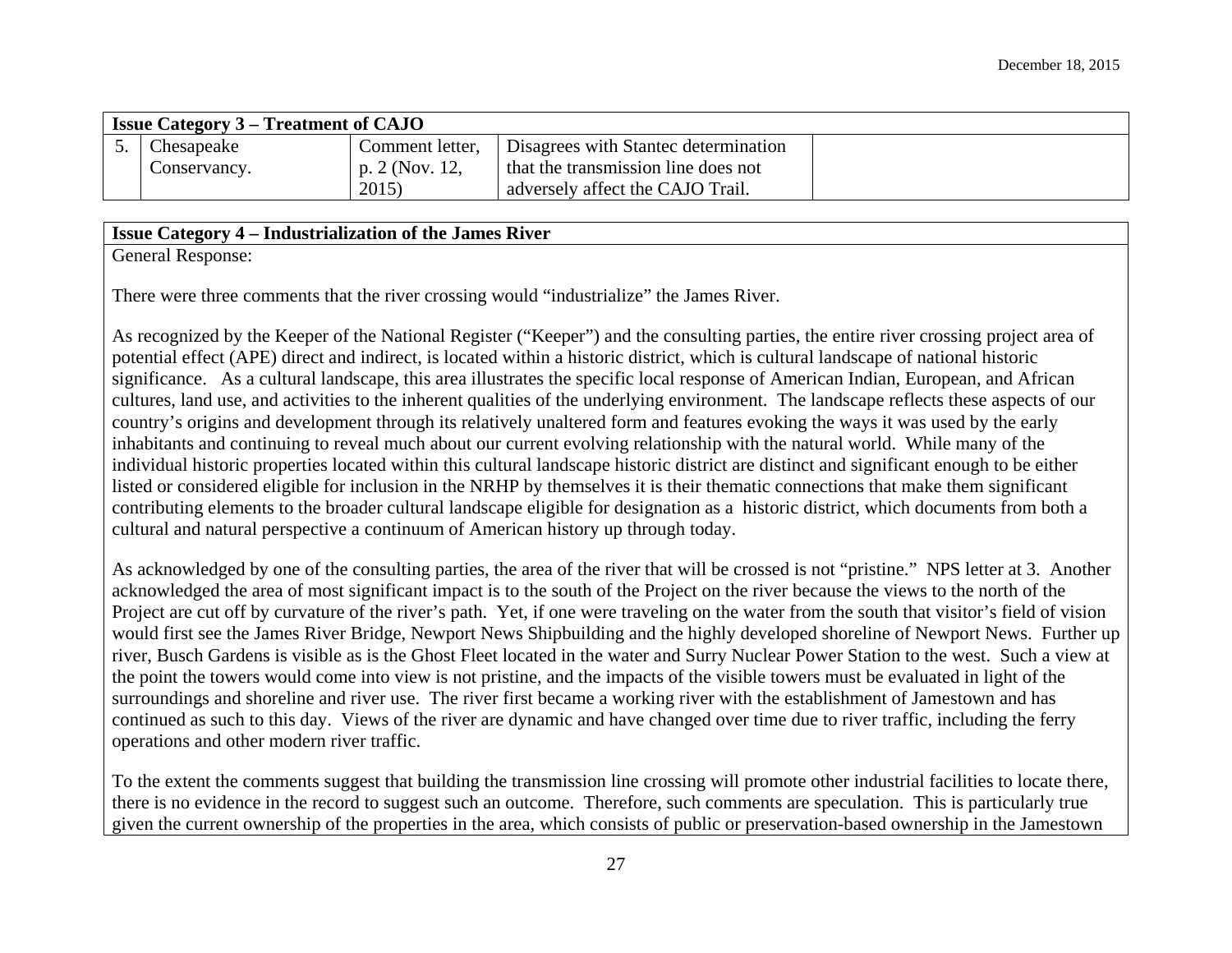#### **Issue Category 4 – Industrialization of the James River**

area. See also the requirements under the Chesapeake Bay Preservation Act regarding Resource Protection Areas, and buffers areas and additional development mitigation requirements. Moreover, the transmission line crossing is not like a highway interchange; it does not foster access to an area for purposes of development. Instead, it provides regional power supplies and disperses development.

Case law makes clear that an agency does not establish precedent for future actions, or set development in motion that cannot be reversed when it authorizes a unique, independent project, such as the Project. *See Presidio Golf Club v. Nat'l Park Serv.*, 155 F.3d 1153, 1162-63 ( $9^{th}$  Cir. 1998).

|    | <b>NPCA</b> | Comment letter, p. | The transmission line would change the        | See General Responses. Jamestown will      |
|----|-------------|--------------------|-----------------------------------------------|--------------------------------------------|
|    |             | 2 (Nov. 13, 2015)  | historic character of Jamestown by            | be adversely affected.                     |
|    |             |                    | industrializing a river setting that has been |                                            |
|    |             |                    | protected. The line would cause a             |                                            |
|    |             |                    | negative impact to this historic resource.    |                                            |
|    | <b>NPCA</b> | Comment letter, p. | The proposed transmission line would          | See General Responses. Carter's Grove      |
|    |             | 2 (Nov. 13, 2015)  | introduce a major new industrial use to the   | will be adversely affected by the Project. |
|    |             |                    | one-mile riverfront of Carter's Grove.        |                                            |
| 3. | <b>NTHP</b> | Comment letter, p. | The construction of the proposed              | See General Responses.                     |
|    |             | 11 (Nov. 12, 2015) | transmission line would introduce new,        |                                            |
|    |             |                    | industrial scale development that would       |                                            |
|    |             |                    | cross the entire span of the river.           |                                            |

# **Issue #5 - Tourism**

General Response:

There were four comments suggesting that building the line across the river would adversely affect historic tourism.

The purpose of the towers is to provide electricity to the NHRLA including Williamsburg, the historic triangle, and surrounding area for, among other things, the businesses that rely on and facilitate historic tourism. As stated at the public hearing by Mr. Robert Coleman, Vice Mayor of Newport News City Council (Public Hearing Tr. Pg. 56), and Mr. Ross A Mugler, Commissioner of Revenue for the City of Hampton (see Public Hearing Tr. Pg. 88), the Project is needed to attract and retain businesses in the Peninsula. Not having reliable electricity would damage the economy of the area as a business destination. Businesses that would be affected include military, Federal, civilian, and national security installations. The same logic applies to hotels and restaurants.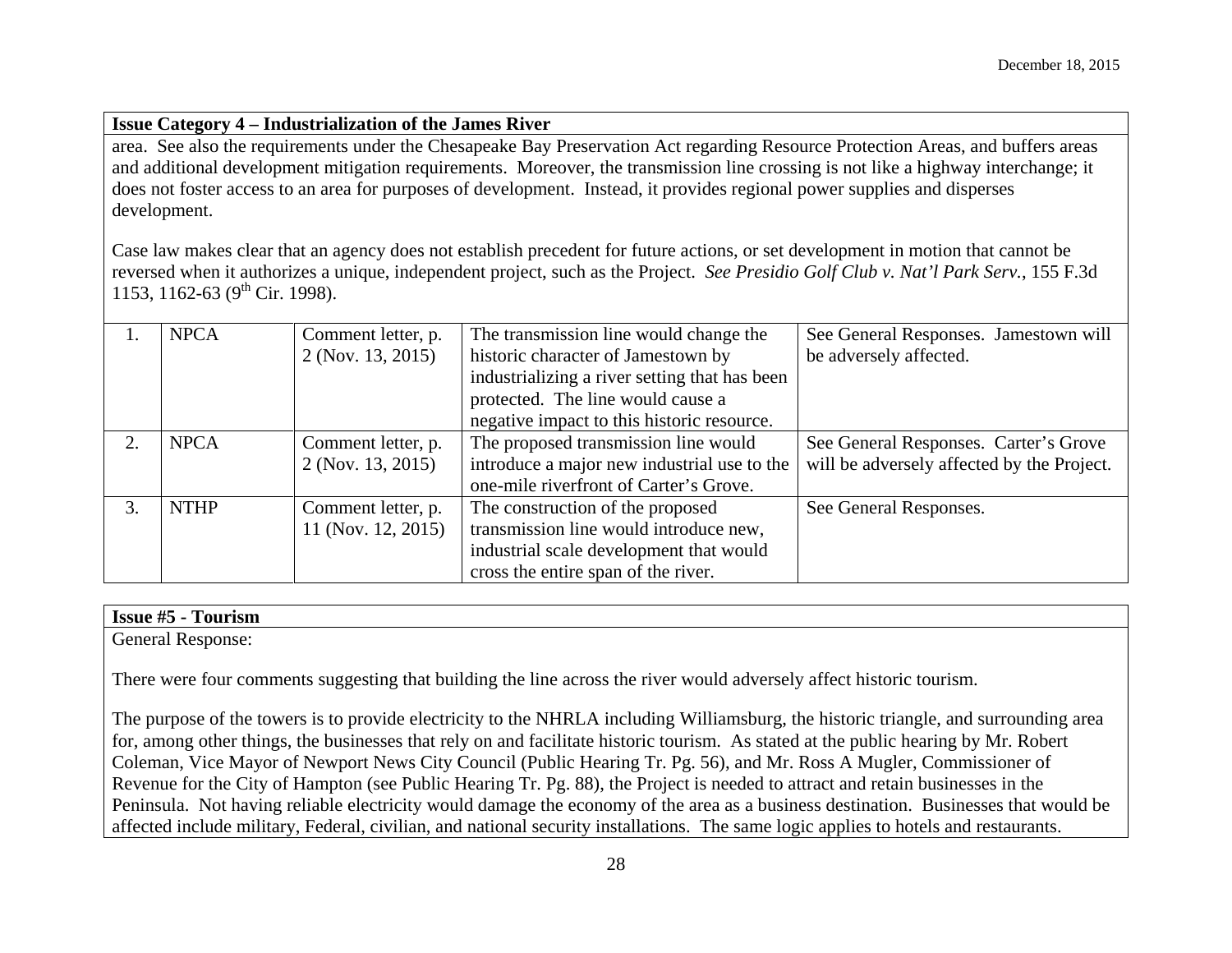# **Issue #5 - Tourism**

Without them, there would be no tourism. Thus, contrary to the comments, the Project is necessary to maintain tourism.

While commenters suggest that the placement of the transmission line nearby certain historic properties would negatively impact tourism, they provide nothing but speculation on this point. Common experience regarding the tourists' experience at the historic properties in question, for example Jamestown and Carter's Grove, informs us that there would be little to no impact to tourism. This is because these properties and attractions focus the tourists' interests landward toward the physical manifestations, or replications and explanations thereof, of the historic activities that occurred there, and not the river views that historic inhabitants may have had.

| 1.               | <b>NPCA</b>                                          | Comment letter, p.<br>4 (Nov. 12, 2015)                                                                                                                                   | The Project will negatively impact the<br>tourism industry in the Historic Triangle<br>and could threaten Jamestown's eligibility<br>to become a UNESCO World Heritage<br>site.                                                                                             | See General Response to Category 5.                                                                                                                         |
|------------------|------------------------------------------------------|---------------------------------------------------------------------------------------------------------------------------------------------------------------------------|-----------------------------------------------------------------------------------------------------------------------------------------------------------------------------------------------------------------------------------------------------------------------------|-------------------------------------------------------------------------------------------------------------------------------------------------------------|
| 2.               | <b>National Parks</b><br>Conservation<br>Association | Email, re:<br>Economic Data for<br>Historic Triangle,<br>The Economic<br><b>Impact of Domestic</b><br>Travel on Virginia<br>Counties 2014<br>attachment (Nov. 4,<br>2015) | Tourism revenue up 3% from 2013 for the<br>Historic Triangle of Virginia. Do not<br>want this to be jeopardized with the<br>proposed transmission line when viable<br>alternatives exist.                                                                                   | See General Response for Category 5;<br>See Letter from S. Miller, Dominion, to<br>L. Rhodes, USACE, Attachment 1,<br>Response to Comment H (July 2, 2015). |
| 3.               | Jamestowne<br>Society                                | Comment letter, p.<br>2 (Nov. 4, 2015)                                                                                                                                    | The towers would disturb the unique<br>ambience of the APE features and visitors<br>ability to appreciate the significance and<br>appearance of the vistas 300 to 400 years<br>ago that would be compromised by<br>continually flashing lights and intrusive<br>structures. | See Letter from S. Miller, Dominion, to<br>L. Rhodes, USACE, Attachment 1,<br>Response to Comment F (July 2, 2015).                                         |
| $\overline{4}$ . | Jamestowne<br>Society                                | Comment letter, p.<br>$2$ (Nov. 4, 2015)                                                                                                                                  | Concerned that the Project would impact<br>the educational, historical and cultural<br>benefits of the view shed.                                                                                                                                                           | See General Response for Category 5;<br>See Letter from S. Miller, Dominion, to<br>L. Rhodes, USACE, Attachment 1,                                          |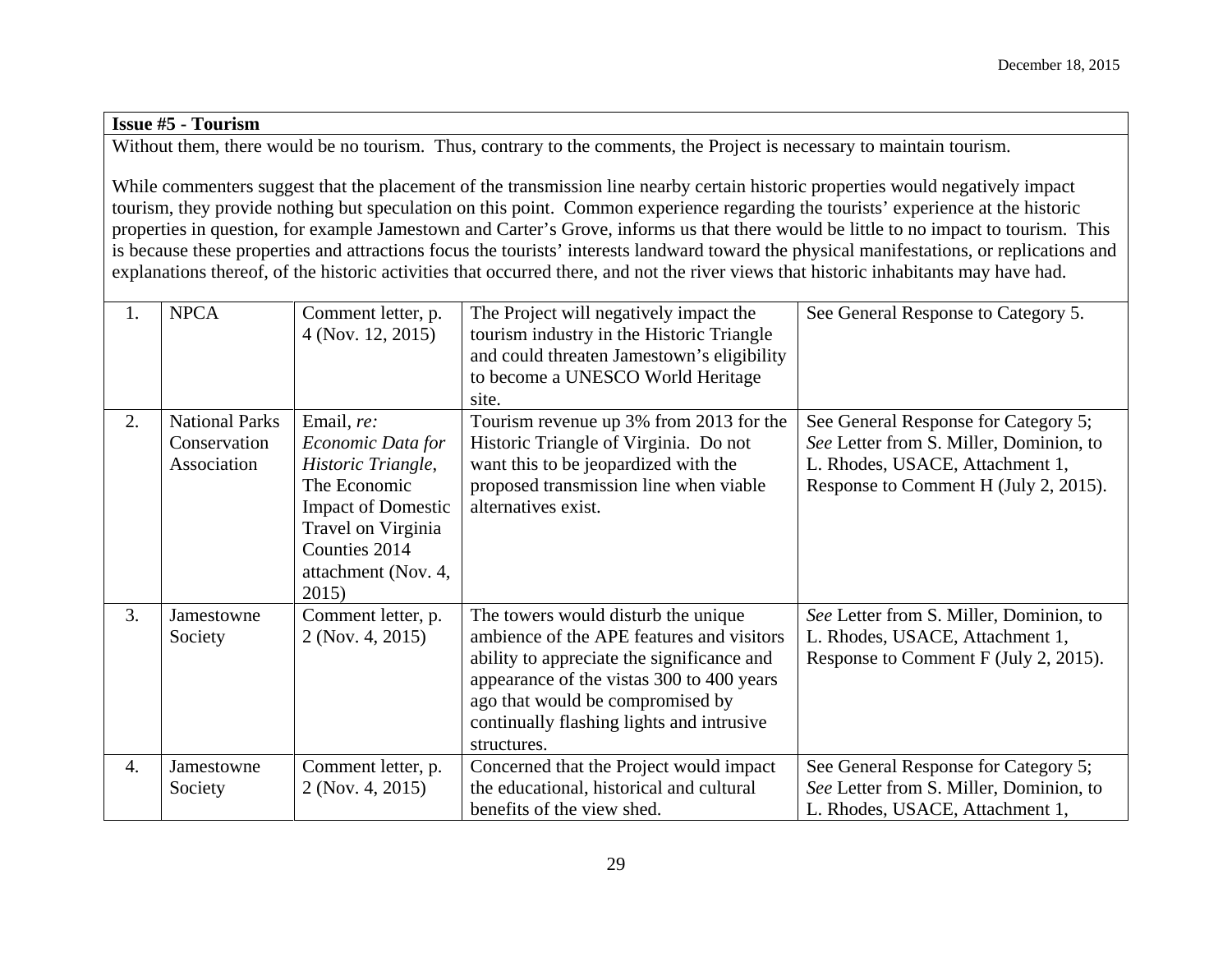**Issue #5 - Tourism**

Response to Comment H (July 2, 2015).

## **Issue Category 6- Adequacy of Cumulative Effects Analysis**

General Response:

There have been many comments throughout the process about the evaluation of cumulative effects. Under the NHPA Section 106 process, the consideration of cumulative effects is used to determine whether there are adverse effects on the historic properties previously identified in the process as potentially affected by the action at issue. 36 C.F.R. § 800.5. In identifying historic properties that will be adversely impacted, the Corps and Dominion have fully identified cumulative effects, i.e. "the incremental environmental impact or effect of the proposed action, together with impacts of past, present, and reasonably foreseeable future actions". 40 C.F.R. 1508.7. This analysis appropriately recognizes that this area of the river contains a number of modern (in the sense that they are not historic properties) facilities. The analysis also recognizes that the Project will maintain reliable power to a large region, alleviating the need to locate activities in the Project. Thus, it is not like a highway interchange that fosters and focuses development in nearby areas. Finally, it also appropriately recognizes the numerous land conservation efforts have been undertaken in this area that prohibit or severely limit development in certain portions of this area, or require buffers and set-backs so that land-based projects that go forward are not seen from the river and shoreline. Such conservation effects have been and can be effective at doing what they were created to do—limit development and/or impacts related thereto in the area. And the proposed mitigation will further this goal.

There were 34 comments related to the adequacy of the cumulative effects analysis set forth in the CREA that were timely submitted by the November 13, 2015, deadline. As an initial matter, Dominion recognizes that the proposed project will result in direct, indirect, and cumulative adverse effects to historic property listed or considered eligible for inclusion in the National Register of Historic Places (NRHP). Under the NHPA Section 106 process, the consideration of cumulative effects is included in determining whether there are adverse effects to the historic properties previously identified in the process as potentially affected by the action at issue. 36 C.F.R. § 800.5. In identifying historic properties that will be adversely impacted, Dominion has fully identified cumulative effects, i.e. "the incremental environmental impact or effect of the proposed action, together with impacts of past, present, and reasonably foreseeable future actions". 40 C.F.R. 1508.7. The relevant area of the river contains a number of modern (in the sense that they are not historic properties) facilities. The analyses also recognizes that the proposed transmission line project will maintain reliable power to a large region, and provides no advantage to locating additional new facilities in the immediate project area. Thus, it is not like a highway interchange that brings traffic or fosters and focuses development in nearby areas; instead, it distributes power throughout a large region allowing new facilities to be dispersed. Finally, it also appropriately recognizes the numerous land conservation efforts have been undertaken in this area that prohibit or severely limit development in certain portions of this area, or require buffers and setbacks so that land-based projects that go forward are not seen from the river and shoreline. It recognizes that such conservation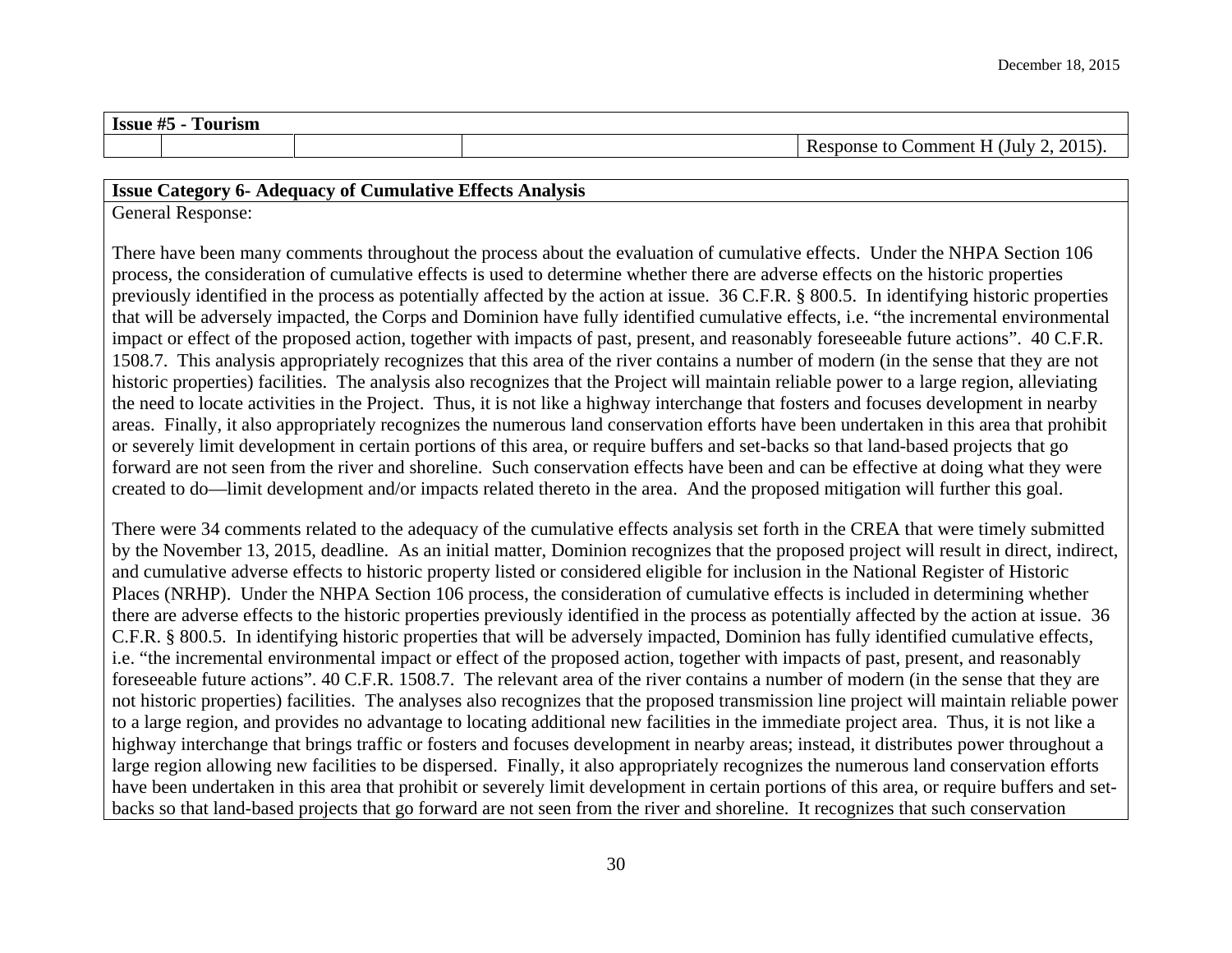effects have been and can be effective at doing what they were created to do—limit development and/or impacts related thereto in the area. For example, area local governments are obligated to implement provisions of the Chesapeake Bay Act which require a 100-foot buffer to development, Resource Protection Area (RPA) on lands adjacent to perennial flow water bodies. And the proposed mitigation will further this goal by providing additional land acquisition, conservation and protective measures.

The NPS submitted comments regarding the cumulative effects analysis in the CREA in an undated letter ("NPS Letter") understood to be received by the USACE November 12, 2015. Nearly all of these comments address the same issues raised in the NPS Letter. As such, below is a response to the NPS Letter, which also will serve as a response to the other comments received, that are noted below this response. To the extent that another comment requires an additional response, that is noted below. As an initial matter, and as recognized in the NPS Letter at 15, the cumulative effects analysis set forth in the CREA focuses on assessing cumulative effects within the NHPA Section 106 process. While that analysis (and its guiding principles) is substantially similar to the cumulative impacts analysis under NEPA, the focus of each analysis is different. Under the NHPA Section 106 process, the context of the cumulative effects analysis renders it more narrow in scope than the cumulative impacts analysis under NEPA. Under the NHPA Section 106 process, the consideration of cumulative effects is used only to determine whether there are adverse effects on the historic properties previously identified in the process as potentially affected by the action at issue. 36 C.F.R. § 800.5. Under NEPA, cumulative impacts are one of three types of potential impacts from an action (the other two being direct and indirect) that on their own or together might be determined to result in a significant impact to the human environment. Thus, the NEPA cumulative impacts analysis is broader. Nevertheless, while the two inquiries scopes are different and they inform different legal questions, as noted, they are conducted in essentially the same way using similar guidelines. The CREA recognizes these similarities and differences. CREA at 5.266. Consequently, the CREA's cumulative effects analysis under the NHPA Section 106 process need not extend beyond the historic properties at issue.

The term "cumulative effects" under the NHPA regulations is not defined, and both the Center on Environmental Quality ("CEQ") and Advisory Council on Historic Preservation ("ACHP") agree that it should be interpreted as that term is defined by the CEQ in its NEPA regulations. *See* CEQ and ACHP, *NEPA and NHPA: A Handbook for Integrating NEPA and Section 106*, at 41 (Mar. 2013). As such, it was appropriate for the CREA's cumulative effects analysis to be guided by and follow CEQ's *Considering Cumulative Effects Under [NEPA]* (1997) and *Consideration of Cumulative Impacts in EPA Review of NEPA Documents* (1999). In accordance with this guidance, regarding Step 2 of the CREA methodology the CREA explains that it references different time periods when attempting to determine what reasonably foreseeable future actions may be planned for the area near the Project, because land development projects likely have shorter planning horizons than energy development projects. CREA at 5.267 ("The time period to assess reasonably foreseeable future action is dictated by the timeframes for planning level documentation that can contain information on such reasonably foreseeable future actions."). This clarifies the uncertainty discussed in the NPS Letter at 15-16. As the CREA makes clear, all potential resources were investigated to determine what actions were reasonably foreseeable and did not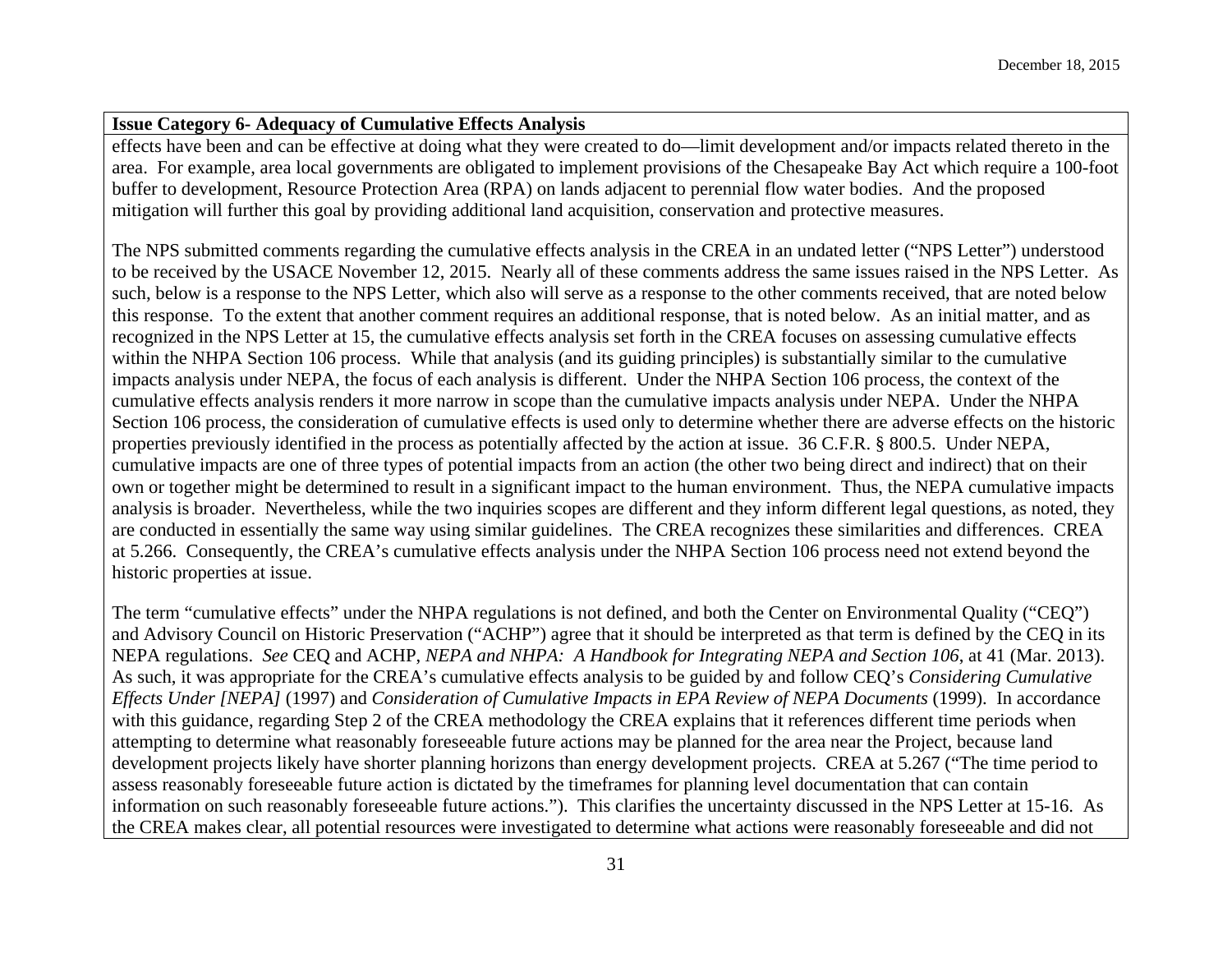artificially limit that review. No reasonably foreseeable actions have been identified that the CREA failed to consider.

Step 4 of the CREA methodology was also conducted appropriately. Per CEQ guidance, Step 4 is to ensure that the condition of the environment and the resources are described. CREA at 5.267. Based on over 200 pages of analysis in Sections 3 and 4 of the CREA assessing thousands of pages of prior investigations regarding the historic properties at issue, it concludes that the conditions of historic properties have been well documented. The CREA addresses the purported lack of documentation about the Eligible Historic District that was only recently recognized as eligible for the National Register. See NPS Letter at 16. The Keeper designated the Eligible Historic District as eligible for the National Register based on the presence of the historic properties the CREA analyzes and references. That is, the prior investigations regarding the historic properties provide the documentation regarding the contents of the Eligible Historic District, and thus, of the Eligible Historic District. In addition, the CREA categorizes historic properties' investigations as "archeological" or "architectural," but this does not mean that the CREA fails to consider them as landscape-based resources. See NPS Letter at 16. The list of historic properties assessed was unquestionably complete. See id. at 1. In addition, USACE's and VDHR's categorization of resources as architectural or archaeological was based on whether they were above or below ground, and did not, in any way, limit the consideration of all of the important aspects of each historic property, including landscapes. Dominion agrees that some of the historic properties have landscapes associated with them, and, to the extent they did, the CREA correctly recognized that fact and took it into consideration. For example, as noted and analyzed in the CREA, prior to the Keeper's designation of the Eligible Historic District, both Dominion and USACE recognized the potential eligibility of the Jamestown Island-Hog Island Cultural Landscape. While that landscape ultimately was supplanted by the designation of the Eligible Historic District, it was analyzed by Dominion and USACE prior to the issuance of the CREA, and that analysis was incorporated into the CREA's analysis of the Eligible Historic District. CREA at i, 3.215-.229. That analysis makes clear that landscape consideration of the district was addressed, and the analysis was not limited to only "architectural" considerations. Thus, there is nothing flawed about the CREA's methodology or its analysis—it appropriately assessed landscape considerations.

Before addressing specific issues regarding the CREA's analysis of past, present, and reasonably foreseeable future actions, NPS provides two general comments. NPS Letter at 16. First, while recognizing that the inclusion of land conservation efforts is appropriate and makes for more "holistic evaluations of cumulative effects," NPS raises questions about the CREA's discussion of such conservation efforts, querying whether those efforts, in fact, prevent future activities that could result in potential effects on the historic properties at issue. *Id*. The CREA is correct that this area of the river in fact contains a number of modern (in the sense that they are not historic properties) facilities, such as the BASF facility. The CREA also is correct that numerous land conservation efforts have been undertaken in this area that prohibit or severely limit development in certain portions of this area, as well as efforts that require buffers and set-backs so that land-based projects that go forward are not seen from the river and shoreline. The CREA thus recognizes appropriately that such conservation efforts have been and can be effective at doing what they were created to do—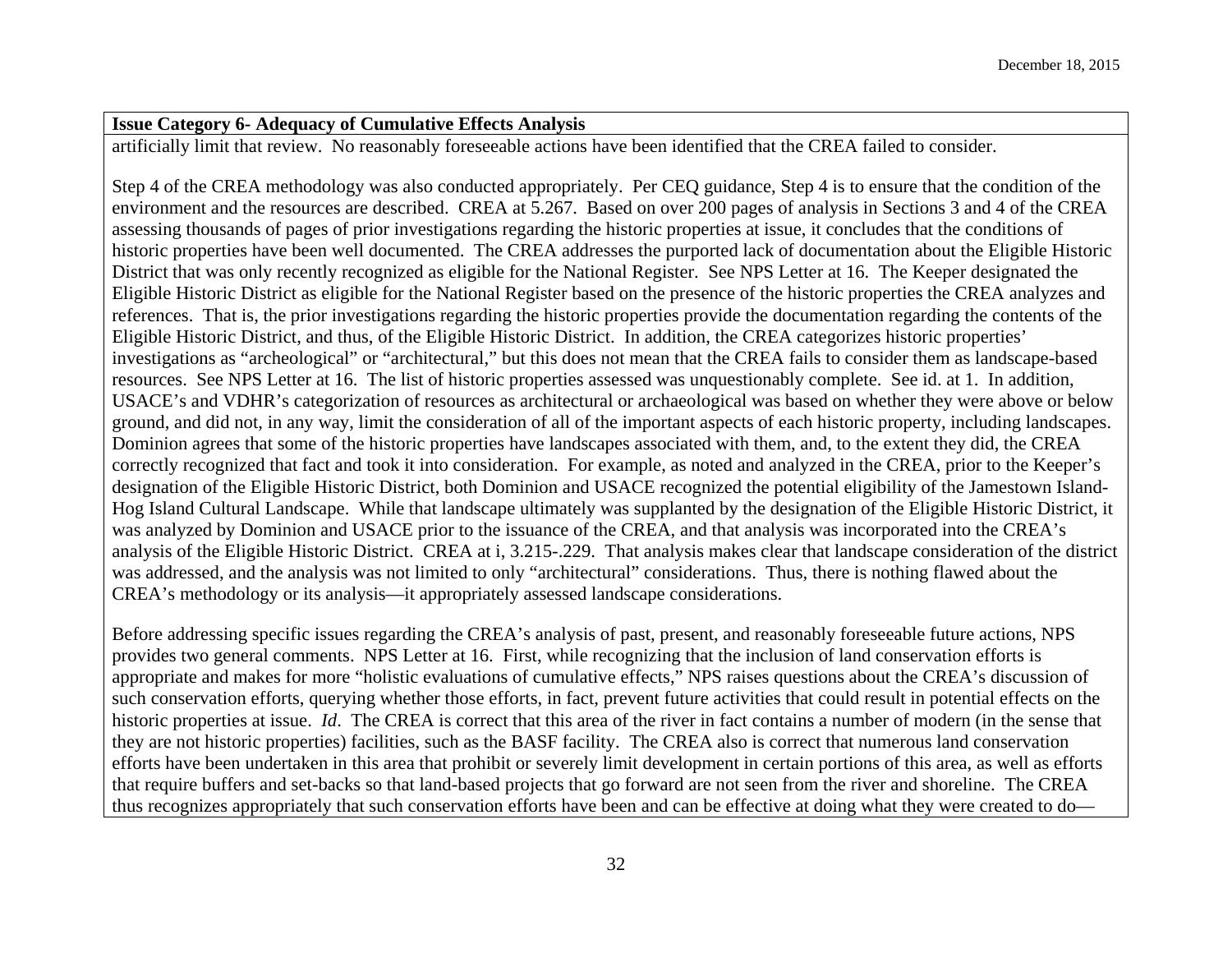limit development and/or impacts related thereto in the area.

NPS also expresses a concern that the CREA (specifically Section 5.2) focuses only on actions that have, or may, adversely affect historic properties in its cumulative effects analysis, instead of considering all potential effects from such actions to consider whether they produce an adverse effect. NPS Letter at 16. The CREA included all the relevant effects. The first sentence of Section 5.2 states: "This section describes past, present, and reasonably foreseeable future actions that have affected or may affect historic properties within the Project APE, both Direct and Indirect, and could interact with the effect of the proposed Project to cumulatively affect the identified historic properties." CREA at 5.267. Thus, as set forth in the cumulative effects analysis, the CREA appropriately considered all effects from all actions that might potentially have affected historic properties, not just actions that may have adversely affected those properties. *See, e.g.*, CREA Section 5.2.1 (Past actions) at 5.268 (evaluating past actions that may "have affected the integrity of setting and feeling for historic properties either positively (i.e. through protection of land conservation and some recreational type development) or adversely (i.e. through the introduction of visual elements out of character with the expected setting of the properties.").

Regarding the discussion about the existing utility and power infrastructure nearby, or within the APE in CREA Section 5.2.1.5, NPS comments on the statement that the domes of the Surry Power Station reactors are visible from many vantage points. NPS Letter at 16 (stating that "[p]hotographic evidence and visual tours of the area around Hog Island indicates that the views to the containment domes are largely hidden when on the James River … [and] only sight lines that follow the water intake/release pipelines or transmission lines allow for a direct view of the domes."). NPS concludes that from a majority of the locations in the APE, "it is difficult to notice the presence of the power plant" due to efforts to screen it from view when constructed. *Id*. It does not appear that NPS submitted the referenced photographic evidence. Dominion submits that reasonable minds can differ to the extent the domes may or may not be viewable from various vantage points within the APE. Both the CREA and NPS agree that the domes are not 100% shielded from view. It is not surprising that the domes are not visible when actually on the water given the location of the domes set back from the river and the vegetative buffer. Even assuming that the CREA overstates the extent to which the domes are visible from within the APE, that fact would only support the CREA's conclusions regarding cumulative effects. If the domes were not visible, they would not produce a visual effect on any historic property that could accumulate with visual effects from other past, present, or reasonably foreseeable actions to produce a cumulative effect.

NPS comments on the CREA's reliance on Dominion's Integrated Resource Plan ("IRP"), which is Dominion's ten-year planning document filed with State Corporation Commission ("SCC"), the entity that regulates how Dominion provides utility service in Virginia. The CREA's discussion of Dominion's reasonably foreseeable future utility projects in Section 5.2.3.3 is adequate. The IRP states when, how, and to what extent new projects are undertaken. NPS asserts Dominion must look out beyond a ten year span. NPS Letter at 17. The CREA properly addressed the reasonably foreseeable future action inquiry. Courts have made clear that actions that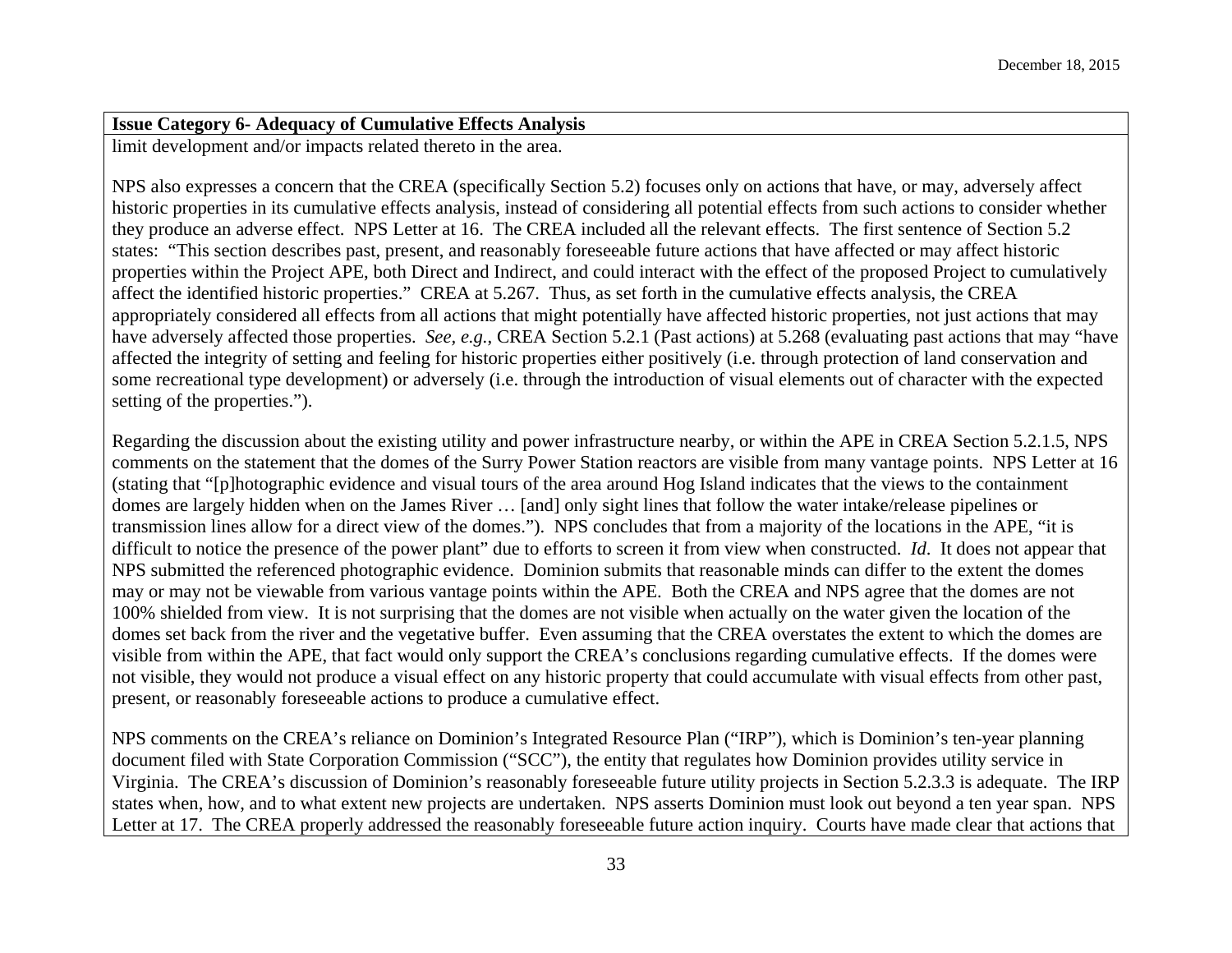are reasonably foreseeable are those that are sufficiently likely to occur. *W. N.C. Alliance v. N.C. DOT*, 312 F. Supp. 2d 765, 771 (E.D.N.C. 2003). In order to determine whether an action is sufficiently likely to occur, it must be far enough along in the planning process to provide the indication to a person of ordinary prudence that the project's completion is more likely than not. Two cases from the same judicial circuit as the Project provide good examples. In *W. N.C. Alliance*, the agency approved a highway expansion project without including two additional projects in its cumulative impact review. One other project "was in the preliminary stages of NCDOT's formal planning process, but the internal documents reflect that the expansion was not only reasonably foreseeable, but in fact, considered inevitable." *Id*. at 771-72. Similarly, another nearby road upgrade project was "planned and proceeding to construction." *Id.* (The Court rejected the agency's argument that because these two projects had not yet finished their environmental review, that their final form was too speculative to allow for the consideration of impacts therefrom). In contrast, in *Route 9 Opposition Legal Fund v. Mineta*, opponents of a highway expansion project from two to four lanes claimed that the NEPA document was deficient because "it did not study the possibility that the project would generate traffic pressures on the connecting two-lane roadway in Virginia, which would place a demand on Virginia to build a multi-lane freeway." 213 F. Supp. 637, 646 (N.D. W. Va. 2002). The court rejected the claims because there was no evidence that it was sufficiently likely that Virginia would build a multilane highway. *Id*. Based on these two cases, it is clear that the existence of known and obtainable plans of a future project likely warrants its inclusion as an action in the cumulative effects analysis, while speculation about the potential of the project at issue to spurn future, unknown and unknowable actions by others does not. This distinction holds true even when the project at issue itself has the capability to be expanded in the future, and indeed someday could be. *See Utahns for Better Transportation v. U.S. DOT*, 305 F.3d 1152, 1173-74 (10th Cir. 2002) (agency approving a proposed four-lane highway did not have to consider the cumulative effects of a potential, future expansion of that same highway to six lanes, even though the four-lane highway was built with a median large enough to accommodate two additional lanes in the future). Thus, the CREA was not required to treat the possibility that the Surry Nuclear Plant is capable of holding four reactors as sufficiently likely to occur. Compare NPS Letter at 17

Based on the forgoing, it is clear that the CREA appropriately evaluated Dominion's reasonably foreseeable future utility actions. The IRP is a public document that provides Dominion's currently planned and best estimates regarding further utility needs and projects. Projects contemplated in that document, or otherwise currently along in the planning process far enough to be reasonably likely to be completed, rightly should be considered in the cumulative effects analysis. Any other potential, someday actions that have not been proposed or planned are too speculative to warrant inclusion.

It also is worth noting that the CREA did not use only Dominion's IRP to conduct the cumulative effects analysis. It used a variety of sources including comprehensive plans for the subject counties, known development in the region from professional experience, and existing land cover data. CREA Figure 191 gives a comprehensive overview of the APE and potential development area. Using this map, it is clear that the overwhelming majority of the APE are either in conservation use (Colonial Parkway, Hog Island WMA, Chippokes Plantation State Park, Carters Grove), military installation (Ft. Eustis), or already developed (Surry Power Station,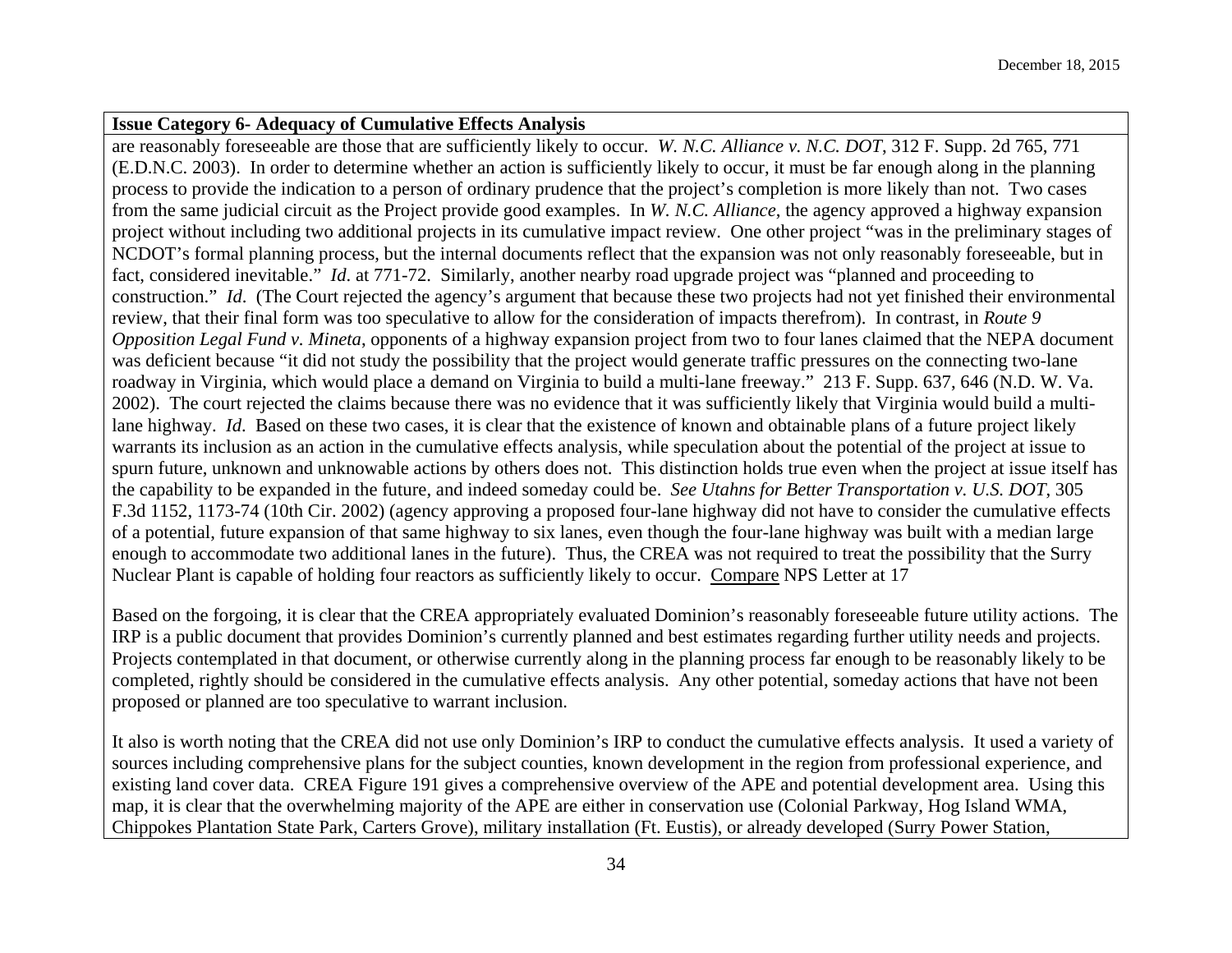Kingsmill, Newport News, low density waterfront development in Surry and Isle of Wight Counties). The few areas that could be developed were discussed in the cumulative effects section. This includes a failed development northeast of Chippokes Plantation State Park, ongoing development at Lawnes Pointe on the James, and attempts to develop the BASF property. The cumulative effects document also discussed how Chesapeake Bay Preservation Act regulations for the Resource Protection Areas would likely screen most potential development. The concept that 100 feet of vegetation would screen development is supported by the National Trust's comment letter (at 6, 13). Therefore, although it might be reasonable to assume that some type of development of the BASF property may someday occur, but even if it did, it also is reasonable to assume that the development would be screened by the RPA. It would be speculative, however, to assume that the BASF property may be developed in a way that buildings or structures (whatever they might be) would be built to a height that could be seen from the river or other historical properties, and thus, could produce a cumulative visual effect. In any event, any development at BASF is hypothetical, and not sufficiently likely to warrant inclusion in a cumulative effects analysis.

Performing cumulative effects analyses is not an exercise in what an action agency can imagine might happen, or in the hypothetical. Including speculative or hypothetical actions in the analysis does not inform whether a historic property is adversely affected under 36 C.F.R. § 800.5. It also does not inform whether there are cumulative impacts under NEPA that rise to level of significance (either alone or when combined with direct and indirect impacts). Thus, it does not serve either of NEPA's twin goals of public participation and informed decision making.

NPS next comments on the cumulative effects analysis for Fort Huger, Fort Boykin and Fort Crafford in CREA Section 5.3.1.1. NPS Letter at 17. The CREA did not conclude that a cumulative effects analysis for these properties was unnecessary because the CREA found that the properties were impacted by other existing intrusions. Consistent with 36 C.F.R. § 800.5, the analysis correctly builds on the CREA's initial effects analysis to determine whether cumulative impacts from the Project would render an adverse effect finding. CREA at 5.277. While the CREA does acknowledge that intrusions in the foreground and nearby Fort Huger would contribute to any adverse effect experienced at the resource, its cumulative effects conclusion is not based on that fact. Instead, the CREA concludes that, based on the physical facts, any view of the Project from Fort Huger is greatly obstructed by vegetative screen and the Ghost Fleet, and the distance of the Project to Fort Huger. In light of these facts, the CREA concludes, "[d]ue to the minimal visibility from Fort Huger, the proposed Project is not expected to contribute to cumulative effects to this historic property." *Id*. Thus, it is the distance and obstructions that render no cumulative effect, not a conclusion that a cumulative effects analysis was unnecessary. The same is true for the CREA's analysis and conclusion regarding Fort Boykin and Fort Crafford. *Id*. at 5.278 and 5.282. In any event, VDHR determined that Fort Crafford will be adversely affected, and Dominion does not challenge it.

NPS next comments on the CREA's cumulative effects analysis of the Colonial National Historical Park/Colonial Parkway Historical District in CREA Section 5.3.1.6, which focuses on the Colonial Parkway. NPS Letter at 17. NPS states that views along the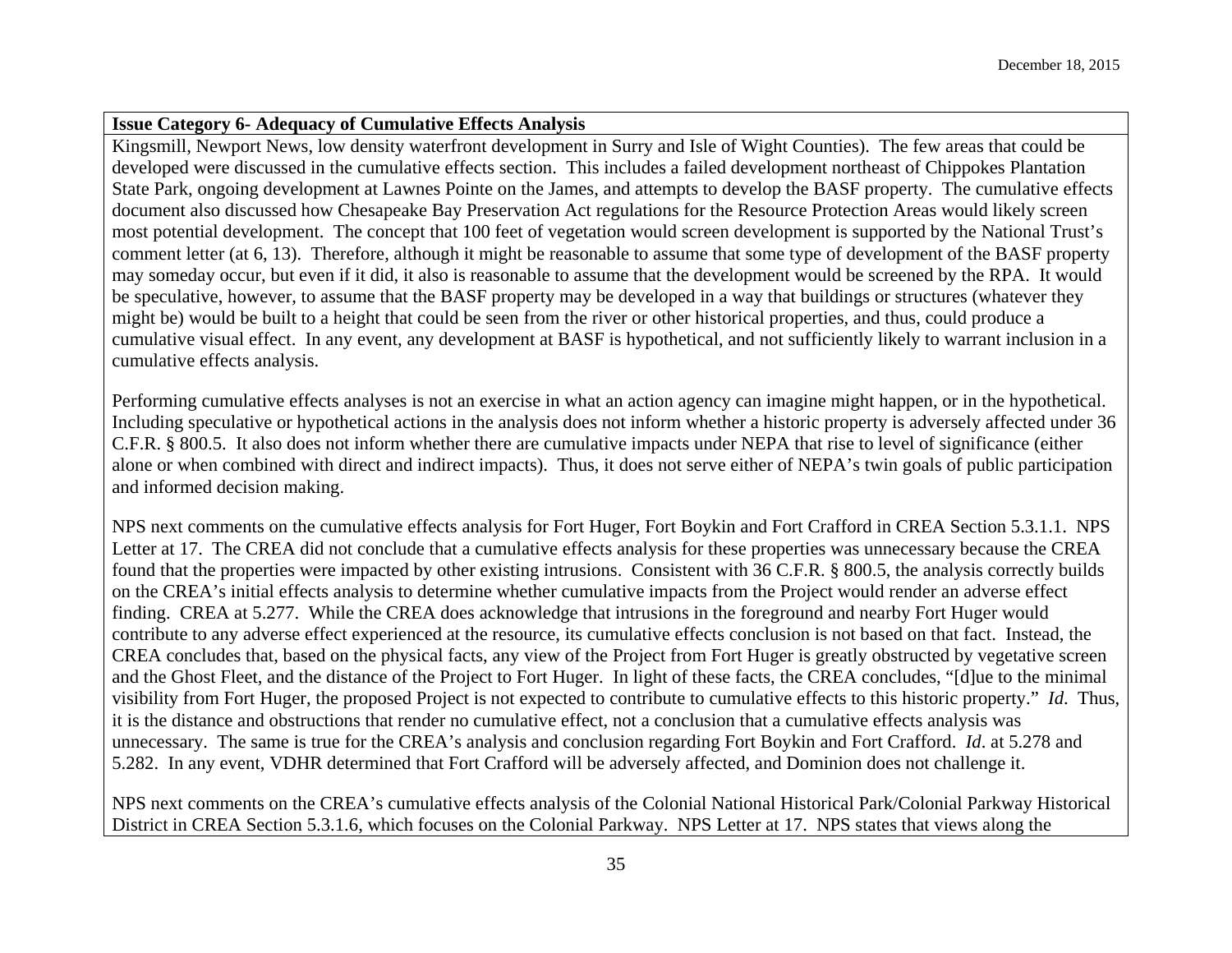Parkway are critical to its historical significance and that the experience of the Parkway is centered on the concept of having no modern intrusions. *Id*. It then concludes: "Any views from the Parkway, and its parking areas, would be greatly affected by the addition of the power line whether 'in the background' or not..... [T]he power line combined with the few existing intrusions would greatly erode the historic integrity of a resource designed and managed around the importance of its views." *Id*. NPS does not assert that the CREA's analysis is faulty, it just comes to a different conclusion based on the facts presented. Professionals can differ regarding whether a project adversely affects a historic property. Indeed, USACE concluded, and VDHR concurred, that this historic property was adversely affected, despite the fact that the CREA did not. As such, in as much as this NPS comment provides any input on the inquiry of whether there is an adverse effect on this historic property due to cumulative effects, the question essentially is moot as USACE has decided and VDHR has concurred.

NPS next comments on the CREA's cumulative effects analysis of the Jamstown National Historic Site/Jamestown Island Historic District discussed in CREA Section 5.3.1.7. NPS Letter at 17. NPS's comment here is the same as for the Colonial National Historical Park/Colonial Parkway Historical District. Because USACE determined, and VDHR concurred, that this historic property was adversely impacted, NPS's comment essentially is moot. We do note that NPS agreed with the CREA's conclusion that the power line would only be visible from Jamestown Island from Black Point and even there would only be visible in the background. *Id.* This supports the CREA's conclusion that any cumulative effects are "not expected to be significant." As noted above, while reasonable minds can differ about such things, NPS has pointed out no faults in the CREA analysis in that regard.

Next, NPS comments on the cumulative effects analysis for the Eligible Historic District set out in CREA Section 5.3.1.21. NPS Letter at 17-18. The CREA determined that the Project would adversely affect this historic property, considering all potential effects. CREA at 3.125-.221, 5.283-.284. Thus, the NPS comments are moot. NPS also suggests that the CREA analysis of this historic property assessed the Projects effects as indirect, as opposed to direct, and that the CREA somehow attempts to minimize the "reality of the project passing directly through the district." *Id*. Whether effects are categorized as direct or indirect (or cumulative for that matter) has no legal consequence. As the definitions of those terms makes clear, the distinction between the two is temporal and geographical: direct effects are those "which are caused by the action and occur at the same time and place," while indirect effects are those "which are caused by the action and are later in time or farther removed in distance." 40- C.F.R. § 1508.8(a)-(b). Thus, direct effects are of no greater consequence than indirect effects when assessing 1) whether a project has an adverse effect on a historic property under 36 C.F.R. § 800.5, or 2) whether a project's impacts are significant under NEPA. Thus, the CREA's analysis was appropriate.

NPS also suggests that the CREA analysis should "conclude" that the "addition of the power line centrally through the District would not only add to cumulative adverse effects," but also should recognize the magnitude of the effect the power line has on the District. NPS Letter at 18. The CREA does reach a conclusion tantamount to NPS's suggestion. CREA at 5.283-.284. As for the magnitude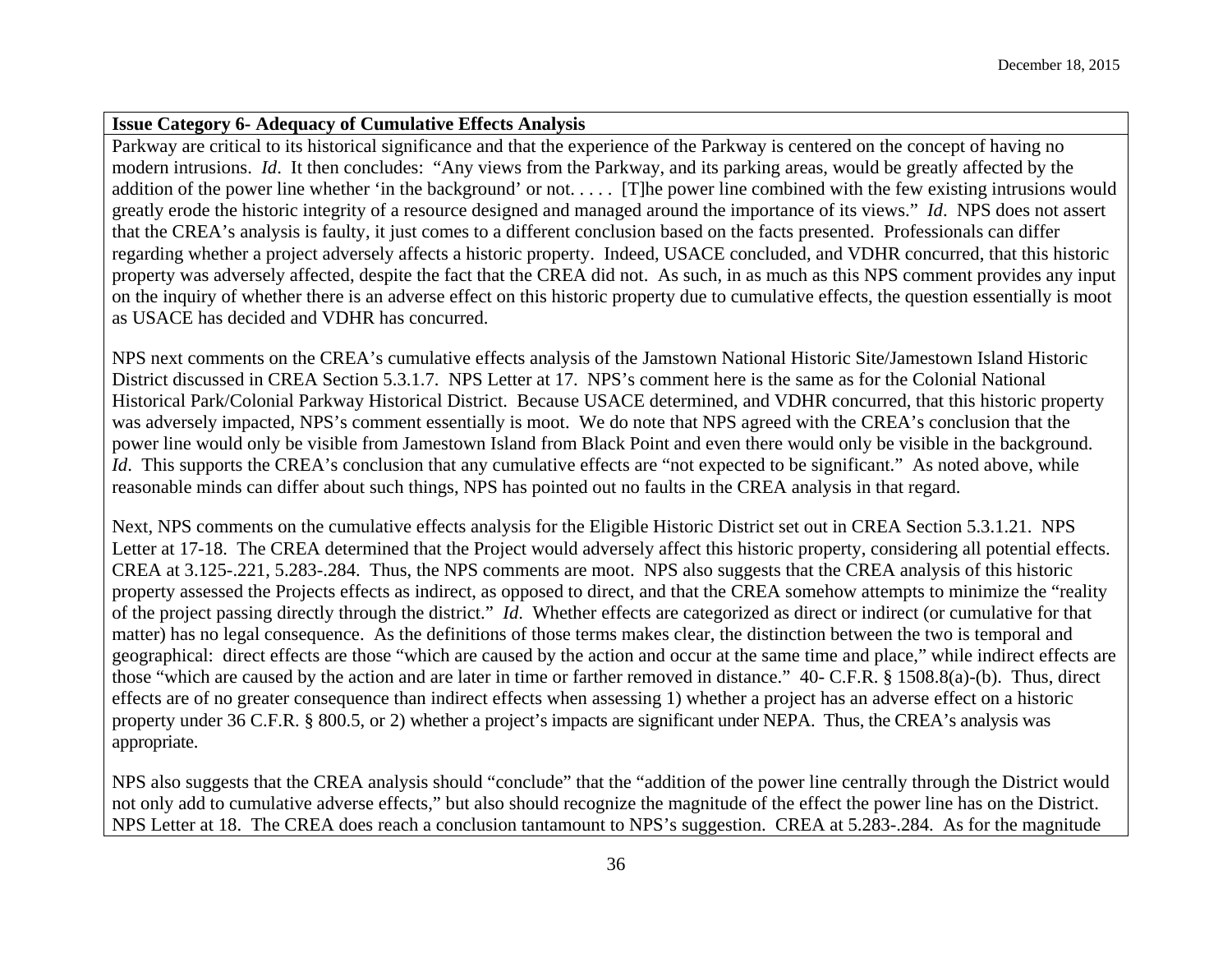comment, reasonable minds can differ. See General Response to Issue Category 2. In any event, determining the magnitude of the effect is not required under 36 C.F.R. § 800.5, which only requires a determination of whether the effect is adverse. Whether USACE ultimately concludes that the impacts from the Project are significant for NEPA purposes, of course, is premature, as that determination takes into account any mitigation.

In its final paragraph before its conclusion regarding its cumulative effects comments, NPS asserts that, "[a]t a minimum, the cumulative effects analysis should acknowledge the fact that the proposed crossing of the James River could impact the resources to an extent that would make future crossings of the James 'less impactful' as the proposed crossing would be looked upon as an existing impact." NPS Letter at 18. As discussed above, future river crossings are speculative and, as such are beyond the scope of the analysis. See General Response to Issue Category 4. In any event, any future river crossing would undergo the same rigorous NHPA Section 106 and NEPA analyses as this Project, including a cumulative effects analysis of past impacts.

In its cumulative effects summary, NPS suggests that the CREA focused solely on potential future actions by Dominion, and failed to include reasonably foreseeable future projects undertaken by other actors. NPS Letter at 18. Such a suggestion is incorrect. The CREA evaluated all possible reasonably foreseeable future projects in or nearby the APE, regardless of the actor. See, e.g., CREA at 5.283-84 (discussing, among other actions, the current and planned continuing development of Lawnes Point, a residential development).

NPS asserts that Dominion has not acknowledged or responded to NPS's *Analysis of Visual Impacts to Historic Properties*, which it claims provides a "more robust analysis of visual impacts." NPS Letter at 19. However, Dominion timely provided comments on NPS's report to USACE on November 13, 2015.

In its summary, NPS reasserts that only historic properties with adverse effects were considered in the CREA's cumulative effects analysis. The CREA, however, addresses all the appropriate properties. All properties which may have visibility of the transmission line or that were traversed were included in the analysis (indeed, the CREA also included properties where line of site modeling showed no visibility but field investigations suggested there may be some (e.g., Scotland Wharf properties). No reasonably foreseeable actions either related to the Project or that could interact with the effects of the Project have been identified that could affect any historic property without visibility of the line. That is, for effects of different actions (e.g., projects) to be considered cumulative upon a historic property, they must be of same type to compound or accumulate. Thus, here, aside from the physical impacts of placing the transmission line towers in the river, the only identified effect is visual. Therefore, in order for there to be cumulative effects on historic properties from the Project and some future undertaking, the future undertaking must produce visual effects on the same adversely effected historic properties (or with respect to the Eligible Historic District, a physical impact within the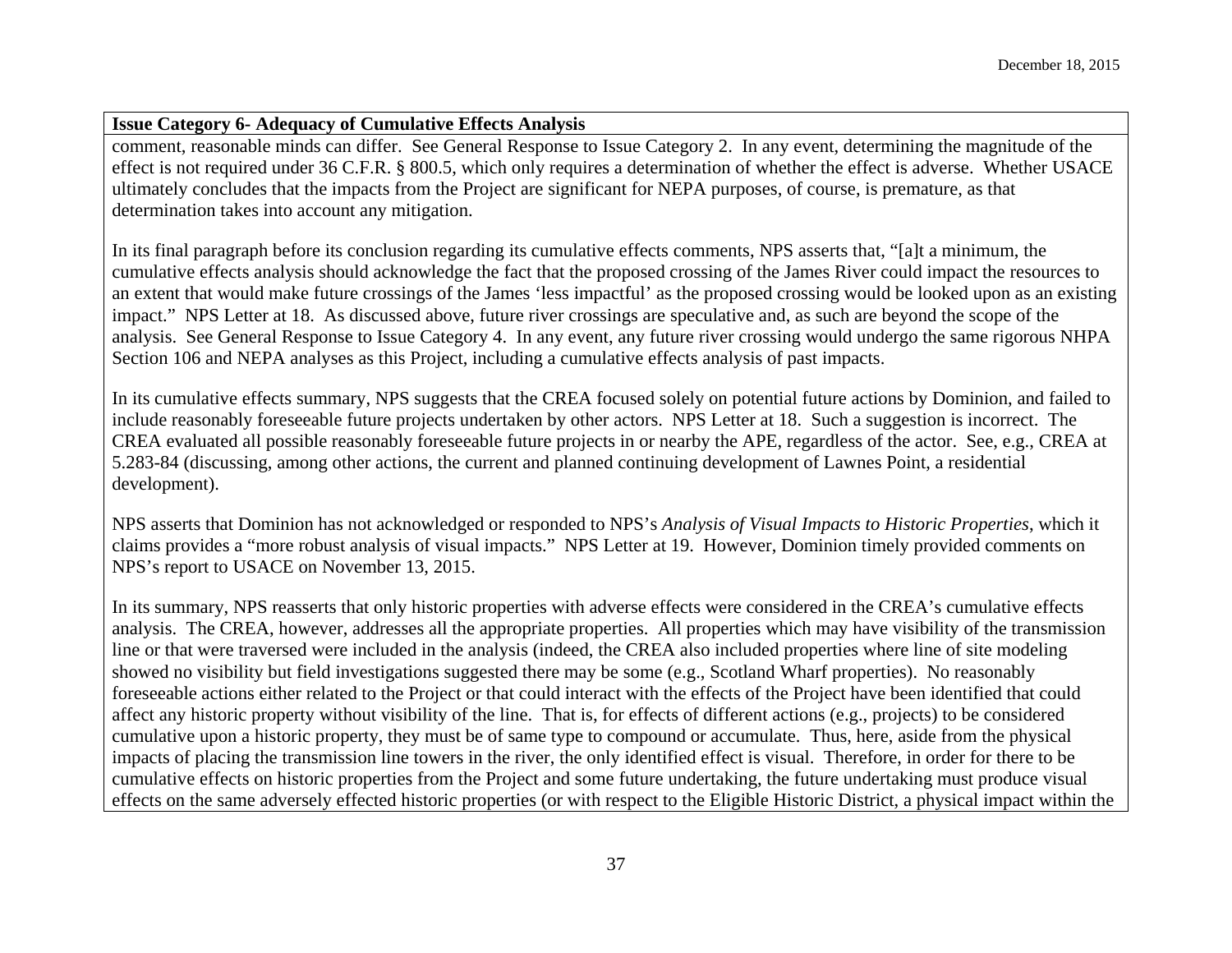|    | <b>Issue Category 6- Adequacy of Cumulative Effects Analysis</b> |                                                         |                                                                                                                                                                                                                                                                                                                                                                                  |                                                                                                                                                         |  |
|----|------------------------------------------------------------------|---------------------------------------------------------|----------------------------------------------------------------------------------------------------------------------------------------------------------------------------------------------------------------------------------------------------------------------------------------------------------------------------------------------------------------------------------|---------------------------------------------------------------------------------------------------------------------------------------------------------|--|
|    |                                                                  | river). No such future undertaking has been identified. |                                                                                                                                                                                                                                                                                                                                                                                  |                                                                                                                                                         |  |
| 1. | Scenic<br>Virginia                                               | Comment letter, p.<br>2 (Nov. 12, 2015)                 | The Corps should undertake a study of<br>cumulative effects that incorporates all the<br>aspects of risk, and provides a fair and<br>honest accounting of the damage that each<br>will incur.                                                                                                                                                                                    | See General Response above.                                                                                                                             |  |
| 2. | <b>NTHP</b>                                                      | Comment letter, p.<br>12 (Nov. 12, 2015)                | The direct effect to Eligible Historic<br>District has not been adequately identified<br>or considered.                                                                                                                                                                                                                                                                          | See General Response above.                                                                                                                             |  |
| 3. | Preservation<br>Virginia                                         | Comment letter, p.<br>2 (Nov. 12, 2015)                 | The CREA understates the adverse<br>cumulative effects on resources and the<br>heritage tourism based economy for the<br>life of the Project.                                                                                                                                                                                                                                    | See General Response above.                                                                                                                             |  |
| 4. | <b>NPCA</b>                                                      | Comment letter, p.<br>3 (Nov. 12, 2015)                 | Historic resources that are not listed as<br>impacted in the CREA should be part of<br>the consideration of cumulative impact.                                                                                                                                                                                                                                                   | See General Response above.                                                                                                                             |  |
| 5. | <b>NPCA</b>                                                      | Comment letter, p.<br>3 (Nov. 12, 2015)                 | Stantec found that if Dominion is not<br>planning future development then there is<br>no risk of negative impacts in the<br>landscape. The approach is faulty because<br>Dominion's Integrated Resource Plan<br>continually changes and development<br>attracts further development. The CREA<br>did not examine long term impacts of<br>development pressures to the landscape. | See General Response above regarding<br>use of IRP in cumulative impact<br>assessment.                                                                  |  |
| 6. | <b>NPCA</b>                                                      | Comment letter, p.<br>4 (Nov. 12, 2015)                 | The CREA did not address cultural<br>landscape impacts as a whole.                                                                                                                                                                                                                                                                                                               | See General Response above.                                                                                                                             |  |
| 7. | <b>VDHR</b>                                                      | Comment letter, p.<br>2 (Nov. 13, 2015)                 | VDHR cannot support the CREA's<br>assessment of cumulative effects. The<br>cumulative effects analysis considers only<br>those properties that will have a view of                                                                                                                                                                                                               | With the exception of the Battle of<br>Yorktown and Fort Crafford, which are<br>addressed in the General Response to<br>Category 1, VDHR concurred with |  |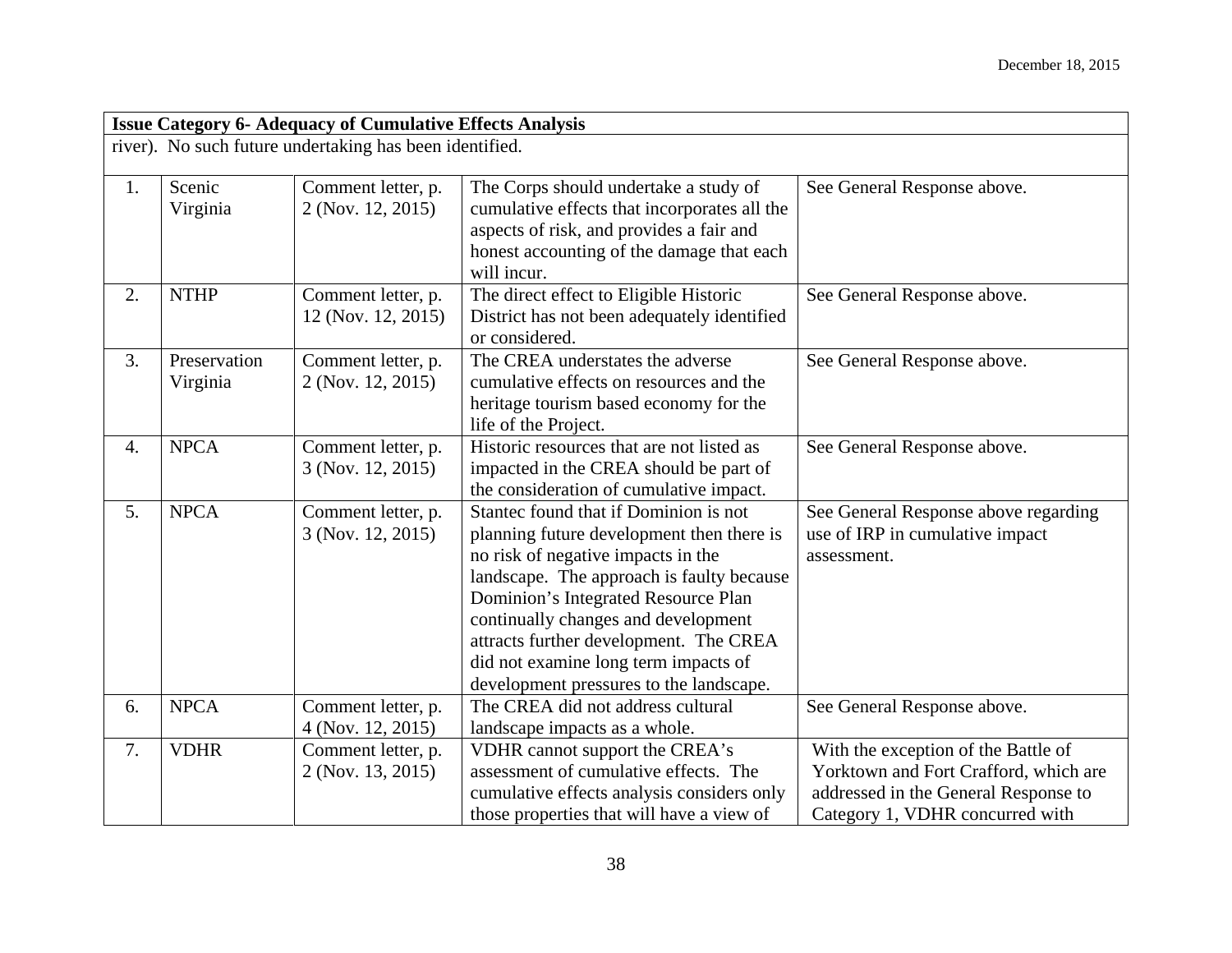|     | <b>Issue Category 6- Adequacy of Cumulative Effects Analysis</b> |                                          |                                                                                                                                                                                                                                                                                                                                                                                                                                                                                                                                                                                        |                                                                                                                                                                                                                                                                                                                                                                                                                                                                                                                                                                                                                                                                                                                                        |  |  |
|-----|------------------------------------------------------------------|------------------------------------------|----------------------------------------------------------------------------------------------------------------------------------------------------------------------------------------------------------------------------------------------------------------------------------------------------------------------------------------------------------------------------------------------------------------------------------------------------------------------------------------------------------------------------------------------------------------------------------------|----------------------------------------------------------------------------------------------------------------------------------------------------------------------------------------------------------------------------------------------------------------------------------------------------------------------------------------------------------------------------------------------------------------------------------------------------------------------------------------------------------------------------------------------------------------------------------------------------------------------------------------------------------------------------------------------------------------------------------------|--|--|
|     |                                                                  |                                          | the Project; however, cumulative effects<br>may extend to properties that would not<br>have a view of the currently proposed<br>Project and may transcend visibility to<br>include other elements that could diminish<br>the integrity of significant historic<br>properties. The addition of an overhead<br>power line to this largely undeveloped<br>section of river will irreparably alter the<br>character of the area, solidifying its status<br>as an industrial/commercial corridor and<br>opening the door to subsequent<br>development and associated cumulative<br>effects. | <b>USACE's adverse effects</b><br>determinations, which were based on the<br>CREA. As discussed above, under 36<br>C.F.R. $\S$ 800.5, the consideration of<br>cumulative effects is part of the adverse<br>effects determination. Nevertheless,<br>VDHR seeks a cumulative effects<br>analysis for properties that do not have a<br>view of the Project. As discussed above,<br>aside from the physical impacts to the<br>Eligible Historic District from the<br>placement of the towers, the only<br>identified effect of the Project on historic<br>properties is visual. Applicable<br>guidance, for this Project's potential<br>visual effects to accumulate with other<br>actions' effects, those effects must also<br>be visual. |  |  |
| 8.  | <b>NTHP</b>                                                      | Comment letter, p.<br>10 (Nov. 12, 2015) | The CREA includes little information<br>that discusses the Eligible Historic<br>District as a whole, but focuses on the<br>impacts of individual resources.                                                                                                                                                                                                                                                                                                                                                                                                                            | See General Response above.                                                                                                                                                                                                                                                                                                                                                                                                                                                                                                                                                                                                                                                                                                            |  |  |
| 9.  | <b>NTHP</b>                                                      | Comment letter, p.<br>16 (Nov. 12, 2015) | The CREA applies a cumulative effects<br>analysis as outlined by the CEQ and EPA<br>guidance in an improperly narrow fashion.                                                                                                                                                                                                                                                                                                                                                                                                                                                          | See General Response above.                                                                                                                                                                                                                                                                                                                                                                                                                                                                                                                                                                                                                                                                                                            |  |  |
| 10. | <b>NTHP</b>                                                      | Comment letter, p.<br>17 (Nov. 12, 2015) | The CREA improperly limits its<br>consideration to historic resources that are<br>located within the APE for direct and<br>indirect effects and that are already<br>considered to be adversely affected. This                                                                                                                                                                                                                                                                                                                                                                          | See General Response above.                                                                                                                                                                                                                                                                                                                                                                                                                                                                                                                                                                                                                                                                                                            |  |  |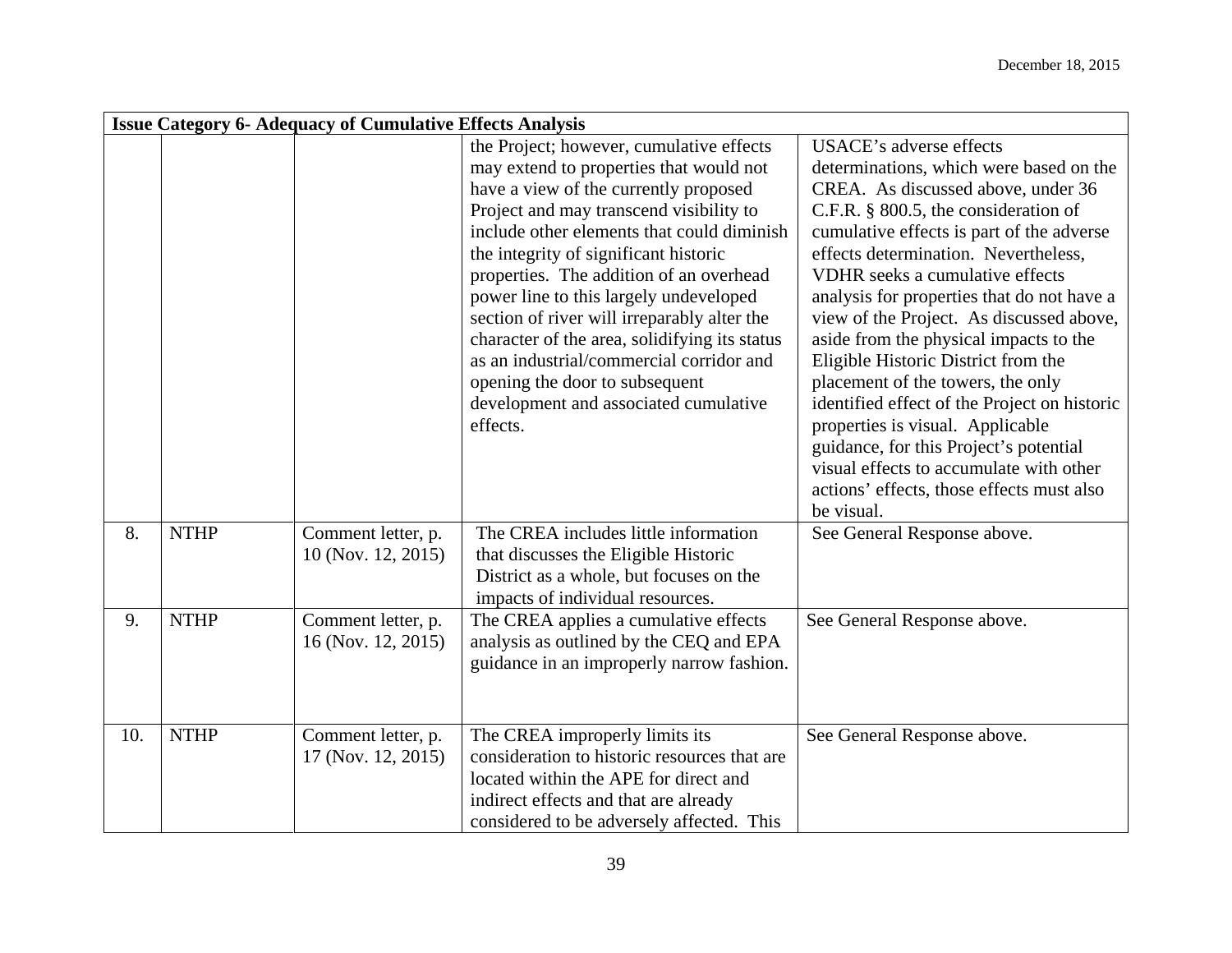|     | <b>Issue Category 6- Adequacy of Cumulative Effects Analysis</b> |                                          |                                                                                                                                                                                                                                                                                                                                                                                                              |                                                                                                                                                                                                                                                                                                                                                                                                                                                                                                                                                                                                     |  |
|-----|------------------------------------------------------------------|------------------------------------------|--------------------------------------------------------------------------------------------------------------------------------------------------------------------------------------------------------------------------------------------------------------------------------------------------------------------------------------------------------------------------------------------------------------|-----------------------------------------------------------------------------------------------------------------------------------------------------------------------------------------------------------------------------------------------------------------------------------------------------------------------------------------------------------------------------------------------------------------------------------------------------------------------------------------------------------------------------------------------------------------------------------------------------|--|
|     |                                                                  |                                          | is not supported by CEQ guidance.                                                                                                                                                                                                                                                                                                                                                                            |                                                                                                                                                                                                                                                                                                                                                                                                                                                                                                                                                                                                     |  |
| 11. | <b>NTHP</b>                                                      | Comment letter, p.<br>18 (Nov. 12, 2015) | The CREA's consideration of reasonable<br>foreseeable future actions is overly<br>restrictive and fails to include a number of<br>foreseeable effects of the Project. For<br>example, it is foreseeable that the BASF<br>rezoning will be approved, the CREA<br>failed to consider the construction of the<br>switching station, and also failed to<br>consider the cumulative impacts on the<br>CAJO trail. | See General Response above.                                                                                                                                                                                                                                                                                                                                                                                                                                                                                                                                                                         |  |
| 12. | <b>NTHP</b>                                                      | Comment letter, p.<br>20 (Nov. 12, 2015) | Step 5 of the cumulative effects analysis<br>approach was too narrow in that it only<br>considered effects of historic resources<br>that are already subject to either direct or<br>indirect adverse effects.                                                                                                                                                                                                | See General Response above.                                                                                                                                                                                                                                                                                                                                                                                                                                                                                                                                                                         |  |
| 13. | Chesapeake<br>Conservancy.                                       | Comment letter, p.<br>3 (Nov. 12, 2015)  | Step 5 of the cumulative effects analysis<br>approach was too narrow in that it only                                                                                                                                                                                                                                                                                                                         | See General Response above. Regarding<br>past preservation investments in the area,                                                                                                                                                                                                                                                                                                                                                                                                                                                                                                                 |  |
| 14. | <b>NTHP</b>                                                      | Comment letter, p.<br>21 (Nov. 12, 2015) | considered effects of historic resources<br>that are already subject to either direct or<br>indirect adverse effects.<br>The cumulative impact effect should<br>consider the scale of past economic<br>investments into the region and determine<br>whether degradation of the landscape will<br>lead to less funding for preservation.                                                                      | the CREA correctly considers the<br>beneficial impact of those investments in<br>eliminating/reducing the ability for future<br>development in certain areas. Dominion<br>has not been made aware of any planned<br>or reasonably foreseeable future<br>preservation investment in the region that<br>was sufficiently likely (or otherwise), so<br>as to be able to include the<br>consummation (or lack of consummation)<br>thereof in the cumulative effects analysis.<br>Any other consideration of this issue<br>would be pure speculation. What can be<br>said, however, is that the CREA has |  |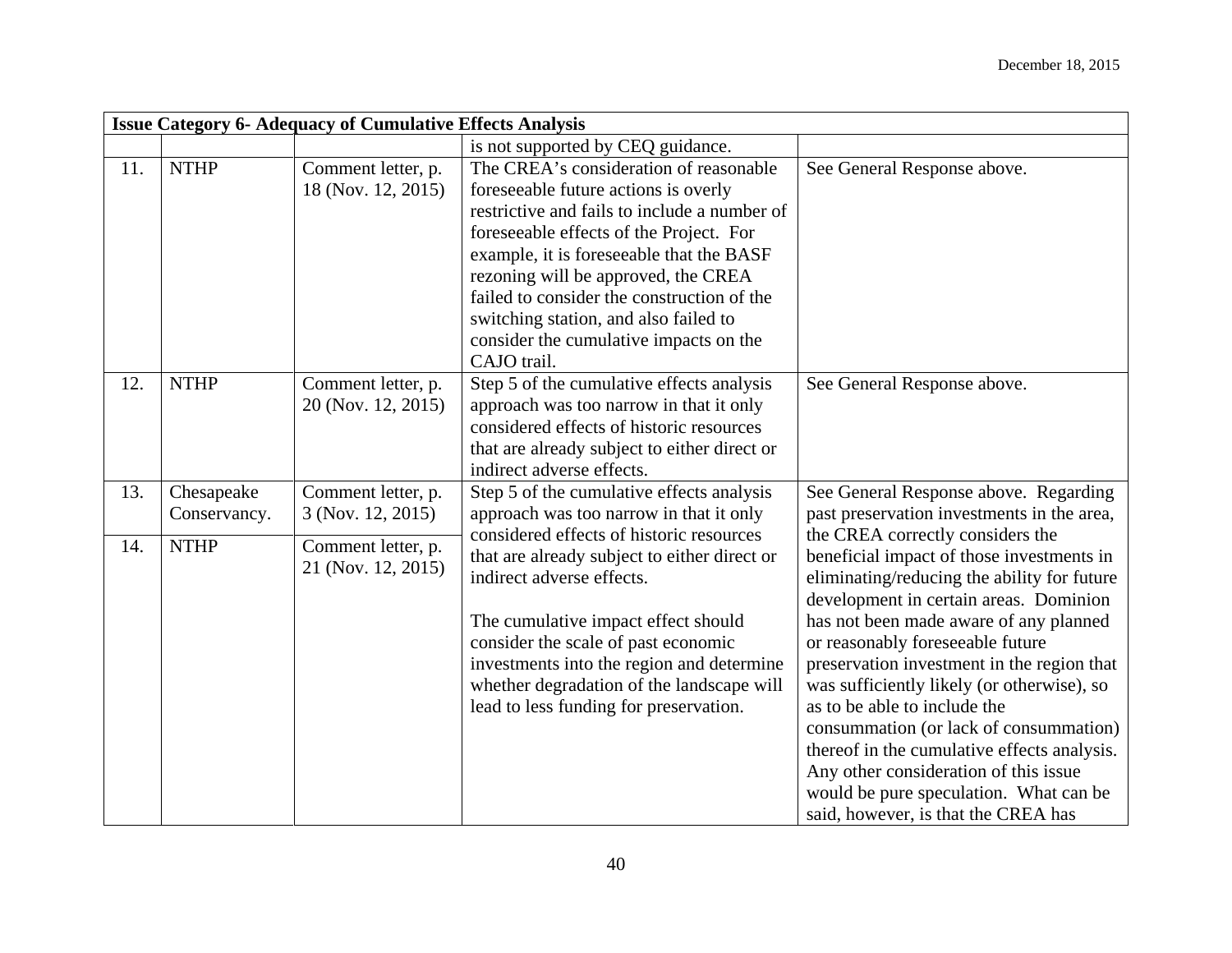|     | <b>Issue Category 6- Adequacy of Cumulative Effects Analysis</b> |                                                                 |                                                                                                                                                                                                                                                                                                                                                             |                                                                                                                                                                                                                                                                                                                                                                                                                                                                                                                                                                                                                                                                                                                                                   |  |
|-----|------------------------------------------------------------------|-----------------------------------------------------------------|-------------------------------------------------------------------------------------------------------------------------------------------------------------------------------------------------------------------------------------------------------------------------------------------------------------------------------------------------------------|---------------------------------------------------------------------------------------------------------------------------------------------------------------------------------------------------------------------------------------------------------------------------------------------------------------------------------------------------------------------------------------------------------------------------------------------------------------------------------------------------------------------------------------------------------------------------------------------------------------------------------------------------------------------------------------------------------------------------------------------------|--|
|     |                                                                  |                                                                 |                                                                                                                                                                                                                                                                                                                                                             | noted various commercial, residential, or<br>industrial uses in or nearby the APE that<br>have taken place over the past decades.<br>This development appears to have<br>compelled and led to such historic<br>preservation investments, and not the<br>other way around, as the current state of<br>preserved lands, and other programs to<br>ensure and aid preservation appears to be<br>robust.                                                                                                                                                                                                                                                                                                                                               |  |
| 15. | Chesapeake<br>Conservancy.                                       | Comment letter, p.<br>3 (Nov. 12, 2015)                         | The cumulative effects analysis completed<br>by Stantec was inadequate, taking a                                                                                                                                                                                                                                                                            | See General Response above.                                                                                                                                                                                                                                                                                                                                                                                                                                                                                                                                                                                                                                                                                                                       |  |
|     |                                                                  |                                                                 | narrow view of the geographic and                                                                                                                                                                                                                                                                                                                           |                                                                                                                                                                                                                                                                                                                                                                                                                                                                                                                                                                                                                                                                                                                                                   |  |
|     |                                                                  |                                                                 | temporal scope of impacts of the proposed                                                                                                                                                                                                                                                                                                                   |                                                                                                                                                                                                                                                                                                                                                                                                                                                                                                                                                                                                                                                                                                                                                   |  |
| 16. | Chesapeake<br>Conservancy.                                       | Comment letter, p.<br>3 (Nov. 12,<br>2015)Comment<br>letter, p. | Project.<br>The cumulative impacts that were<br>evaluated by Stantec did not include an<br>assessment of economic impacts as part of<br>the cumulative effects. The cumulative<br>effects must include an analysis of overall<br>economic impacts to the historical<br>resources with respect to tourism and<br>funds available to protect these resources. | See response to comments 13 and 14<br>above in this Category 6; see also<br>responses herein regarding economic<br>impacts related to tourism in Category 5.<br>As discussed therein, the overwhelming<br>economic impact related to the Project is<br>the adverse impact on the economy if the<br>Project is not completed. Regarding<br>economic effects on tourism, initially, it<br>is worth noting that such effects are not<br>within the scope of analysis under the<br>NHPA process, as that process is focused<br>on identifying adverse effects on historic<br>properties. As such, while this comment<br>is contained in a document criticizing the<br>CREA, it is outside of the scope of the<br>analysis performed in the CREA. Even |  |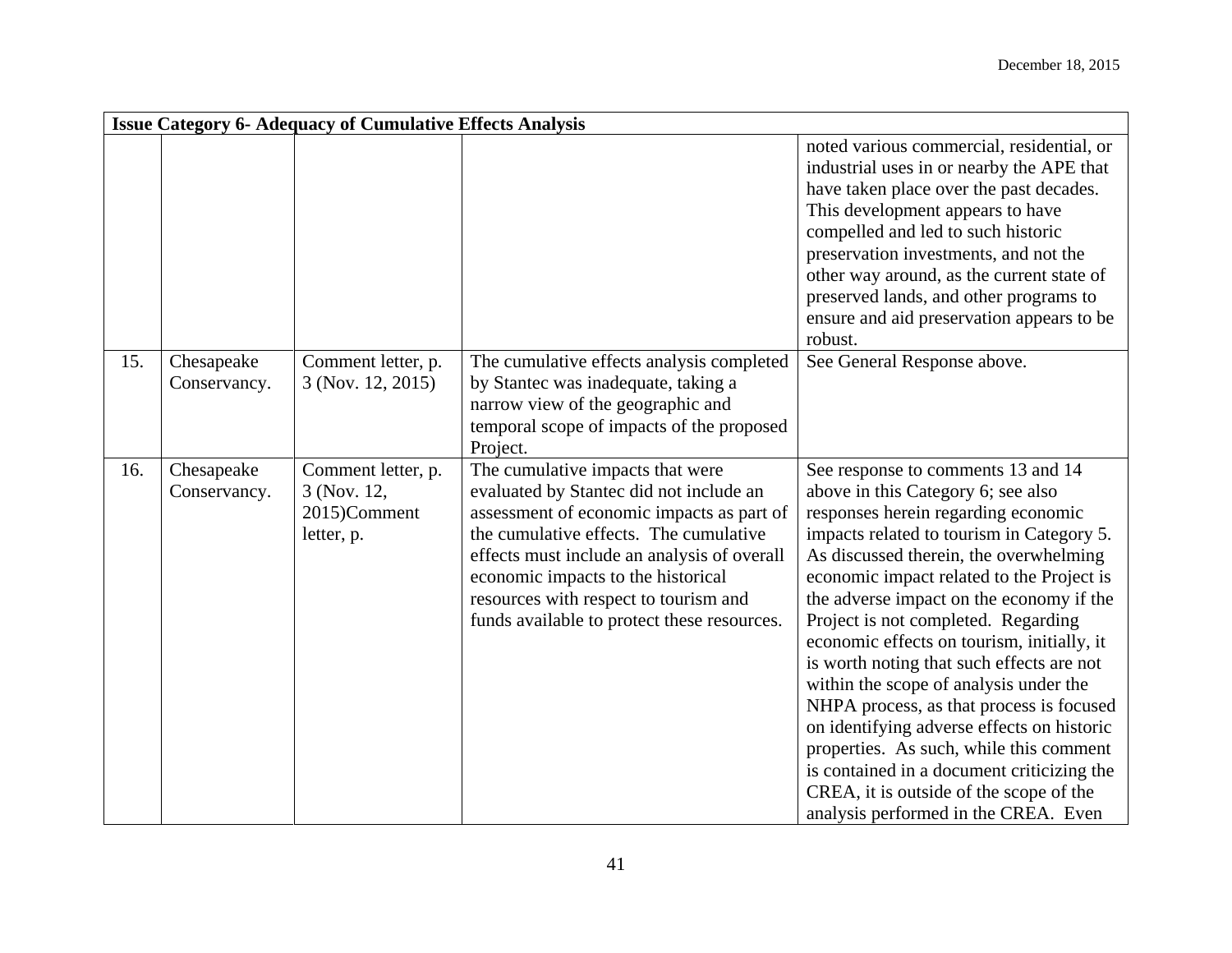|     | <b>Issue Category 6- Adequacy of Cumulative Effects Analysis</b> |                                         |                                                                                                                                                                                                                                                                  |                                                                                                                                                                                                                                                                                                                                                                                                                                                                                                                                                                                                                                                                                                                                                                                                                                                                                                                                               |  |  |
|-----|------------------------------------------------------------------|-----------------------------------------|------------------------------------------------------------------------------------------------------------------------------------------------------------------------------------------------------------------------------------------------------------------|-----------------------------------------------------------------------------------------------------------------------------------------------------------------------------------------------------------------------------------------------------------------------------------------------------------------------------------------------------------------------------------------------------------------------------------------------------------------------------------------------------------------------------------------------------------------------------------------------------------------------------------------------------------------------------------------------------------------------------------------------------------------------------------------------------------------------------------------------------------------------------------------------------------------------------------------------|--|--|
|     |                                                                  |                                         |                                                                                                                                                                                                                                                                  | assuming it was not, no cumulative<br>effects analysis on economic effects on<br>tourism need be performed because, as<br>the State Corporation Commission found,<br>the Project will not have any such effects<br>on tourism, and in fact will have a<br>beneficial economic impact. SCC, Order<br>at 52-53 (Nov. 26, 2013). Because the<br>Project will not have negative economic<br>effects, there are no effects from past,<br>present, or reasonably foreseeable future<br>actions with which such effects could<br>accumulate. That is, there are no such<br>cumulative effects. Further, record<br>evidence demonstrates that tourism has<br>not been negatively affected by the<br>current level of development in the area.<br>While these conclusions are not relevant<br>to USACE's NHPA process, they do<br>inform its NEPA cumulative effects<br>determination and further serve to<br>mitigate any conclusion that the Project |  |  |
| 17. | Chesapeake<br>Conservancy.                                       | Comment letter, p.<br>3 (Nov. 12, 2015) | The cumulative effects assessment when<br>determining reasonably foreseeable                                                                                                                                                                                     | might have significant impacts.<br>See General Response above.                                                                                                                                                                                                                                                                                                                                                                                                                                                                                                                                                                                                                                                                                                                                                                                                                                                                                |  |  |
|     |                                                                  |                                         | impacts, and potential cumulative actions<br>needs to be longer and incorporate a<br>broader view of what is "reasonably<br>foreseeable." Stantec report used a 10 -<br>20 timeframe and only considered<br>potential cumulative actions that were on<br>record. |                                                                                                                                                                                                                                                                                                                                                                                                                                                                                                                                                                                                                                                                                                                                                                                                                                                                                                                                               |  |  |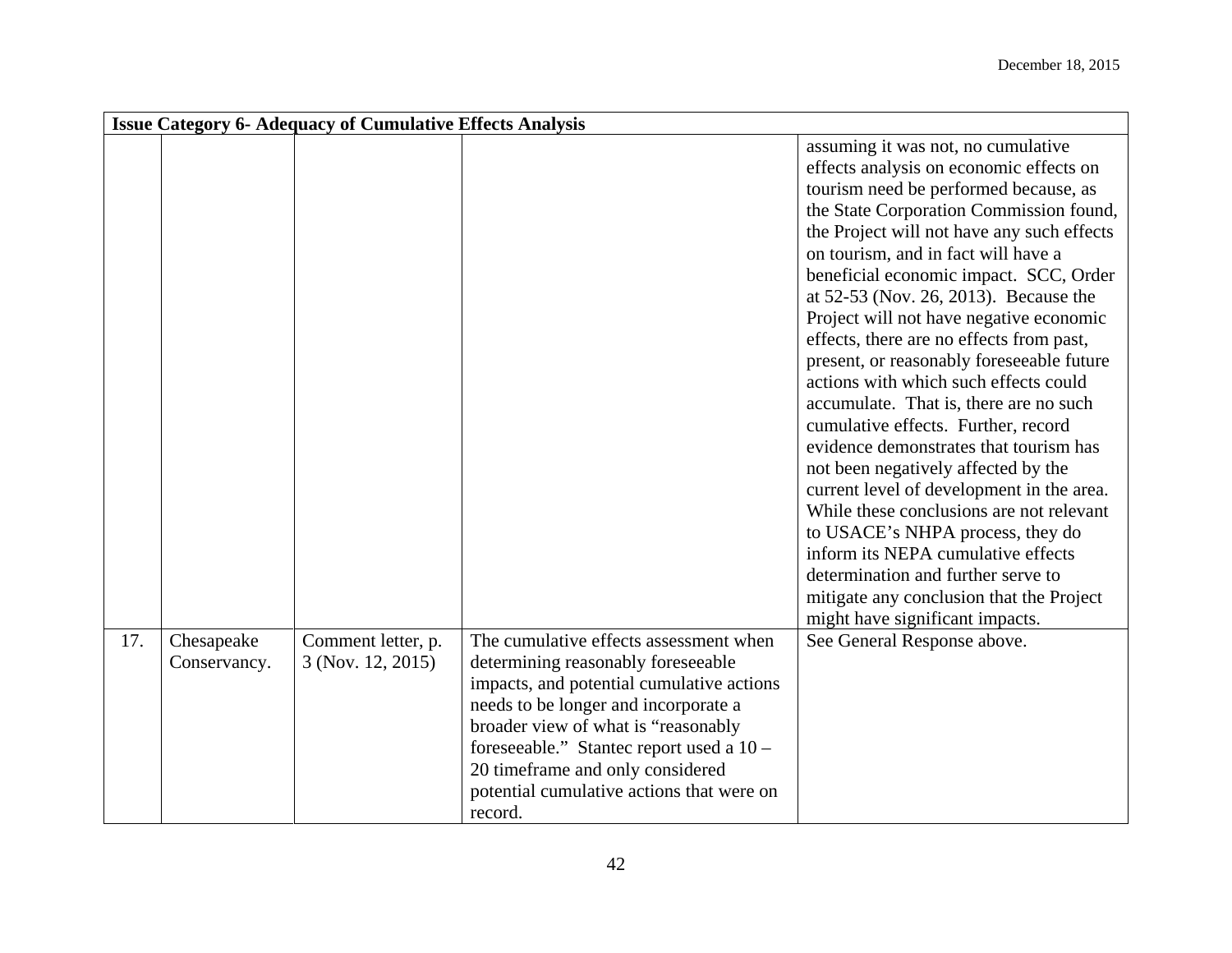# <span id="page-42-0"></span>**Issue Category 7 – Need for an EIS and Formal Consultation**

General Response:

There were 17 comments asking for an EIS or further consultation. The comments claimed that impacts from the Project were significant or could only be evaluated through those procedures.

An EIS is required only when a major federal action will significantly affect the quality of the human environment. Under NEPA, a determination of significance must be based not only on context, but also on the intensity of an impact, which, under CEO regulations, evaluates impacts based on matters of degree. Id. § 1508.27(a)-(b). When evaluating impacts to historic properties under NEPA, federal agencies (including NPS)<sup>[2](#page-42-0)</sup> typically classify the quality of the impacts based on whether there is a direct or indirect physical impact to historic properties, and the extent to which the visual impacts affect the characteristics or diminish the elements of integrity that render the properties historic. This typically is done by categorizing impacts as, for example, negligible, minor, moderate, or major. Unsurprisingly, these categories often are linked to or correlated with agencies' NHPA § 106 evaluation of whether there are adverse impacts under 36 C.F.R. § 800.5, which also focuses on the extent to which impacts diminish the integrity of the historic property. See 36 C.F.R. § 800.5(a)'s 7 integrity factors of location, design, setting, materials, workmanship, feeling, or association). The CREA's evaluation of impacts under 36 C.F.R. § 800.5, the facts surrounding the location of the transmission line and towers, and other record evidence, provide USACE with the information necessary to make significance conclusions regarding visual impacts under NEPA.

Under USACE's NEPA regulations (33 C.F.R. part 325 App. B), the scope of USACE's NEPA review is limited to the areas in which it has direct jurisdiction, and those areas in which it has control and responsibility over the Project. Here, the application of those regulations demonstrates the scope of USACE's NEPA review is limited to impacts related to the placement of the transmission line over the river, and do not include the remainder of the Project.

USACE regulations direct it to proceed with an EA when issuing a permit for an activity such as the Project. 33 C.F.R. § 230.7. Relevant court opinions are consistent with USACE's approach to use an EA. In a case challenging a USACE permit for a barge marina in a rural stretch of the Mississippi River, facts similar to Dominion's Project, the court addressed whether an EA was sufficient or whether an EIS should be required based on potential visual impacts from the barge project. *River Rd. Alliance v. Army Corps of Engineers*, 784 F 2d 445, 449 (7th Cir. 1985). The court articulated the standard of review for that kind of decision: "the

 <sup>2</sup> *See, e.g.*, NPS, *Colonial National Historic Park, Repair and Stabilize the York River Shoreline to Protect the Colonial Parkway, Environmental Assessment* at 186 (June 2012), available at<http://parkplanning.nps.gov/document.cfm?parkID=218&projectID=30064&documentID=48865> (last visited Nov. 2, 2015).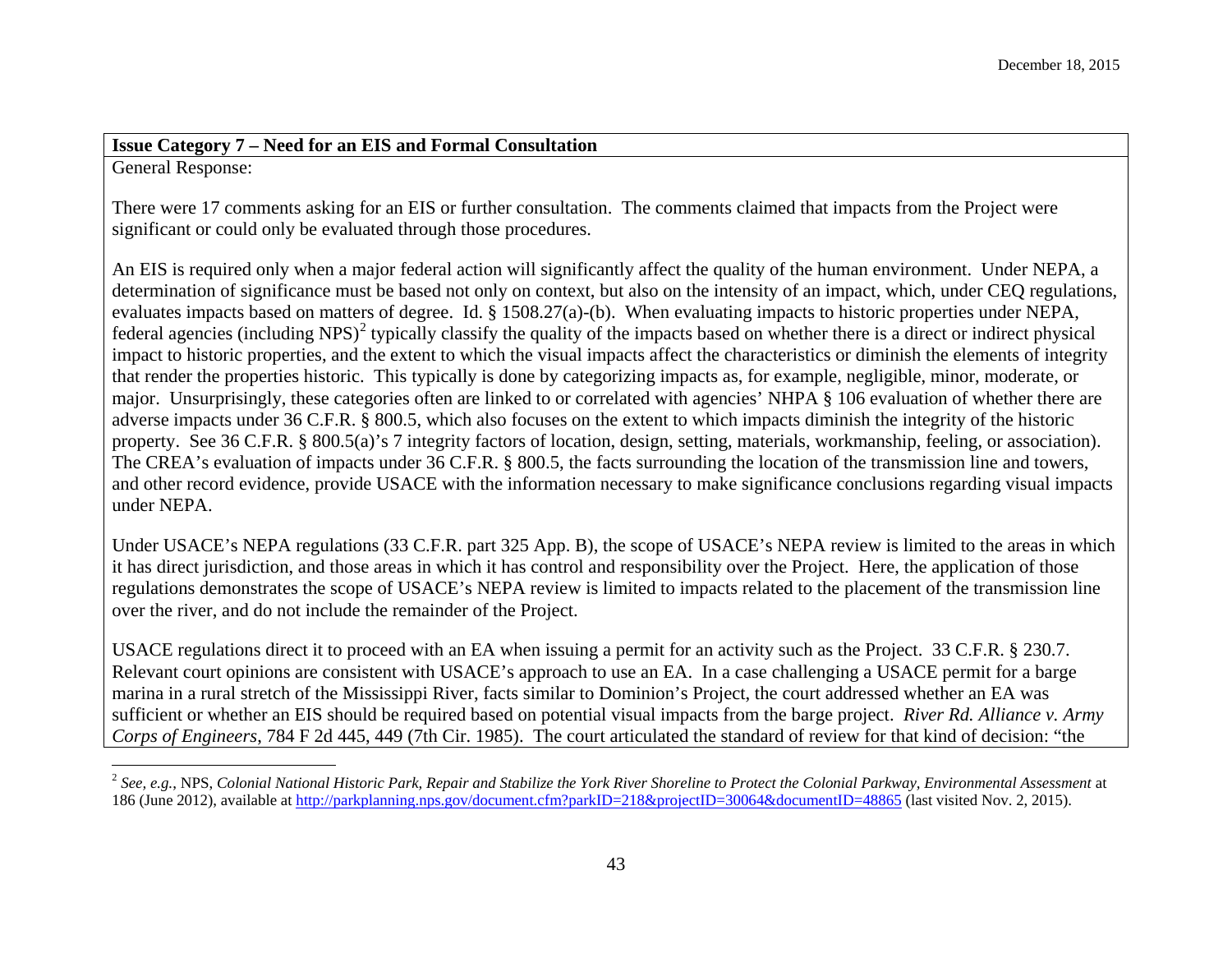#### **Issue Category 7 – Need for an EIS and Formal Consultation**

nature of that judgment dictates that it will only be overturned if it is an abuse of discretion." Id. Under that standard of review, the court then articulated the issue:

that the issue for us *is not* whether National Marine Services Barge fleeting facility [is] an unfortunate eyesore, marring one of the remaining spots of unspoiled beauty on the Mississippi River in the general vicinity of St Louis; it is that. … [The issue] *is* whether the Corps exceeded the bounds of is decision-making authority in concluding that the fleeting facility would not have so significant an impact on the environment as to require [an EIS].

Id. at 450 (emphasis added).

The court explained how the EA process had evolved to allow sufficient consideration of all environmental consequences. Noting that earlier cases suggesting the fixing of the standard for "significant" at the lower end of a scale that runs from "not trivial to momentous" was the

product of a time when environmental impact statements were less formidable than they have grown to be, when federal agencies were less sensitive than they mostly are today to environmental concerns, and, perhaps most important, when environmental assessments involved a less elaborate procedure for determining whether there was so significant an environmental impact as to warrant the preparation of an environmental impact statement. . . . [T]oday, for good or ill, environmental assessments are thorough enough to permit a higher threshold for requiring environmental impact statements.

Id. at 450-451.

The court went on to explain the role of visual impacts and public opposition in making this determination, and rejected both as the basis for mandating an EIS:

Aesthetic impacts alone will rarely compel the preparation of an environmental impact statement . . . . The necessary judgments are inherently subjective and normally can be made as reliably on the basis of an environmental assessment as on the basis of a much lengthier and costlier environmental impact statement. The fact that there was public opposition to the [barge project] cannot tip the balance. *See e.g., Town of Orangetown v Gorsuch,* 718 F.2d 28, 39 (2d Cir. 1983). That would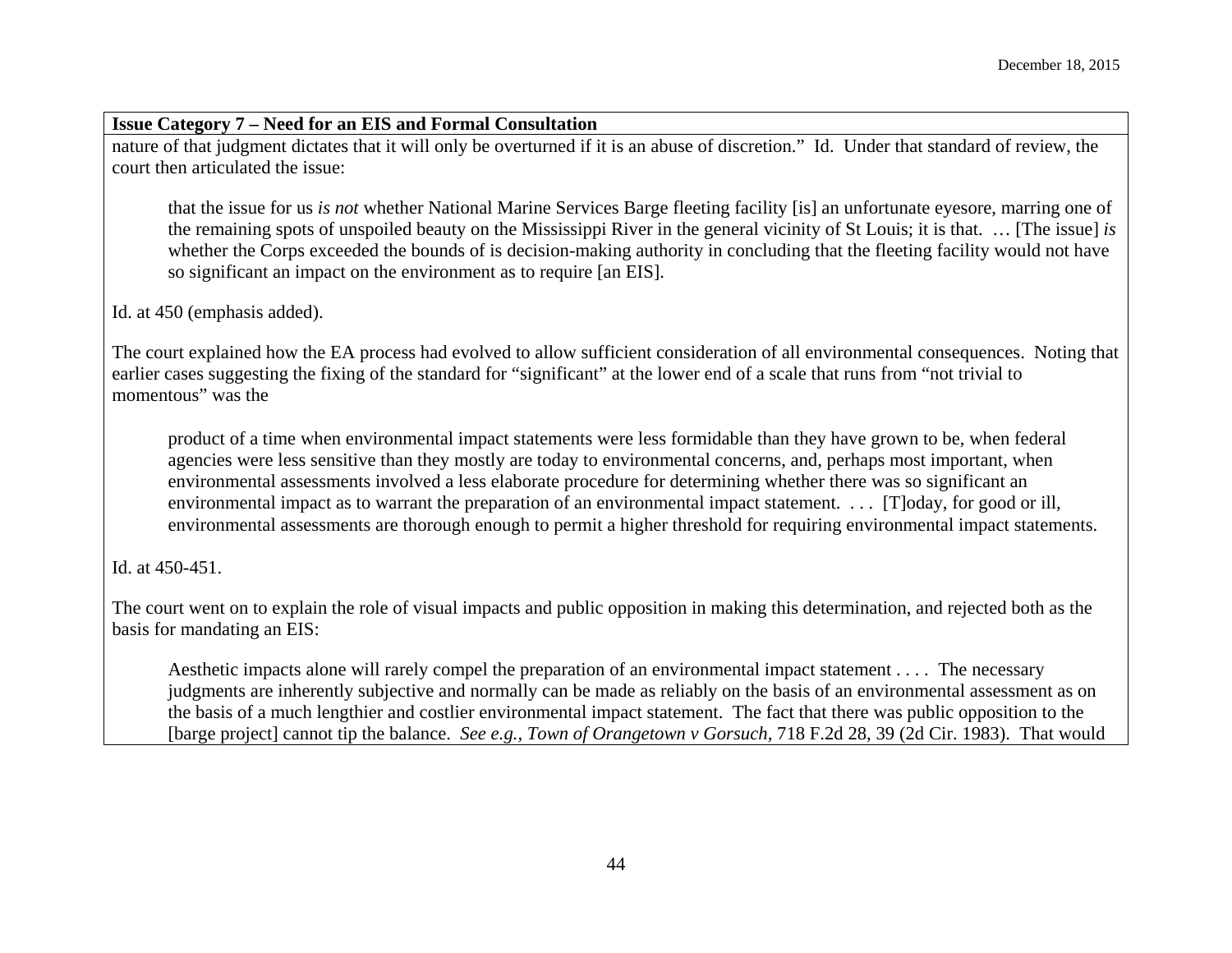<span id="page-44-0"></span>**Issue Category 7 – Need for an EIS and Formal Consultation** be the environmental counterpart to the "heckler's veto" of First Amendment law. *Id.* at 451.<sup>[3](#page-44-0)</sup> Thus, as *River Road Alliance* makes clear, the decision whether to conduct an EA or EIS remains in the sole, and sound discretion of USACE. USACE has not completed its evaluation of potential mitigation for visual impacts. It is well established that the agency is within its prerogative to, and in fact should, evaluate potential mitigation prior to determining whether to issue a FONSI or proceed to an EIS. Indeed, USACE regularly considers the impact of mitigation as a factor on whether impacts will be significant for purposes of NEPA. That approach has long been recognized and accepted. *Ohio Valley Envtl. Coal. v. Aracoma Coal Co*., 556 F.3d 177, 191-92 (4th Cir. 2009) ("Even where an EA determines that a proposed action will have a significant environmental impact, an agency may avoid issuing an EIS where it finds that mitigating measures can be taken to reduce the environmental impact of the project below the level of significance.") (citing *Roanoke River Basin Ass'n v. Hudson*, 940 F.2d 58, 62 (4th Cir.1991)). USACE currently is in the middle of the NEPA process.

USACE has been fulfilling their responsibilities under 33 C.F.R. Parts 320 through 327. This includes required coordination under the Endangered Species Act, National Historic Preservation Act, and other applicable Federal laws. Many of the issues raised in the comments will be addressed in USACE's decision document which will include the public interest review (33 C.F.R. 320.4(a)) and assessment under the 404(b)(1) Guidelines for the Specification of Disposal Sites for Dredged or Fill Material (40 C.F.R. Part 230).

| <b>NTHP</b>  | Comment letter, p.<br>24 (Nov. 12, 2015) | An EIS should be prepared to understand<br>the negative impacts on the James River<br>which has been declared a state historic<br>river. | The direct, indirect and cumulative<br>effects on the James River within the<br>APE have been sufficiently evaluated in<br>the CREA and can be fully evaluated in<br>an EA. |
|--------------|------------------------------------------|------------------------------------------------------------------------------------------------------------------------------------------|-----------------------------------------------------------------------------------------------------------------------------------------------------------------------------|
| Preservation | Comment letter, p.                       | The Army Corps must undertake an                                                                                                         | See General Responses to Category 7.                                                                                                                                        |
| Virginia     | 2 (Nov. 12, 2015)                        | <b>Environmental Impact Statement.</b>                                                                                                   | See Letter from S. Miller, Dominion, to                                                                                                                                     |
| <b>NPS</b>   | Comment letter, p.                       |                                                                                                                                          | L. Rhodes, USACE, Attachment 1,                                                                                                                                             |

 <sup>3</sup> In addition, mere opposition to a project or its impacts does not create controversy for purposes of NEPA so as to suggest a significant impact. *North Carolina v. FAA*, 957 F.2d 1125, 1133-34 (4th Cir. 1992); *Clement v. LaHood*, 2010 WL 1779701, at \*7-8 (E.D. Va. 2010).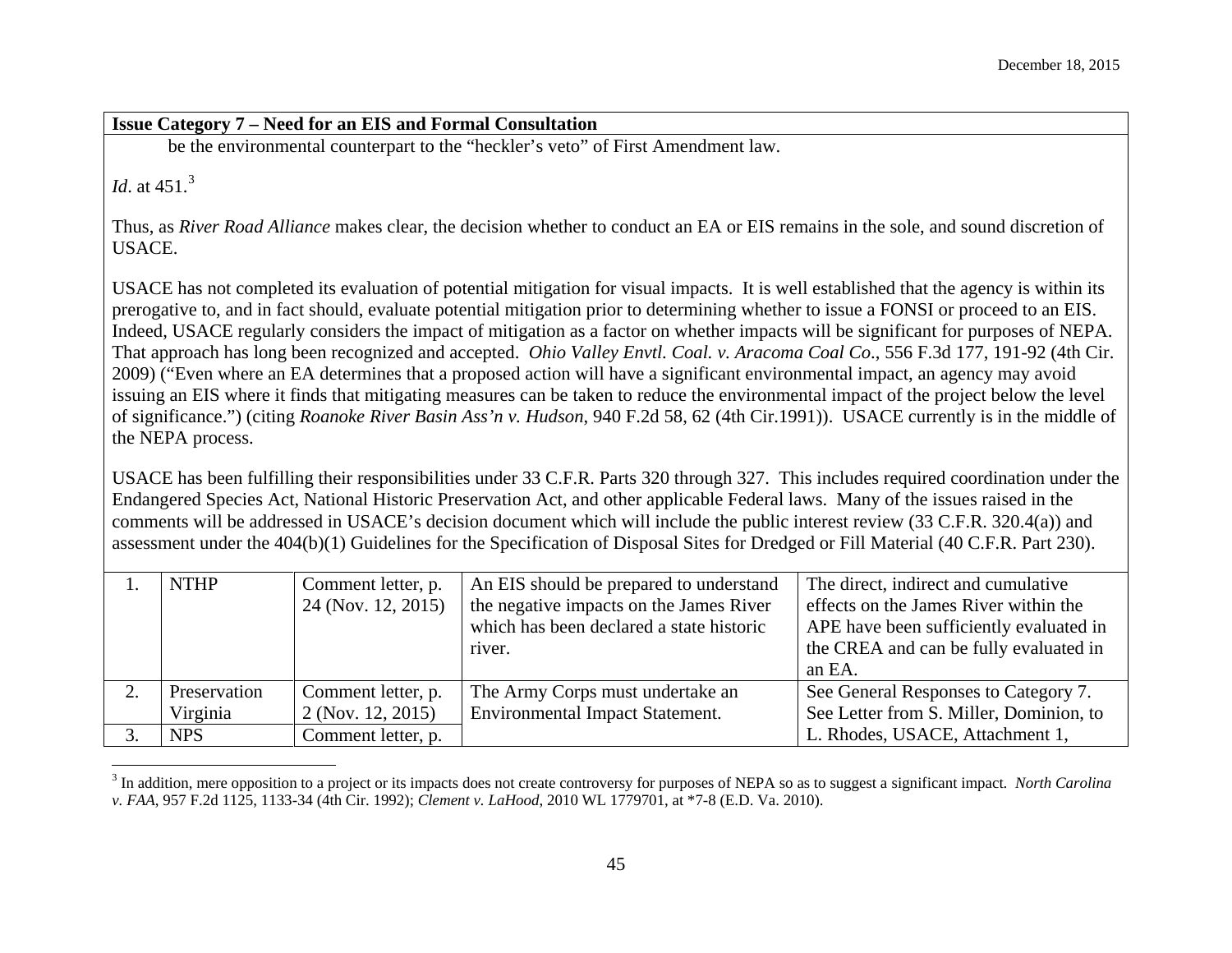|     | <b>Issue Category 7 – Need for an EIS and Formal Consultation</b> |                                         |                                                                                 |                                                                                  |  |
|-----|-------------------------------------------------------------------|-----------------------------------------|---------------------------------------------------------------------------------|----------------------------------------------------------------------------------|--|
|     |                                                                   | $1$ (Oct. 22, 2015)                     |                                                                                 | Response to Comment O (July 2, 2015).                                            |  |
| 4.  | <b>NTHP</b>                                                       | Comment letter, p.                      |                                                                                 |                                                                                  |  |
|     |                                                                   | 14 (Nov. 12, 2015)                      |                                                                                 |                                                                                  |  |
| 5.  | Scenic                                                            | Comment letter, p.                      |                                                                                 |                                                                                  |  |
|     | Virginia                                                          | 1 (Nov. 12, 2015)                       |                                                                                 |                                                                                  |  |
| 6.  | Save the James                                                    | Comment letter, p.                      |                                                                                 |                                                                                  |  |
|     | Alliance                                                          | 1 (Nov. 13, 2015)                       |                                                                                 |                                                                                  |  |
|     | ("STJA")                                                          |                                         |                                                                                 |                                                                                  |  |
| 7.  | <b>NPCA</b>                                                       | Comment letter, p.                      |                                                                                 |                                                                                  |  |
|     |                                                                   | 5 (Nov. 13, 2015)                       |                                                                                 |                                                                                  |  |
| 8.  | Scenic                                                            | <b>Remarks at Corps</b>                 |                                                                                 |                                                                                  |  |
|     | Virginia                                                          | Input Meeting (Oct.                     |                                                                                 |                                                                                  |  |
|     |                                                                   | 30, 2015                                |                                                                                 |                                                                                  |  |
| 9.  | Jamestowne                                                        | Comment letter, p.                      |                                                                                 |                                                                                  |  |
|     | Society                                                           | $1$ (Nov. 4, 2015)                      |                                                                                 |                                                                                  |  |
| 10. | <b>NPCA</b>                                                       | Comment letter, p.<br>4 (Nov. 12, 2015) | Financial investments, lowered values to<br>homes and businesses because of the | See General Responses to Category 5<br>regarding tourism for response from local |  |
|     |                                                                   |                                         | Project, and resources like wildlife and                                        | businessmen on impact of reliable                                                |  |
|     |                                                                   |                                         | water quality and the economic value they                                       | electricity on economics. See Letter from                                        |  |
|     |                                                                   |                                         | add to the landscape must be evaluated.                                         | S. Miller, Dominion, to L. Rhodes,                                               |  |
|     |                                                                   |                                         |                                                                                 | USACE, Attachment 1, Response to                                                 |  |
|     |                                                                   |                                         |                                                                                 | Comment Q July 2, 2015) regarding                                                |  |
|     |                                                                   |                                         |                                                                                 | endangered species. Construction in                                              |  |
|     |                                                                   |                                         |                                                                                 | wetlands and water will be conducted in a                                        |  |
|     |                                                                   |                                         |                                                                                 | manner that will protect water quality and                                       |  |
|     |                                                                   |                                         |                                                                                 | wildlife. Structure will improve fishing.                                        |  |
|     |                                                                   |                                         |                                                                                 | A permit will not be issued without a 401                                        |  |
|     |                                                                   |                                         |                                                                                 | certificate from Virginia industry                                               |  |
|     |                                                                   |                                         |                                                                                 | protection of water quality streams.                                             |  |
| 11. | <b>NPCA</b>                                                       | Comment letter, p.                      | The Corps must conduct a formal                                                 | See General Responses to Category 7.                                             |  |
|     |                                                                   | 3 (Nov. 13, 2015)                       | consultation with the National Marines                                          | Formal coordination under the                                                    |  |
|     |                                                                   |                                         | Fisheries Service ("NMFS") under                                                | Endangered Species Act is not required if                                        |  |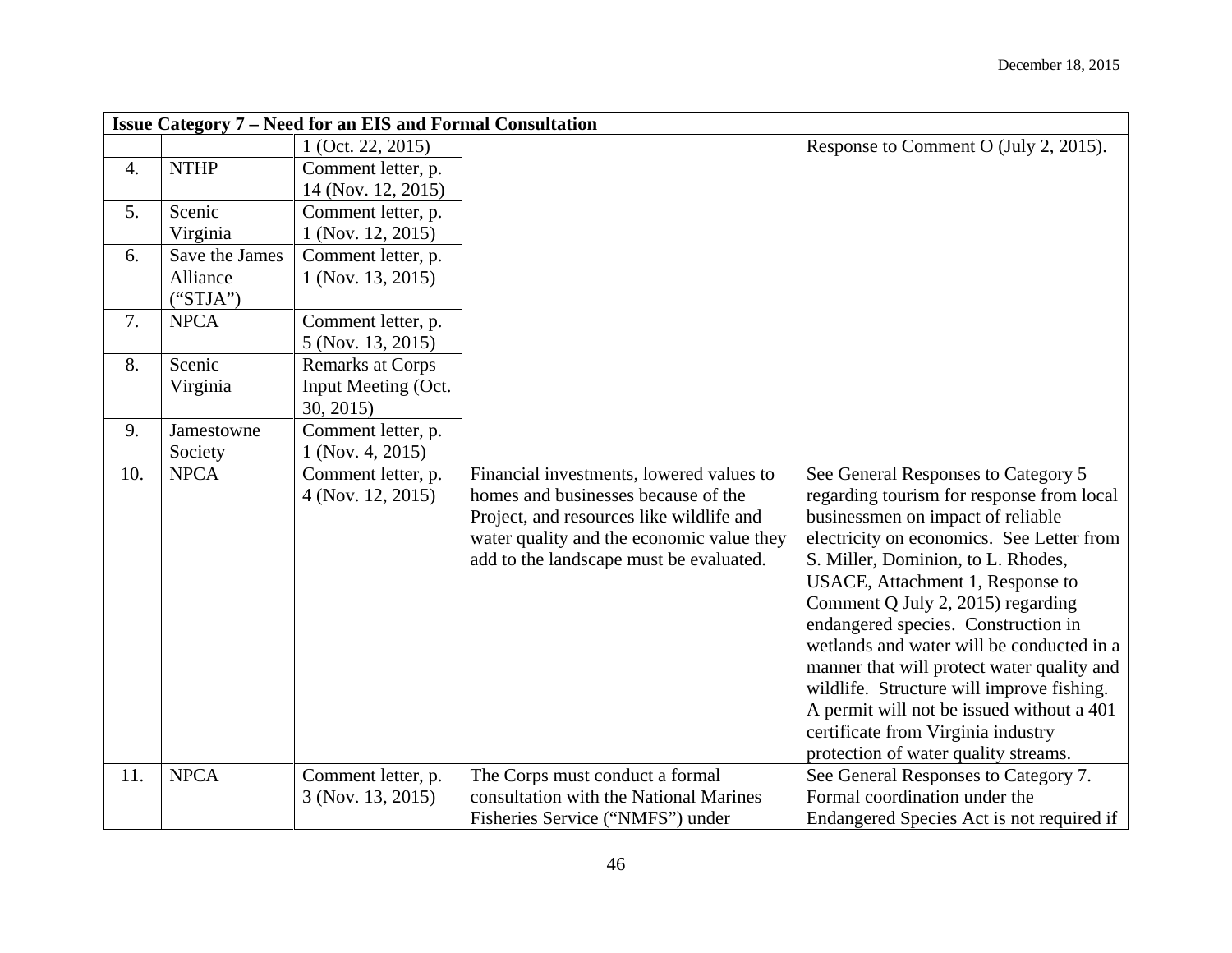|     | <b>Issue Category 7 – Need for an EIS and Formal Consultation</b> |                    |                                                |                                             |  |
|-----|-------------------------------------------------------------------|--------------------|------------------------------------------------|---------------------------------------------|--|
|     |                                                                   |                    | Section $7(a)(2)$ of the Endangered Species    | NMFS concurs with a finding of "Not"        |  |
|     |                                                                   |                    | Act on activities that may affect a listed     | Likely to Adversely Affect." Corps          |  |
|     |                                                                   |                    | species like the Atlantic Sturgeon.            | Coordination with NMFS has been             |  |
|     |                                                                   |                    |                                                | ongoing concerning effects to the           |  |
|     |                                                                   |                    |                                                | Atlantic sturgeon. In an email to the       |  |
|     |                                                                   |                    |                                                | Corps dated June 23, 2015, NMFS             |  |
|     |                                                                   |                    |                                                | provided several best management            |  |
|     |                                                                   |                    |                                                | practices that if implemented, could        |  |
|     |                                                                   |                    |                                                | allow for the NMFS to concur that effects   |  |
|     |                                                                   |                    |                                                | to the sturgeon would be insignificant or   |  |
|     |                                                                   |                    |                                                | discountable. These included time of        |  |
|     |                                                                   |                    |                                                | year restrictions and use of bubble         |  |
|     |                                                                   |                    |                                                | curtains. Dominion has agreed to            |  |
|     |                                                                   |                    |                                                | implement these measures and                |  |
|     |                                                                   |                    |                                                | communicated this to the Corps. The         |  |
|     |                                                                   |                    |                                                | Corps submitted this information to         |  |
|     |                                                                   |                    |                                                | NMFS and is awaiting their concurrence      |  |
|     |                                                                   |                    |                                                | that the Project is not likely to adversely |  |
|     |                                                                   |                    |                                                | affect the Atlantic sturgeon.               |  |
| 12. | <b>NPCA</b>                                                       | Comment letter, p. | The NMFS is currently drafting proposed        | There is no requirement for a Federal       |  |
|     |                                                                   | 3 (Nov. 13, 2015)  | rules for the critical habitat of the Atlantic | agency to take no action while a rule is    |  |
| 13. | <b>NTHP</b>                                                       | Comment letter, p. | Sturgeon. The Corps should wait until the      | promulgated for potential critical habitat. |  |
|     |                                                                   | 23 (Nov. 12, 2015) | NMFS completes its critical habitat            | The Corps has been coordinating with        |  |
|     |                                                                   |                    | designation for the sturgeon before            | NMFS, the agency developing the critical    |  |
|     |                                                                   |                    | making a final determination on a Section      | habitat rule. The NMFS will use all         |  |
|     |                                                                   |                    | 404 permit.                                    | available data in their determination of    |  |
|     |                                                                   |                    |                                                | whether the Project may adversely affect    |  |
|     |                                                                   |                    |                                                | the Atlantic sturgeon.                      |  |
| 14. | <b>NPCA</b>                                                       | Comment letter, p. | The proposed transmission line involves        | Formal consultation with the USFWS is       |  |
|     |                                                                   | 4 (Nov. 13, 2015)  | tree clearing which could impact the           | not required unless a Federal action may    |  |
|     |                                                                   |                    | Northern Long-Eared Bat which is a             | adversely affect a federally threatened or  |  |
|     |                                                                   |                    | federally threatened species. Bald Eagles      | endangered species. In an email dated       |  |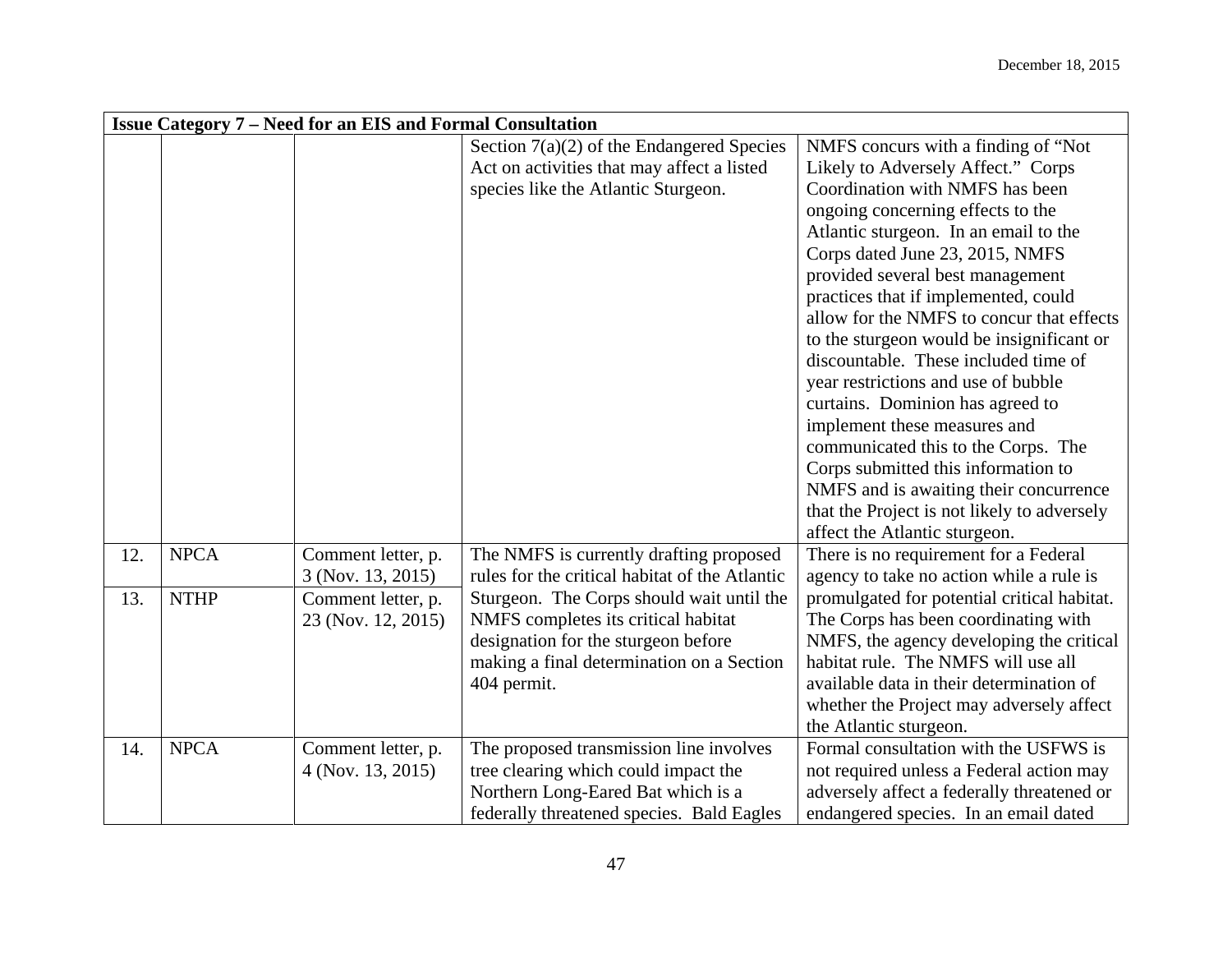|     |             |                                          |                                                                                                                                                                                                                      | <b>Issue Category 7 – Need for an EIS and Formal Consultation</b>                                                                                                                                                                                                                                                                                                                                                                                                                              |  |  |  |  |
|-----|-------------|------------------------------------------|----------------------------------------------------------------------------------------------------------------------------------------------------------------------------------------------------------------------|------------------------------------------------------------------------------------------------------------------------------------------------------------------------------------------------------------------------------------------------------------------------------------------------------------------------------------------------------------------------------------------------------------------------------------------------------------------------------------------------|--|--|--|--|
|     |             |                                          | are also found in the proposed Project site.<br>Therefore, the Corps should enter into<br>formal consultation with the U.S. Fish $\&$<br>Wildlife Service.                                                           | May 7, 2015, the USFWS indicated that<br>they could concur with a "Not Likely to<br>Adversely Affect" determination for the<br>northern long-eared bat if no tree clearing<br>occurs between April 15 <sup>th</sup> through<br>September $15th$ of any year. Dominion<br>has agreed to this time of year restriction<br>and communicated this to the Corps.                                                                                                                                    |  |  |  |  |
| 15. | <b>NPCA</b> | Comment letter, p.<br>4 (Nov. 13, 2015)  | The Corps should share the result of their<br>consultation and plans to protect the small<br>whorled pogonia.                                                                                                        | After multiple years of survey, no small<br>whorled pogonia have been found within<br>suitable habitat in the Project area.<br>Regardless of the absence of this species,<br>Dominion is not clearing suitable habitat<br>at the switching station. A May 7, 2015<br>email from the Corps to Dominion and<br>Stantec indicated that the USFWS has<br>concurred with a "Not Likely to<br>Adversely Affect" determination for<br>small whorled pogonia, as well as the<br>sensitive joint vetch. |  |  |  |  |
| 16. | <b>NTHP</b> | Comment letter, p.<br>14 (Nov. 12, 2015) | The Project will cause significant harm to<br>the Carter's Grove Plantation, as such,<br>further consultation under Section 106 is<br>needed to identify Project alternatives,<br>minimize harm, and prepare an EIS. | At this time in the Section 106 process,<br>the Corps has proceeded to the step of<br>resolving adverse effects to historic<br>properties, including the indirect visual<br>adverse effect to Carter's Grove<br>Plantation. Through this step, the Corps<br>will coordinate with the consulting<br>parties to avoid, minimize, and mitigate<br>the adverse effect to this property.<br>Section $110(f)$ does not apply since the<br>only effects are visual and not direct<br>impacts.         |  |  |  |  |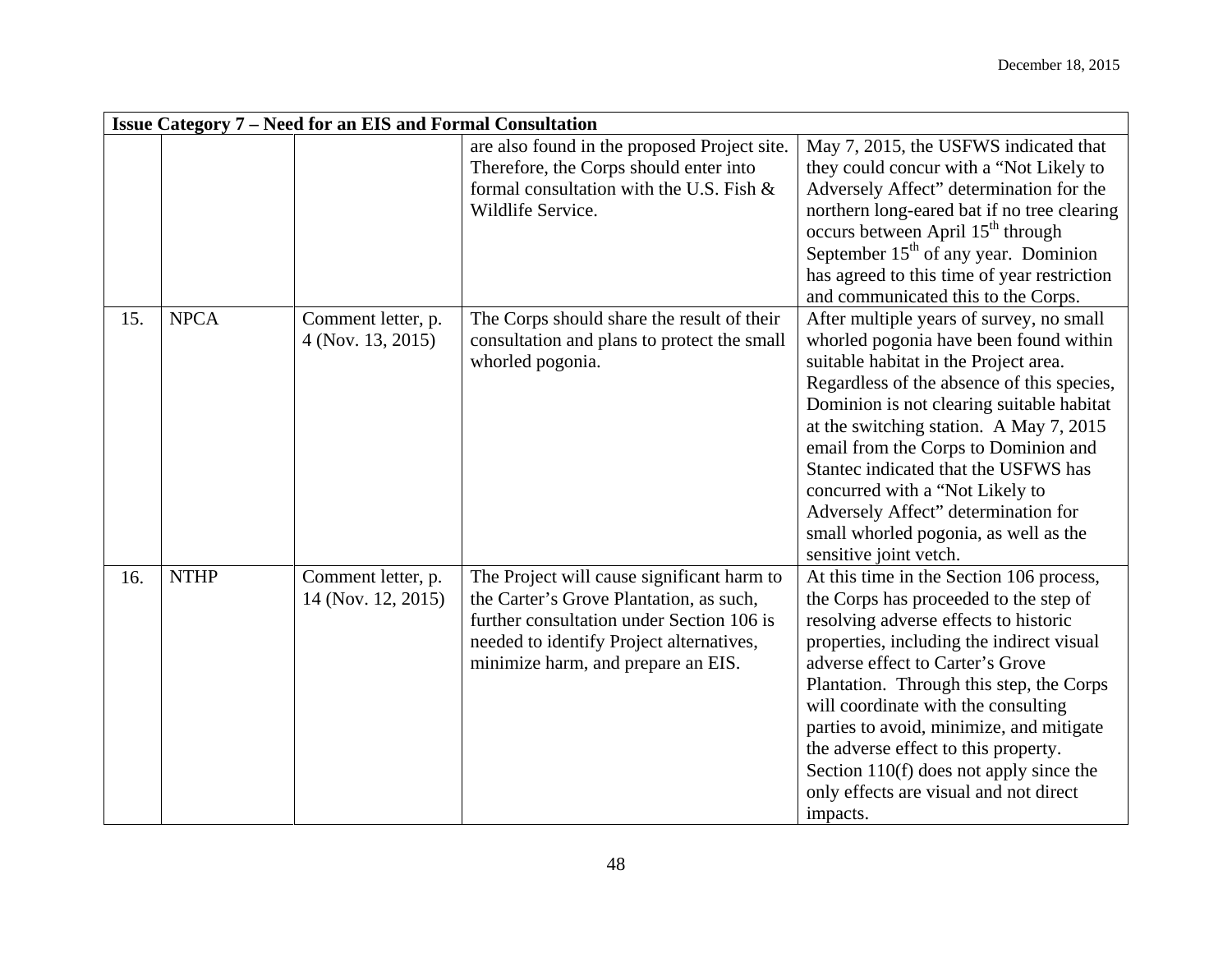|     | <b>Issue Category 7 – Need for an EIS and Formal Consultation</b> |                    |                                         |                                           |
|-----|-------------------------------------------------------------------|--------------------|-----------------------------------------|-------------------------------------------|
| 17. | <b>NTHP</b>                                                       | Comment letter, p. | Any degradation of water quality caused | Impacts to water quality are expected to  |
|     |                                                                   | 23 (Nov. 12, 2015) | by the Project must be mitigated.       | be temporary and minor, resulting from    |
|     |                                                                   |                    |                                         | the installation of piles in the river    |
|     |                                                                   |                    |                                         | crossing and construction of structure    |
|     |                                                                   |                    |                                         | foundations within the land portions of   |
|     |                                                                   |                    |                                         | the Project. Impact installation of piles |
|     |                                                                   |                    |                                         | within the substrate in the James River   |
|     |                                                                   |                    |                                         | would not be expected to contribute to    |
|     |                                                                   |                    |                                         | more than negligible turbidity.           |
|     |                                                                   |                    |                                         | Construction work on the land portion of  |
|     |                                                                   |                    |                                         | the Project will be performed using Best  |
|     |                                                                   |                    |                                         | Management Practices to minimize          |
|     |                                                                   |                    |                                         | erosion and sedimentation under           |
|     |                                                                   |                    |                                         | Dominion's General Erosion and            |
|     |                                                                   |                    |                                         | Sedimentation Control Specifications for  |
|     |                                                                   |                    |                                         | the Construction and Maintenance of       |
|     |                                                                   |                    |                                         | Electric Transmission Lines. The Corps    |
|     |                                                                   |                    |                                         | will fully consider the effect to water   |
|     |                                                                   |                    |                                         | quality in its Public Interest Review.    |
| 18. | Chesapeake                                                        | Comment letter, p. | Requests further consultation under the | The Corps is continuing consultation      |
|     | Conservancy.                                                      | 4 (Nov. 12, 2015)  | Section 106 process.                    | under the Section 106 process to resolve  |
|     |                                                                   |                    |                                         | adverse effects (36 C.F.R. § 800.6).      |

# **Issue Category 8 – Alternatives**

General Response:

The remaining 18 comments concerned alternatives, including suggesting many that had already been addressed by USACE and the assumptions used to evaluate them. USACE has considered comments on alternatives which have been submitted in response to past notices of comment periods as well as this one. In its preliminary findings on alternatives, USACE stated:

Therefore, based on information presented to date, our preliminary finding is that two alternatives appear to meet the Project purpose while reasonably complying with the evaluation criteria. These are Surry-Skiffes-Whealton 500 kV OH (AC)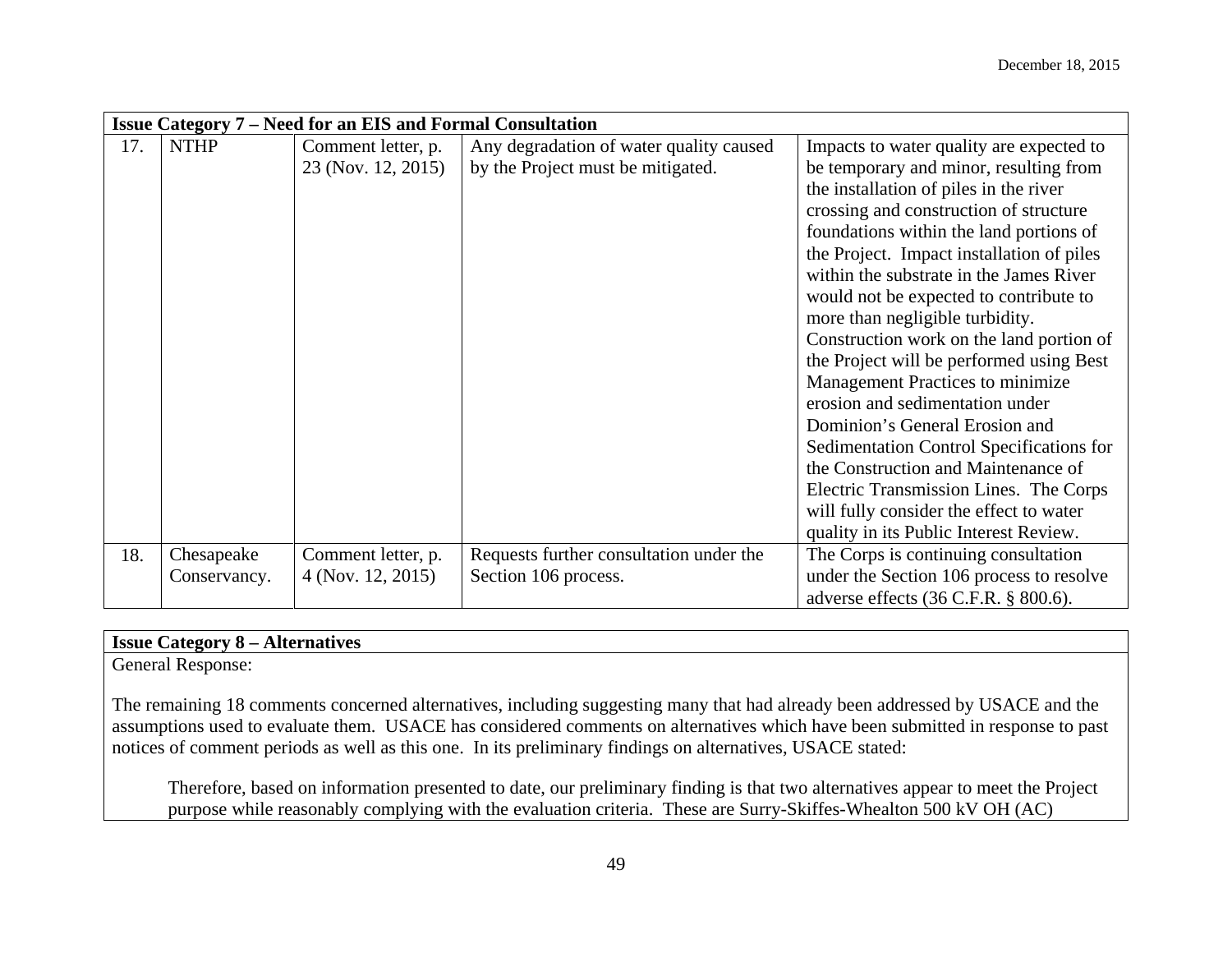#### **Issue Category 8 – Alternatives**

(Dominion's Preferred) and Chickahominy –Skiffes – Whealton 500kV. We have determined that other alternatives are unavailable due to cost, engineering constraints and/or logistics.

The comments provided in response to the October 1 notice provide no new information, but rather disagree with the preliminary conclusions of the Corps. A response to the specific comments regarding load projections and similar factors used in the alternatives analysis are addressed under separate cover in a document dated December 15, 2015 titled "NAO-2012-0080113-V0408, Surry-Skiffes-Whealton, Dominion Virginia Power Response to National Parks Conservation Association/Princeton Energy Resources International Comments "Dominion's Proposed 'Surry-Skiffes Creek Project – Issues and Alternatives," dated November 13, 2015 ("DVP Response to NPCA/PERI Comments").

| 1. | Scenic      | Comment letter, p. | A thorough examination of alternatives to | The USACE Preliminary Alternatives         |
|----|-------------|--------------------|-------------------------------------------|--------------------------------------------|
|    | Virginia    | 1 (Nov. 12, 2015)  | the proposed transmission line.           | Conclusions White Paper (October 1,        |
|    |             |                    |                                           | 2015) [hereinafter "USACE White            |
|    |             |                    |                                           | Paper"]; Letter from S. Miller, Dominion,  |
|    |             |                    |                                           | to L. Rhodes, USACE, at 2-5,               |
|    |             |                    |                                           | Attachment 1, Response to Comments B       |
|    |             |                    |                                           | & C (July 2, 2015), Alternatives Analysis  |
|    |             |                    |                                           | (received by the Corps January 8, 2015)    |
|    |             |                    |                                           | [hereinafter "Alternative Analysis"]; and  |
|    |             |                    |                                           | revised Table 3.1 (received by the Corps   |
|    |             |                    |                                           | January 15, 2015) [hereinafter Revised]    |
|    |             |                    |                                           | Table 3.1, provided an in-depth            |
|    |             |                    |                                           | evaluation of alternatives to the proposed |
|    |             |                    |                                           | transmission line.                         |
| 2. | <b>STJA</b> | Comment letter, p. | The Applicant has provided no             | The USACE White Paper, Letter from S.      |
|    |             | 1 (Nov. 13, 2015)  | alternative. The so-called Chickahominy   | Miller, Dominion, to L. Rhodes, USACE,     |
|    |             |                    | route is, and always has been, a straw    | at 2-5, Attachment 1, Response to          |
|    |             |                    | man, not a true alternative.              | Comments B & C; Alternatives Analysis,     |
|    |             |                    |                                           | and revised Table 3.1 collectively         |
|    |             |                    |                                           | provided an in depth evaluation of         |
|    |             |                    |                                           | alternatives to the proposed transmission  |
|    |             |                    |                                           | line. The Chickahominy route meets the     |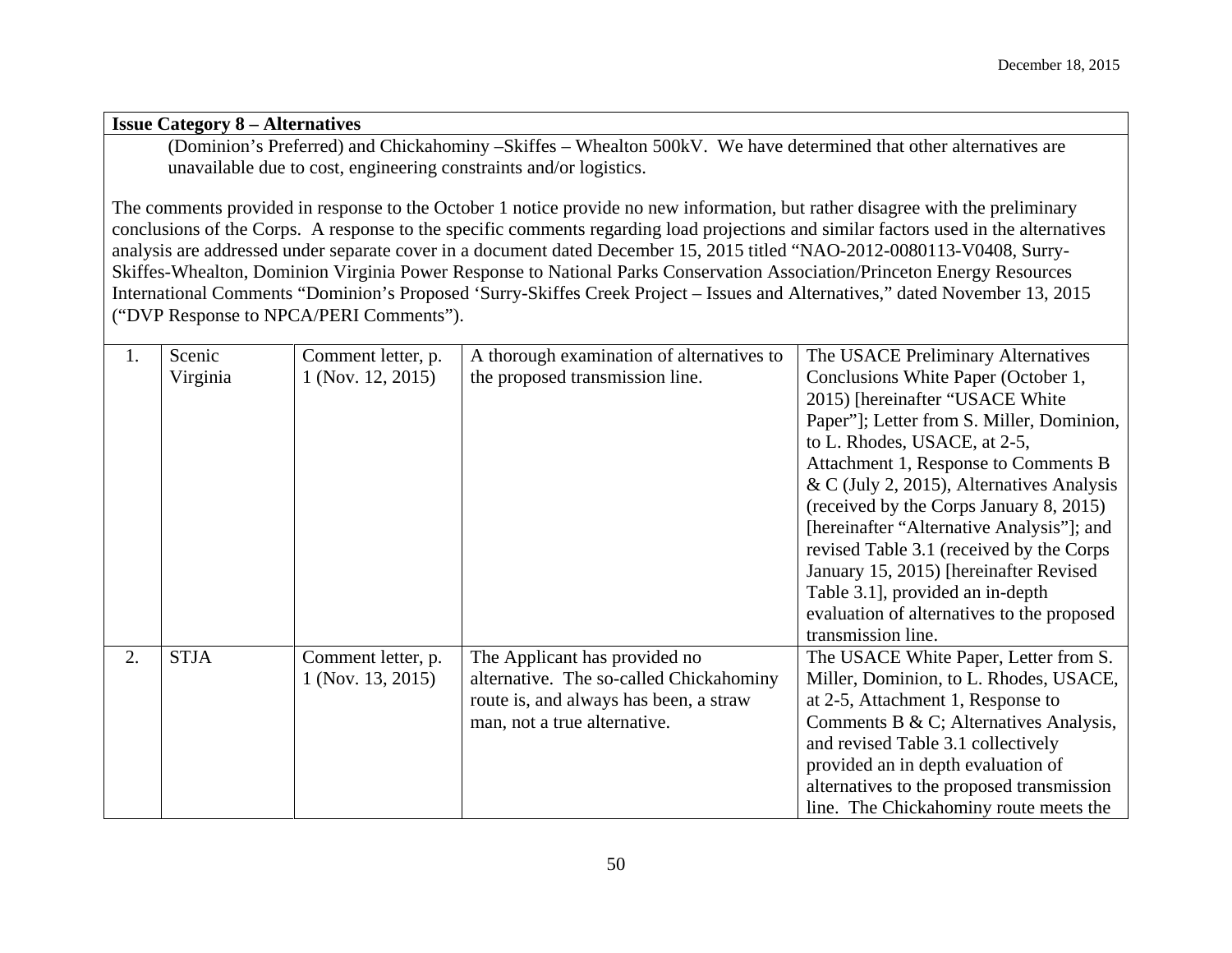|                  | <b>Issue Category 8 – Alternatives</b> |                    |                                            |                                              |  |
|------------------|----------------------------------------|--------------------|--------------------------------------------|----------------------------------------------|--|
|                  |                                        |                    |                                            | NERC reliability requirements, but poses     |  |
|                  |                                        |                    |                                            | far greater adverse impacts.                 |  |
| 3.               | <b>STJA</b>                            | Comment letter, p. | The Surry-Skiffes Creek proposal is a      | The USACE White Paper: Letter from S.        |  |
|                  |                                        | 2 (Nov. 13, 2015)  | business profitable decision. The decision | Miller, Dominion, to L. Rhodes, USACE,       |  |
|                  |                                        |                    | was not made to protect the grid, provide  | at $2-3$ (July 2, 2015); and Alternatives    |  |
|                  |                                        |                    | reliable power, or to meet NERC            | Analysis found that the offsite              |  |
|                  |                                        |                    | reliability standards.                     | alternatives to the proposed Project did     |  |
|                  |                                        |                    |                                            | not meet the purpose and need of the         |  |
|                  |                                        |                    |                                            | Project due to the inability to meet NERC    |  |
|                  |                                        |                    |                                            | reliability criteria, significant cost       |  |
|                  |                                        |                    |                                            | restraints, inability to acquire necessary   |  |
|                  |                                        |                    |                                            | right-of-way, and/or significant             |  |
|                  |                                        |                    |                                            | constraints on the ability to timely         |  |
|                  |                                        |                    |                                            | construct the alternative to address         |  |
|                  |                                        |                    |                                            | MATS Rule compliance.                        |  |
| $\overline{4}$ . | <b>STJA</b>                            | Comment letter, p. | Natural gas will provide the solution to   | The USACE White Paper, Letter from S.        |  |
|                  |                                        | 5 (Nov. 13, 2015)  | avoid the aerial crossing over the James   | Miller, Dominion, to L. Rhodes, USACE,       |  |
|                  |                                        |                    | River.                                     | at 2-3, Attachment 1, Response to            |  |
|                  |                                        |                    |                                            | Comment E (July 2, 2015), Alternatives       |  |
|                  |                                        |                    |                                            | Analysis; and Revised Table 3.1,             |  |
|                  |                                        |                    |                                            | examined the potential to convert            |  |
|                  |                                        |                    |                                            | Yorktown to natural gas and found that       |  |
|                  |                                        |                    |                                            | there could not be a reliable source of      |  |
|                  |                                        |                    |                                            | natural gas in the area until at least 2018, |  |
|                  |                                        |                    |                                            | after the time the Project is needed.        |  |
| 5.               | <b>STJA</b>                            | Comment letter, p. | STJA proposes a two-step solution. The     | The 2011 Integrated Resource Plan            |  |
|                  |                                        | 5 (Nov. 13, 2015)  | first step involves retrofitting Yorktown  | ("2011 Plan") did not propose to repower     |  |
|                  |                                        |                    | Unit #2 to burn natural gas, in            | Yorktown Unit 2 by 2015 as an                |  |
|                  |                                        |                    | combination with the build of an           | alternative to constructing the proposed     |  |
|                  |                                        |                    | underground 230 kV line from Surry. A      | Project before the retirement of             |  |
|                  |                                        |                    | short term solution which would allow      | Yorktown Unit 1. The 2011 Plan's             |  |
|                  |                                        |                    | Dominion the time to build new             | Figure 7.2.6, Planned Transmission           |  |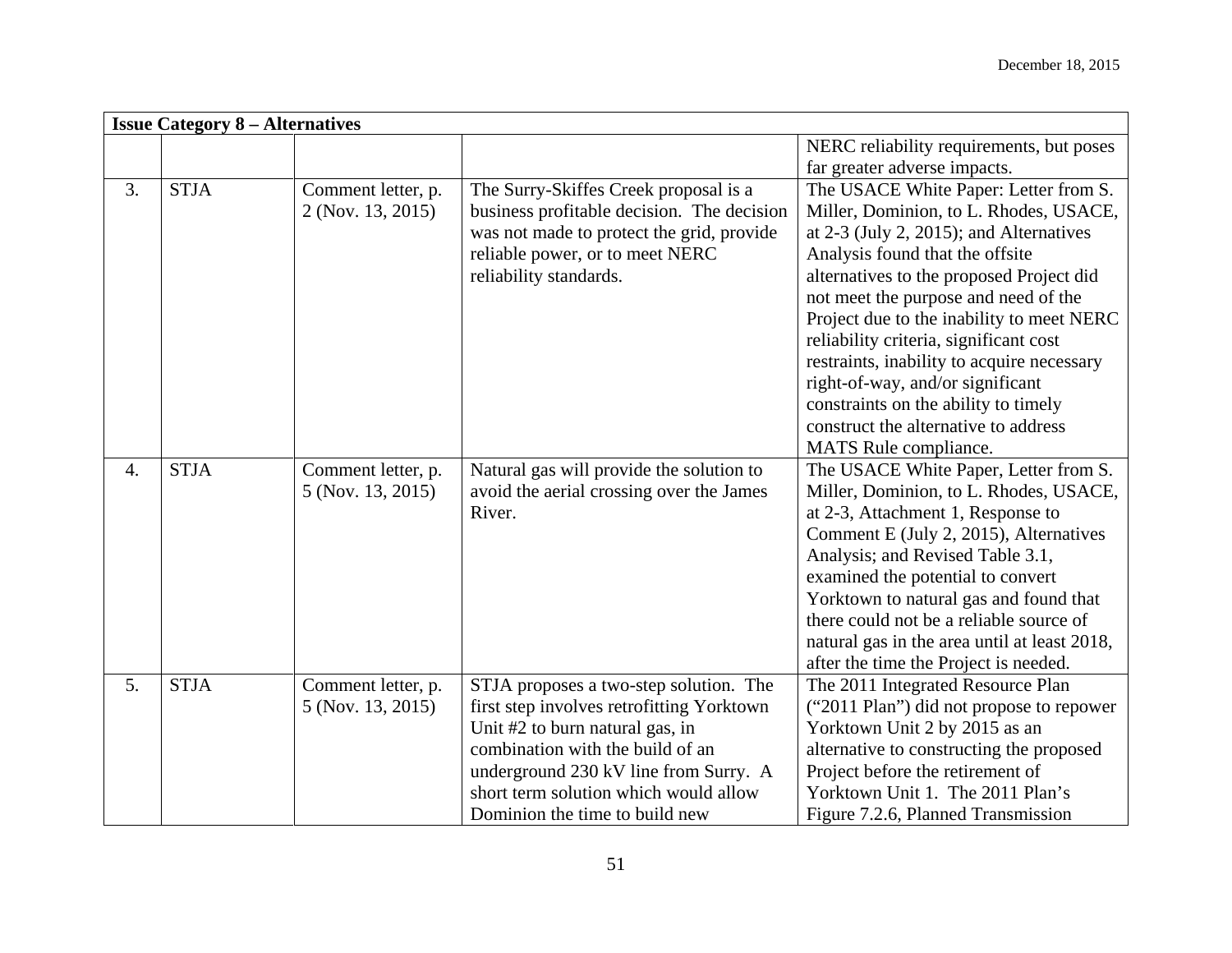|    | <b>Issue Category 8 – Alternatives</b> |                                         |                                                                                                                                                                                                                                                                                                                               |                                                                                                                                                                                                                                                                                                                                                                                                                                                                                                                                                                                                                                                                                                                                                                                                                                              |  |  |
|----|----------------------------------------|-----------------------------------------|-------------------------------------------------------------------------------------------------------------------------------------------------------------------------------------------------------------------------------------------------------------------------------------------------------------------------------|----------------------------------------------------------------------------------------------------------------------------------------------------------------------------------------------------------------------------------------------------------------------------------------------------------------------------------------------------------------------------------------------------------------------------------------------------------------------------------------------------------------------------------------------------------------------------------------------------------------------------------------------------------------------------------------------------------------------------------------------------------------------------------------------------------------------------------------------|--|--|
|    |                                        |                                         | generation capacity in Hampton Roads.                                                                                                                                                                                                                                                                                         | Additions, shows the new 500 kV line to<br>Skiffes Creek (at that time expected to<br>originate from Chickahominy Substation)<br>and new 230 kV Skiffes Creek-Whealton<br>line as being planned for construction by<br>November 2014. The undisputed<br>evidence in the SCC proceeding<br>approving the proposed Project showed<br>that, without the proposed Project, the<br>retirement of Yorktown Unit 1 by the end<br>of 2014, as announced in the 2011 Plan,<br>would violate the NERC Reliability<br>Standards beginning June 1, 2015 and<br>that the later-announced retirement of<br>Yorktown Unit 2 significantly increases<br>the severity of those violations. See also<br>Alternatives Analysis at 3.15 explaining<br>that combining generation alternatives<br>were neither cost effective nor can they<br>timely be completed. |  |  |
| 6. | <b>STJA</b>                            | Comment letter, p.<br>6 (Nov. 13, 2015) | Dominion's preferred plan in its 2011<br>Integrated Resource Plan submitted to the<br>VA SCC in September 2011 was<br>retrofitting Yorktown Station Unit #2.<br>According to the report, there was<br>sufficient [gas] supply, adequate<br>infrastructure and the ability to meet<br>pending federal environmental standards. | See Letter from C. Fisher, Dominion, to<br>T. Walker, USACE, at 7 (August 14,<br>2015). The SCC's independent<br>consultant confirmed that gas supply<br>could not be available by need date and<br>repowering would be uneconomical.                                                                                                                                                                                                                                                                                                                                                                                                                                                                                                                                                                                                        |  |  |
| 7. | <b>STJA</b>                            | Comment letter, p.<br>6 (Nov. 13, 2015) | There is sufficient gas supply to retrofit<br>Yorktown Unit #2 and construct new<br>generation within the Hampton Roads<br>Peninsula. Specifically, Virginia Natural                                                                                                                                                          | The USACE White Paper; Letter from S.<br>Miller, Dominion, to L. Rhodes, USACE,<br>at 2-3, Attachment 1, Response to<br>Comment E (July 2, 2015) Alternatives                                                                                                                                                                                                                                                                                                                                                                                                                                                                                                                                                                                                                                                                                |  |  |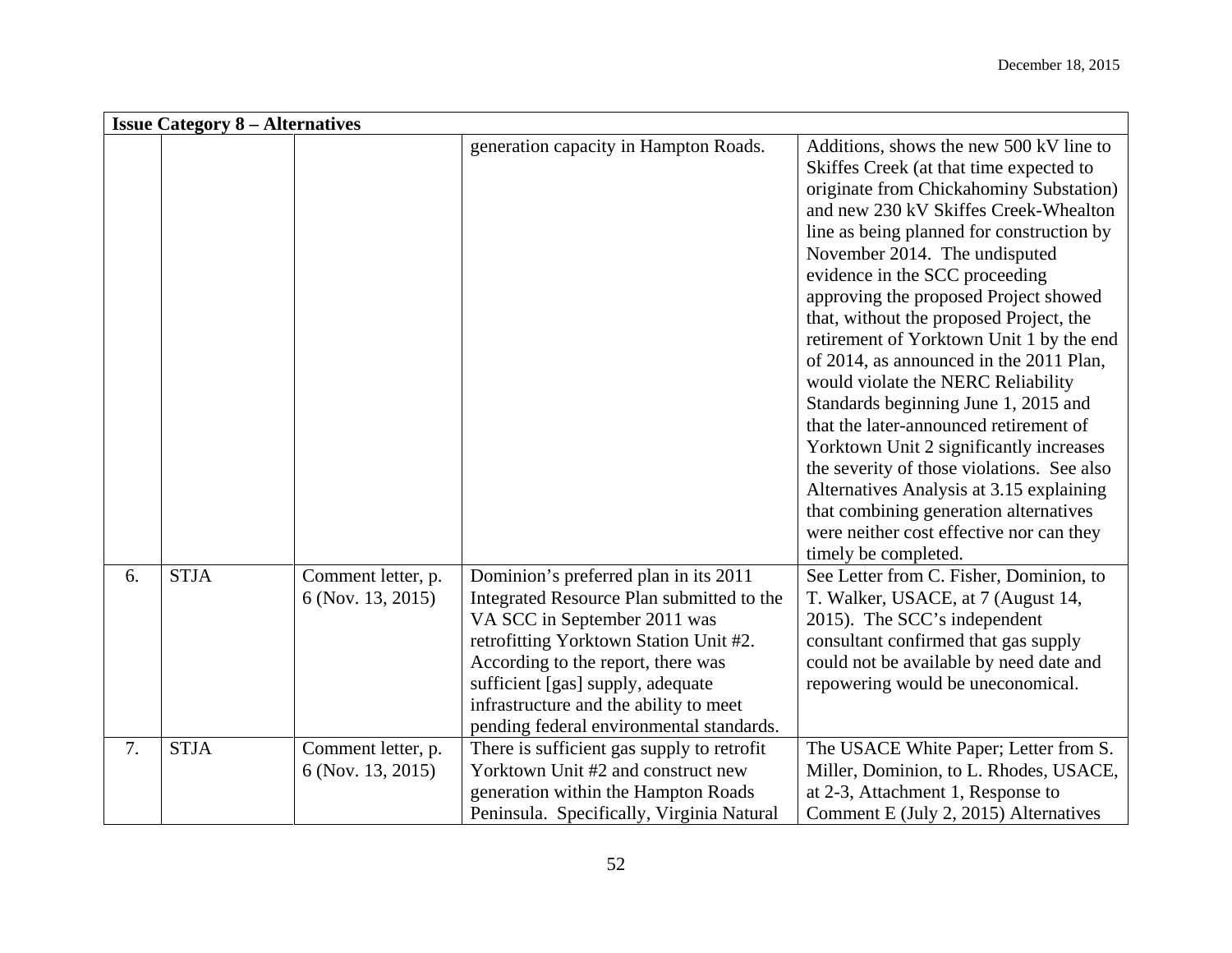| <b>Issue Category 8 – Alternatives</b> |             |                                          |                                                                                                                                                                                                                                                                                                                         |                                                                                                                                                                                                                                                                                                                                                                                                                                                                                                                                                                                                                                                                                                                                                                                                                                                                                   |  |
|----------------------------------------|-------------|------------------------------------------|-------------------------------------------------------------------------------------------------------------------------------------------------------------------------------------------------------------------------------------------------------------------------------------------------------------------------|-----------------------------------------------------------------------------------------------------------------------------------------------------------------------------------------------------------------------------------------------------------------------------------------------------------------------------------------------------------------------------------------------------------------------------------------------------------------------------------------------------------------------------------------------------------------------------------------------------------------------------------------------------------------------------------------------------------------------------------------------------------------------------------------------------------------------------------------------------------------------------------|--|
|                                        |             |                                          | Gas' Hampton Roads Crossing Pipeline<br>provide access to gas supplies for<br>Dominion. Dominion will only be<br>required to undertake a minor project of<br>constructing distributive pipelines to reach<br>the Yorktown Power Station site. Natural<br>gas is abundant and, as is the necessary<br>pipeline capacity. | Analysis; and Revised Table 3.1,<br>examined the potential to convert<br>Yorktown to natural gas and found that<br>there could not be a reliable source of<br>natural gas in the area until 2018, after<br>the time the Project is needed.                                                                                                                                                                                                                                                                                                                                                                                                                                                                                                                                                                                                                                        |  |
| 8.                                     | <b>STJA</b> | Comment letter, p.<br>16 (Nov. 13, 2015) | Dominion must incorporate the cost of the<br>alternative they chose to close Yorktown.                                                                                                                                                                                                                                  | The STJA Comments mistakenly conflate<br>generation planning with transmission<br>planning. For the purposes of assuring<br>that DVP has a sufficient generation<br>reserve margin (total available generation<br>capacity compared to total capacity and<br>energy requirements of its customers),<br>the construction of Brunswick Power<br>Station will replace the loss of generation<br>capacity at Yorktown. However, the<br>NERC Reliability Standards have an<br>entirely different purpose: they test the<br>reliability of each individual element of<br>the transmission system under the stress<br>of a series of specific types of operating<br>contingencies. The SCC's independent<br>expert consultant verified that the<br>addition of Brunswick Power Station<br>does not obviate the need for the<br>proposed Project under the NERC<br>Reliability Standards. |  |
| 9.                                     | <b>STJA</b> | Comment letter, p.<br>22 (Nov. 13, 2015) | Dominion's claims that the Surry-Skiffes<br>Creek was SCC approved provides no                                                                                                                                                                                                                                          | The Virginia Supreme Court has affirmed<br>the SCC's determination of need for new                                                                                                                                                                                                                                                                                                                                                                                                                                                                                                                                                                                                                                                                                                                                                                                                |  |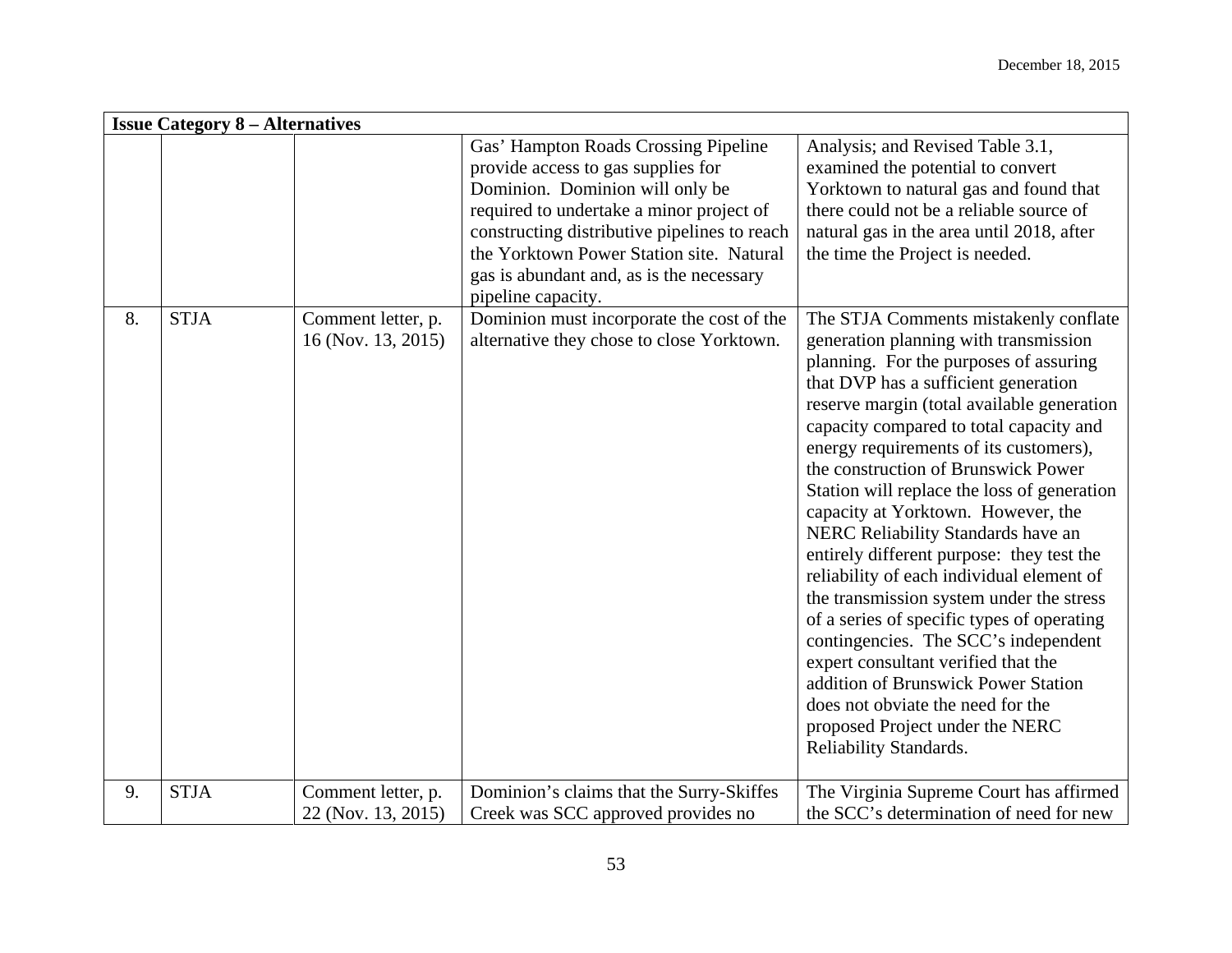|     | <b>Issue Category 8 – Alternatives</b> |                                                                          |                                                                                                                                                          |                                                                                                                                                                                                                                                                                                                                                                                                                                                                                                                                                                                                                                                                                                        |  |
|-----|----------------------------------------|--------------------------------------------------------------------------|----------------------------------------------------------------------------------------------------------------------------------------------------------|--------------------------------------------------------------------------------------------------------------------------------------------------------------------------------------------------------------------------------------------------------------------------------------------------------------------------------------------------------------------------------------------------------------------------------------------------------------------------------------------------------------------------------------------------------------------------------------------------------------------------------------------------------------------------------------------------------|--|
|     |                                        |                                                                          | confidence that the approval was based<br>upon justifiable and defensible grounds.                                                                       | transmission facilities based on violations<br>of NERC Reliability Standards identified<br>through the PJM RTEP process,<br>Piedmont Envtl. Council v. Virginia Elec.<br>and Power Co., 278 Va. 553, 684 S.E.2d<br>805 (2009). On April 16, 2015, that<br>Court unanimously affirmed the SCC's<br>determinations that only the proposed<br>Project would meet the identified<br>electrical need and that the 500 kV<br>overhead crossing of the James River<br>approved by the SCC will reasonably<br>minimize adverse impacts on the scenic<br>assets, historic districts and environment<br>of the area affected. River BASF Corp. v.<br>State Corp. Comm'n, ___ Va. ____, 770<br>S.E.2d 458 (2015). |  |
| 10. | <b>NTHP</b>                            | Comment letter,<br>Attached<br>Presentation, Slide<br>13 (Oct. 26, 2015) | The Surry-Skiffes Creek Route does not<br>take into account the negative impacts of<br>the Project on cultural and environmental<br>resources.           | Impacts to cultural and environmental<br>resources are addressed in the CREA,<br>Alternatives Analysis, and Revised Table<br>3.1.                                                                                                                                                                                                                                                                                                                                                                                                                                                                                                                                                                      |  |
| 11. | James City<br>County<br>("ICC")        | Comment letter<br>(Nov. 13, 2015)                                        | <b>JCC Board of Supervisors resolution</b><br>adopted on March 13, 2012 opposing the<br>Chickahominy route for the proposed 500<br>kV transmission line. | This 2012 James City County resolution,<br>which opposed the Chickahominy<br>Alternative to the proposed Project,<br>presents no new information.                                                                                                                                                                                                                                                                                                                                                                                                                                                                                                                                                      |  |
| 12. | <b>JCC</b>                             | Comment letter<br>(Nov. 13, 2015)                                        | Resolution adopted on April 24, 2012 for<br>the proposed transmission line to be<br>located under the James River.                                       | This 2012 James City County resolution,<br>which opposed the proposed Project,<br>presents no new information.                                                                                                                                                                                                                                                                                                                                                                                                                                                                                                                                                                                         |  |
| 13. | Chickahominy<br>Tribe                  | Comment letter, p.<br>4 (Oct. 27, 2015)                                  | The James-Chickahominy segment of the<br>CAJO must be maintained as a sacred                                                                             | The Chickahominy Route is not the<br>preferred route because it will have                                                                                                                                                                                                                                                                                                                                                                                                                                                                                                                                                                                                                              |  |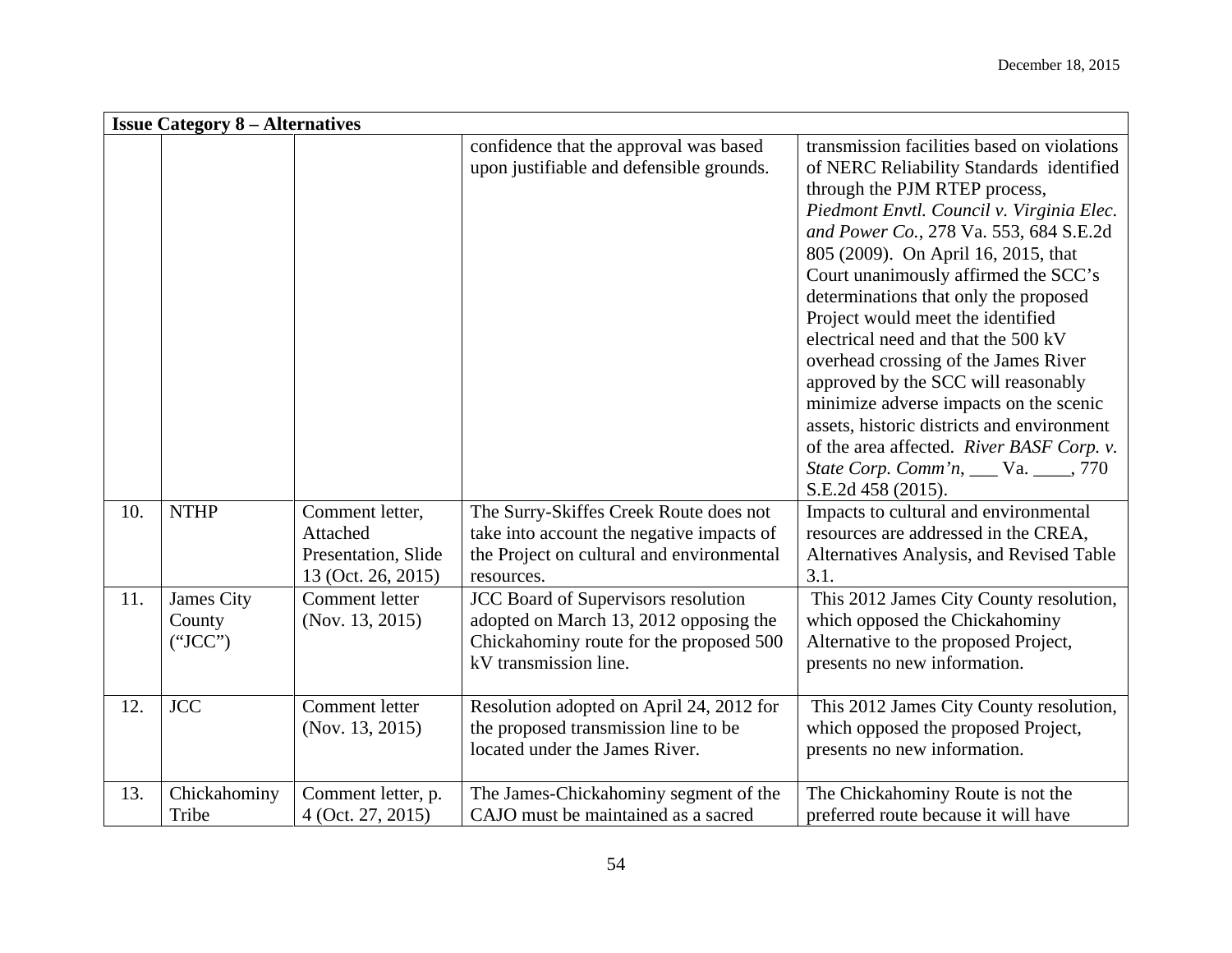| <b>Issue Category 8 – Alternatives</b> |                       |                                          |                                                                                                                                                                                                                                                                                                                                                                                                                                                                                                                            |                                                                                                                                                                                                                                                                                                                                                                                                                                                                                                                                                                                                                                                                                                                                                                                                                                                                                                                                   |  |
|----------------------------------------|-----------------------|------------------------------------------|----------------------------------------------------------------------------------------------------------------------------------------------------------------------------------------------------------------------------------------------------------------------------------------------------------------------------------------------------------------------------------------------------------------------------------------------------------------------------------------------------------------------------|-----------------------------------------------------------------------------------------------------------------------------------------------------------------------------------------------------------------------------------------------------------------------------------------------------------------------------------------------------------------------------------------------------------------------------------------------------------------------------------------------------------------------------------------------------------------------------------------------------------------------------------------------------------------------------------------------------------------------------------------------------------------------------------------------------------------------------------------------------------------------------------------------------------------------------------|--|
|                                        |                       |                                          | traditional cultural property to the<br>Chickahominy Tribe.                                                                                                                                                                                                                                                                                                                                                                                                                                                                | greater adverse impacts on waters of the<br><b>United States.</b>                                                                                                                                                                                                                                                                                                                                                                                                                                                                                                                                                                                                                                                                                                                                                                                                                                                                 |  |
| 14.                                    | Chickahominy<br>Tribe | Comment letter, p.<br>4 (Oct. 27, 2015)  | There has not been an assessment of the<br>impact of the proposed transmission line<br>on the Chickahominy Tribe, its<br>community, on its Pow Wow grounds or<br>Tribal Center despite the fact that the line<br>passes through an area where members<br>live and within half a mile of the Pow<br>Wow grounds and Tribal Center.                                                                                                                                                                                          | The Chickahominy Route is not the<br>preferred route because it will have<br>greater adverse impacts on waters of the<br><b>United States.</b>                                                                                                                                                                                                                                                                                                                                                                                                                                                                                                                                                                                                                                                                                                                                                                                    |  |
| 15.                                    | <b>STJA</b>           | Comment letter, p.<br>23 (Nov. 13, 2015) | Dominion load forecast is not accurate.<br>PJM Interconnect, on whose load<br>forecasts Dominion relies, found that their<br>forecasting models overestimated future<br>loads by over three percent. PJM now<br>uses a smart grid approach to electricity<br>load. The data Dominion relied upon for<br>load factors on Surry-Skiffes Creek was<br>seriously erroneous. The Hampton Roads<br>Economic Development announced that<br>the projected growth of the Peninsula has<br>been flat and is expected to remain flat. | The need for the proposed Project was<br>determined using the specific<br>methodologies and computer modeling<br>algorithms required by the NERC<br>Reliability Standards, and the power flow<br>studies used to make that determination<br>were verified by the SCC's independent<br>expert consultant. That determination is<br>also verified by the current operating<br>circumstances in effect in the NHRLA,<br>where existing system load in the<br>NHRLA already exceeds the capability of<br>the transmission system without<br>Yorktown Units 1 and 2. See Stantec<br>Alternatives Analysis, Section 3.1.3<br>(January 8, 2015). A prospective change<br>in PJM's load forecast methodology may<br>have the effect of reducing the forecasted<br>peak load for the Dominion Zone of PJM<br>going forward, but that does not mean the<br>Proposed Project is no longer needed to<br>resolve the massive violations of the |  |